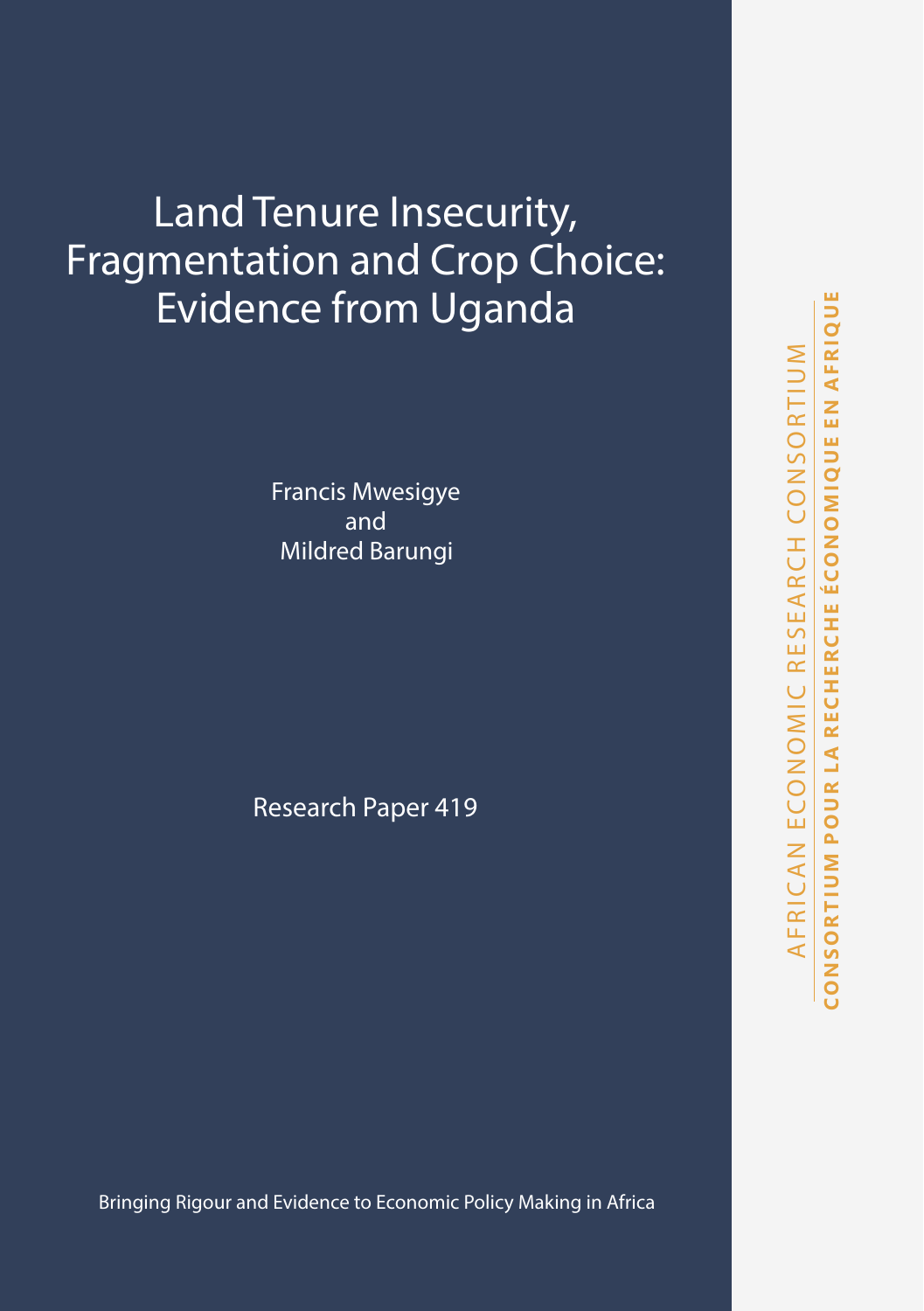# Land Tenure Insecurity, Fragmentation and Crop Choice: Evidence from Uganda

By

Francis Mwesigye Economic Policy Research Centre (EPRC) Makerere University, Kampala, Uganda

and

Mildred Barungi Economic Policy Research Centre (EPRC) Makerere University, Kampala, Uganda

AERC Research Paper 419 African Economic Research Consortium, Nairobi March 2021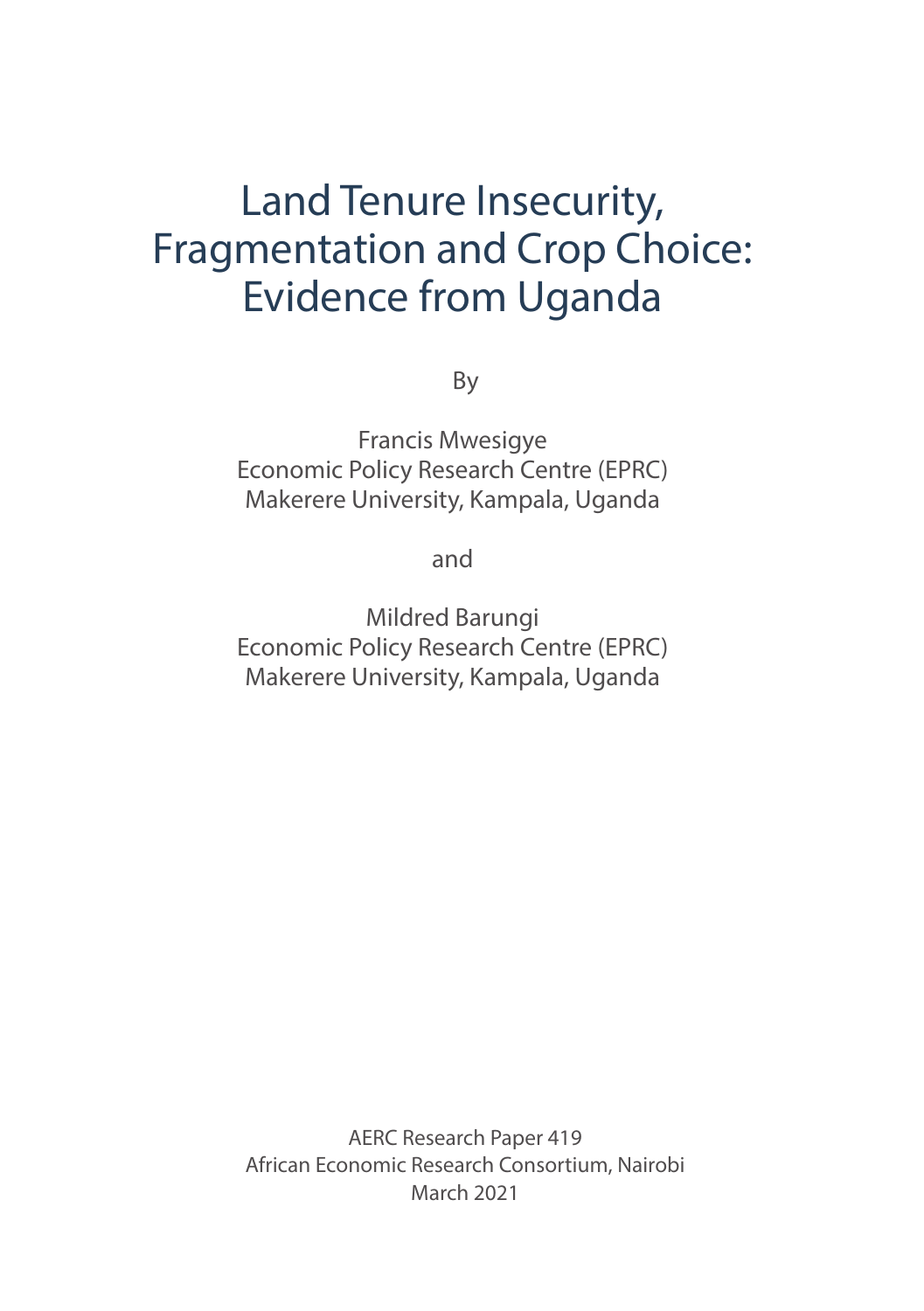THIS RESEARCH STUDY was supported by a grant from the African Economic Research Consortium. The findings, opinions and recommendations are those of the author, however, and do not necessarily reflect the views of the Consortium, its individual members or the AERC Secretariat.

Published by: The African Economic Research Consortium P.O. Box 62882 - City Square Nairobi 00200, Kenya

ISBN 978-9966-61-117-8

© 2021, African Economic Research Consortium.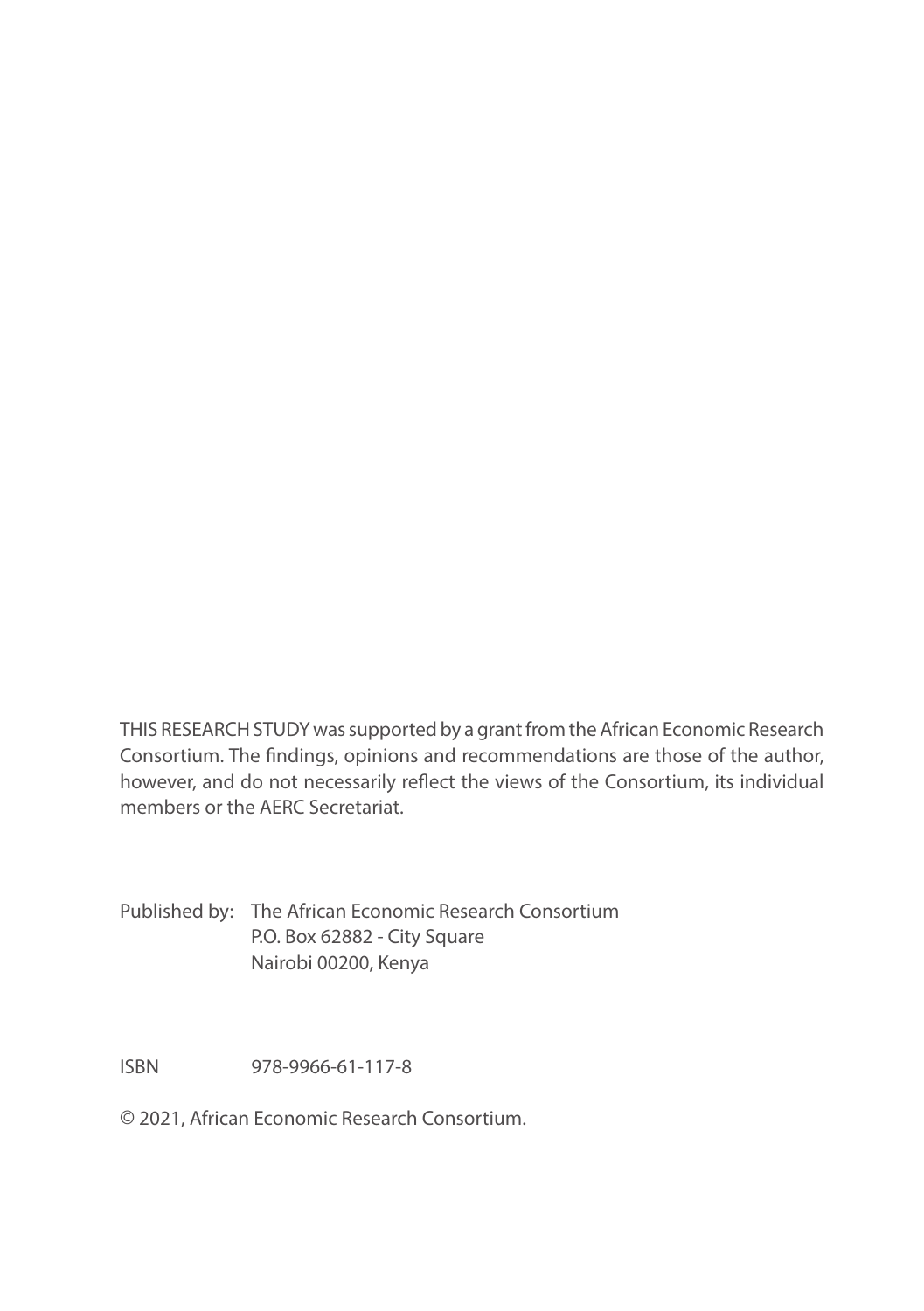# **Contents**

List of tables List of abbreviations and acronyms Abstract

| 1.       | Introduction                                                      | 1  |
|----------|-------------------------------------------------------------------|----|
| 2.       | Uganda's land tenure systems, fragmentation and policy frameworks | 3  |
| 3.       | Literature review                                                 | 6  |
| 4.       | Measurements and indicators                                       | 8  |
| 5.       | Data and descriptive statistics                                   | 10 |
| 6.       | <b>Estimation methodology</b>                                     | 15 |
| 7.       | <b>Estimation results</b>                                         | 19 |
| 8.       | Conclusion and policy recommendations                             | 28 |
| Notes    |                                                                   | 30 |
|          | References                                                        | 31 |
| Appendix |                                                                   | 34 |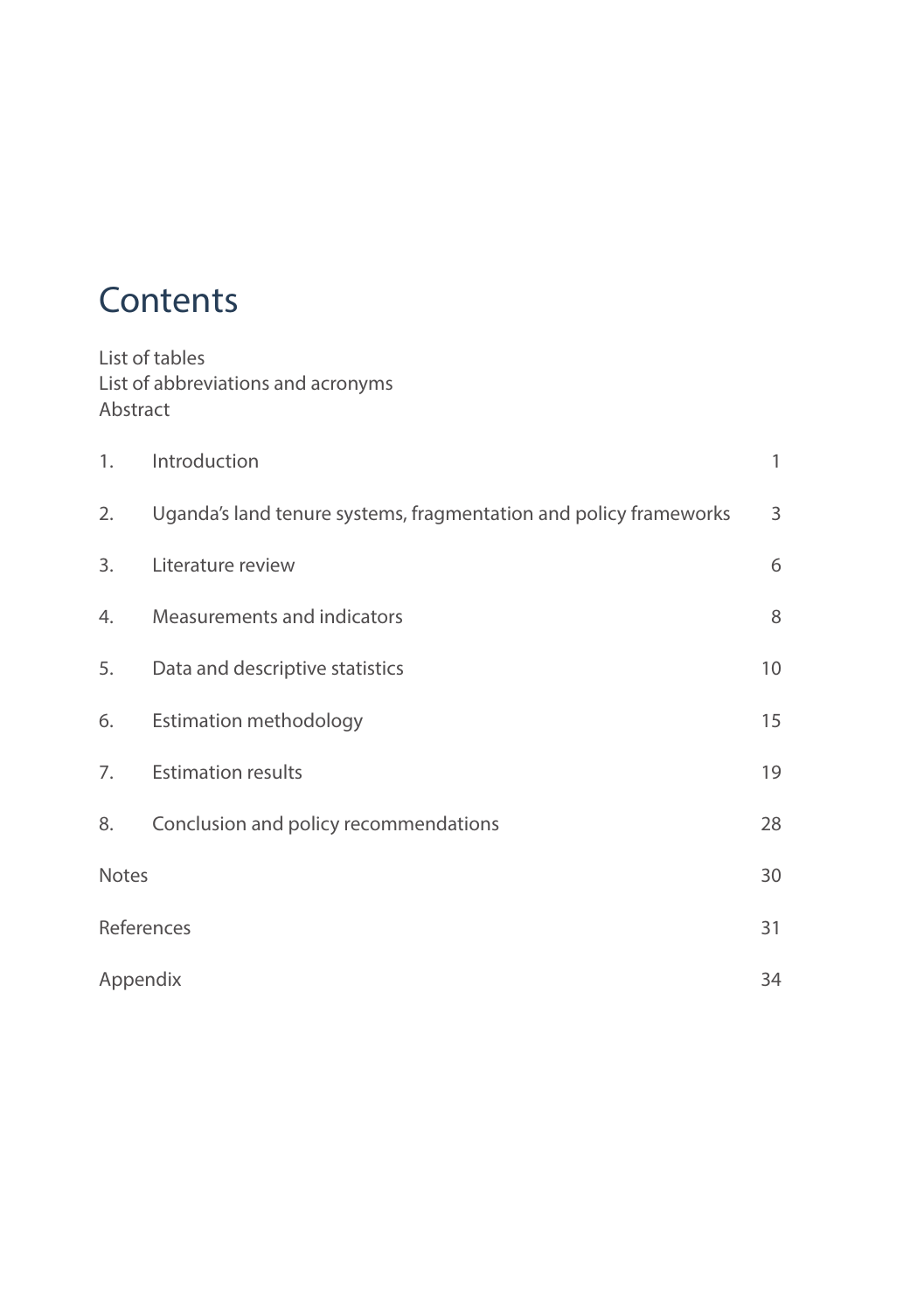# List of tables

| 1.  | Household characteristics                                                                                              | 11 |
|-----|------------------------------------------------------------------------------------------------------------------------|----|
| 2.  | Parcel characteristics: Accessibility, land rights and                                                                 | 12 |
|     | tenancy arrangements                                                                                                   |    |
| 3.  | Crops grown in Uganda between 2003 and 2012                                                                            | 13 |
| 4.  | Land titling and fragmentation effect on crop choice and<br>production intensity                                       | 21 |
| 5.  | Land rights effects on crop choice and production intensity:<br>Interacting land title and distance to parcel          | 23 |
| 6.  | De facto land rights effect on crop choice and production intensity                                                    | 25 |
| A1: | Land rights effects on crop choice and production intensity:                                                           | 34 |
|     | Interaction of title and household head years of schooling using TPM                                                   |    |
| A2: | Land rights effects on crop choice and production intensity:<br><b>Estimation using Heckman Sample Selection (HSS)</b> | 36 |
| A3: | De facto land rights and fragmentation effect on crop choice<br>and production intensity: Estimation using HSS         | 38 |
| A4: | De facto land rights effect on production intensity: Estimation<br>using fixed effects model                           | 40 |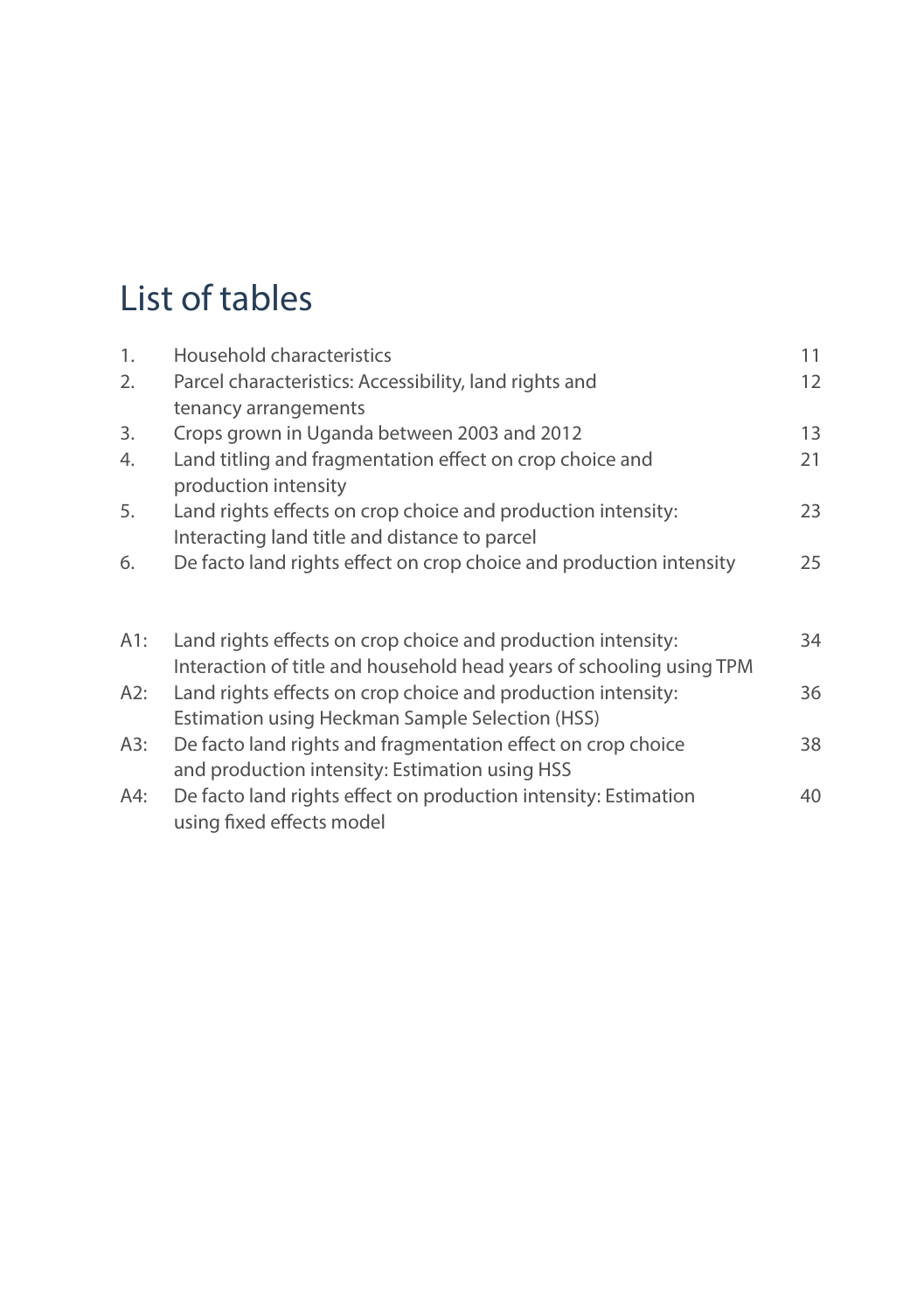# List of abbreviations and acronyms

| <b>FASID</b>   | Foundation for Advanced Studies on International Development |
|----------------|--------------------------------------------------------------|
| <b>GRIPS</b>   | National Graduate Institute for Policy Studies               |
| <b>IFPRI</b>   | International Food Policy Research Institute                 |
| <b>NPA</b>     | National Planning Authority                                  |
| O <sub>B</sub> | <b>Operation Barga</b>                                       |
| RePEAT         | Research on Poverty, Environment and Agricultural Technology |
| <b>SSA</b>     | Sub-Saharan African countries                                |
| <b>SSM</b>     | <b>Sample Selection Model</b>                                |
| <b>TPM</b>     | Two Part Model                                               |
| <b>UBOS</b>    | Uganda Bureau of Statistics                                  |
| <b>WFP</b>     | World Food Programme                                         |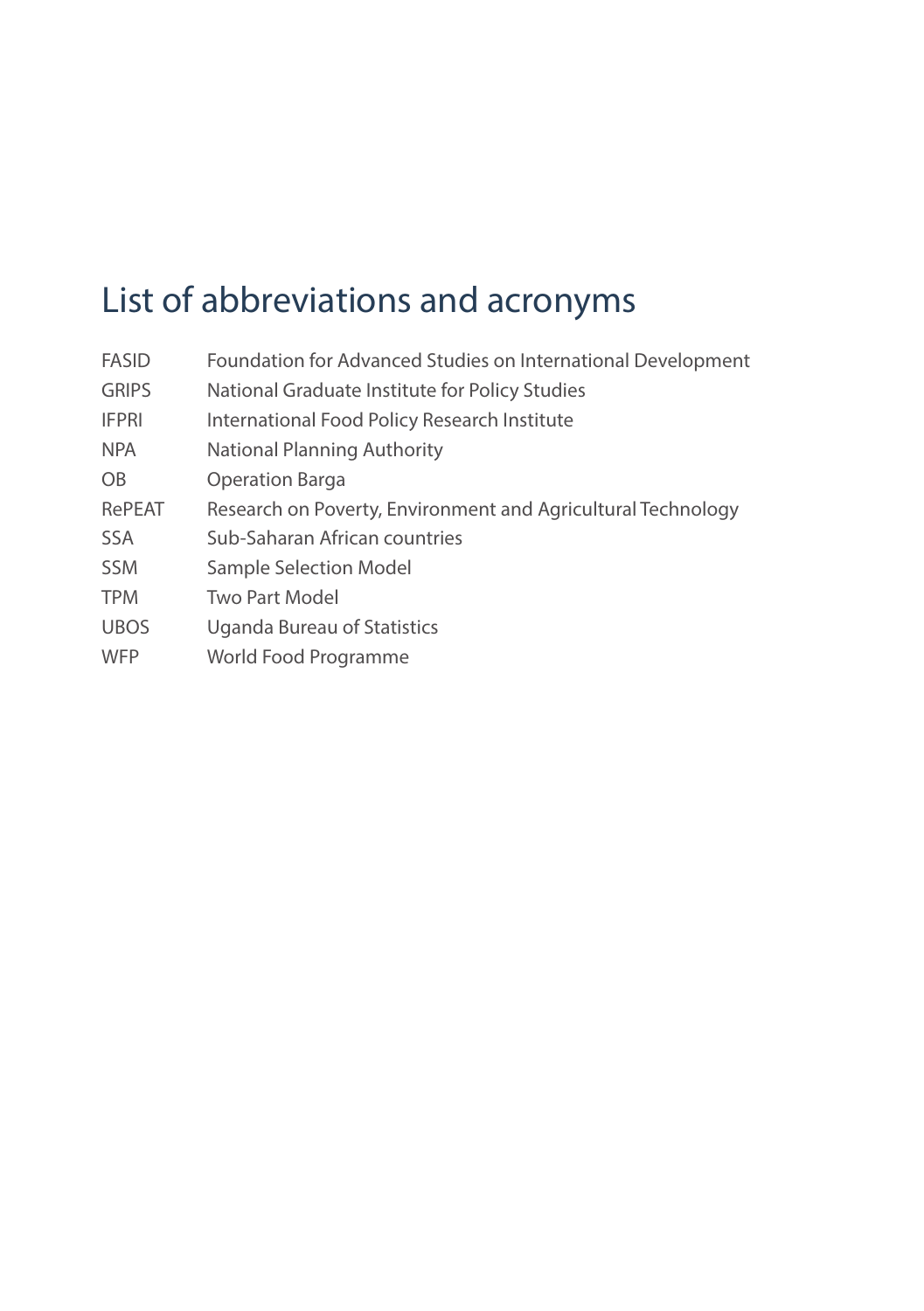## Abstract

This study uses household-, parcel- and plot-level data to analyse the effect of land tenure insecurity and land fragmentation on crop choice. We use formal land titling as a proxy for de jure land rights, and the perceived transfer rights over parcels as a proxy for de facto land rights. Using a two-part model, the study shows that both de jure and de facto land rights significantly increase the likelihood of planting perennial commercial crops, and also increase the hectares allocated to commercial crops. The results also show that when the rights to land are weak (i.e., no land titling and no transfer rights), farmers tend to grow annual crops. Land fragmentation affects more the choice of, and land allocation to, perennial crops than it does for other crop categories. Overall, the results suggest that there is a need for policies and laws that strengthen land tenure security, either through formal land titling or strengthening informal land rights, to promote the production of perennial and other commercial crops.

Key words: Land tenure insecurity; Land fragmentation; Crop choice; Uganda.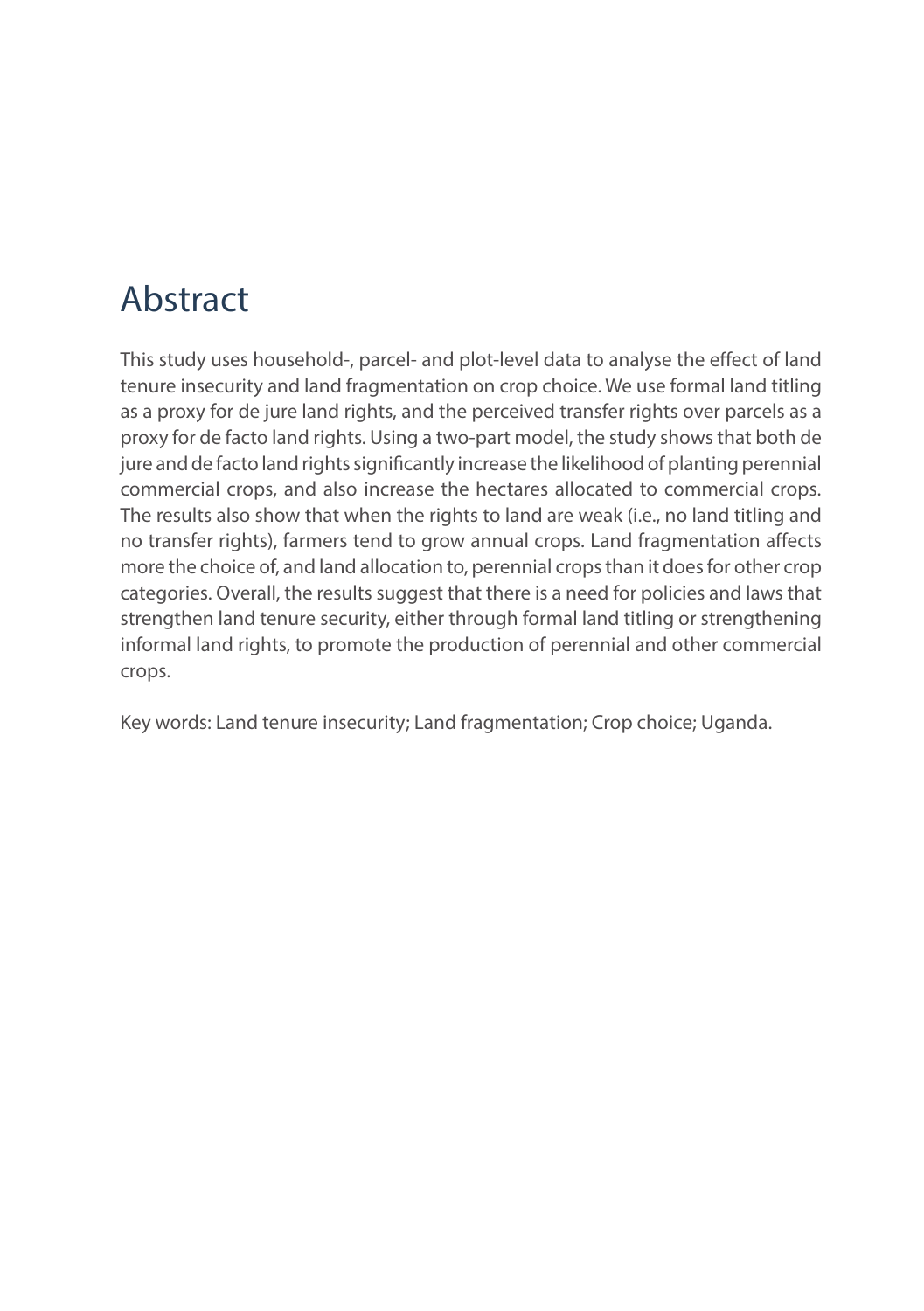### 1. Introduction

Land is a major pillar of national development and source of livelihood for most developing countries which rely on agriculture (Lawry et al., 2017; Bugri, 2008). Therefore, factors that impede effective utilization of land have serious implications on economic development and poverty. Land tenure insecurity and land fragmentation are major factors that are prevalent in most sub-Saharan African countries (SSA).

Land tenure insecurity is blamed on the communal nature of tenure systems in most SSA countries (see Oladele et al., 2011; Bugri, 2008; Sjaastad & Bromley, 1997), while land fragmentation is caused by population explosion and practices of equal inheritance among siblings (Ali et al., 2015). Empirical evidence shows that tenure insecurity reduces investment in land, and impedes efficient land allocation, which in turn affects agricultural productivity (Besley, 1995; Deininger & Jin, 2006; Goldstein & Udry, 2008; Fenske, 2011; Bellemare, 2013; Mwesigye & Matsumoto, 2016). Farmers are less likely to invest in land if they are not sure of recouping the benefits from the investment in future. Land tenure insecurity also affects portfolio choice of crops. A study by Voors et al. (2012), on land insecurity in Burundi, found that households with land disputes had lower shares of cash crops grown in total production.

Land fragmentation is another factor that affects land use and agricultural performance. Land fragmentation is mainly caused by partible inheritance and population growth. Fragmentation raises the cost of land in borders and of labour in moving among fragments (Eastwood et al., 2010). Land fragmentation leads to increased travel times, more boundary waste, non-feasible small-scale unproductive investments, and increased supervision costs of labour, which negatively impact on-farm activities (Monchuk et al., 2010). It, therefore, follows that addressing tenure insecurity and land fragmentation challenges would help boost agricultural performance in most sub-Saharan African countries. Both tenure insecurity and land fragmentation are endogenous and their net effect on agricultural productivity is ambiguous a priori. Farmers can invest in land to enhance tenure security especially if that investment can reduce expropriation risk (Place & Otsuka, 2002; Deininger & Jin, 2006). In addition, farmers can acquire more parcels of land to diversify crops, and to reduce the likelihood of losing the entire land, especially in areas where land tenure insecurity is high. Therefore, it is important to control for tenure insecurity when examining the agricultural impacts of land fragmentation and vice versa.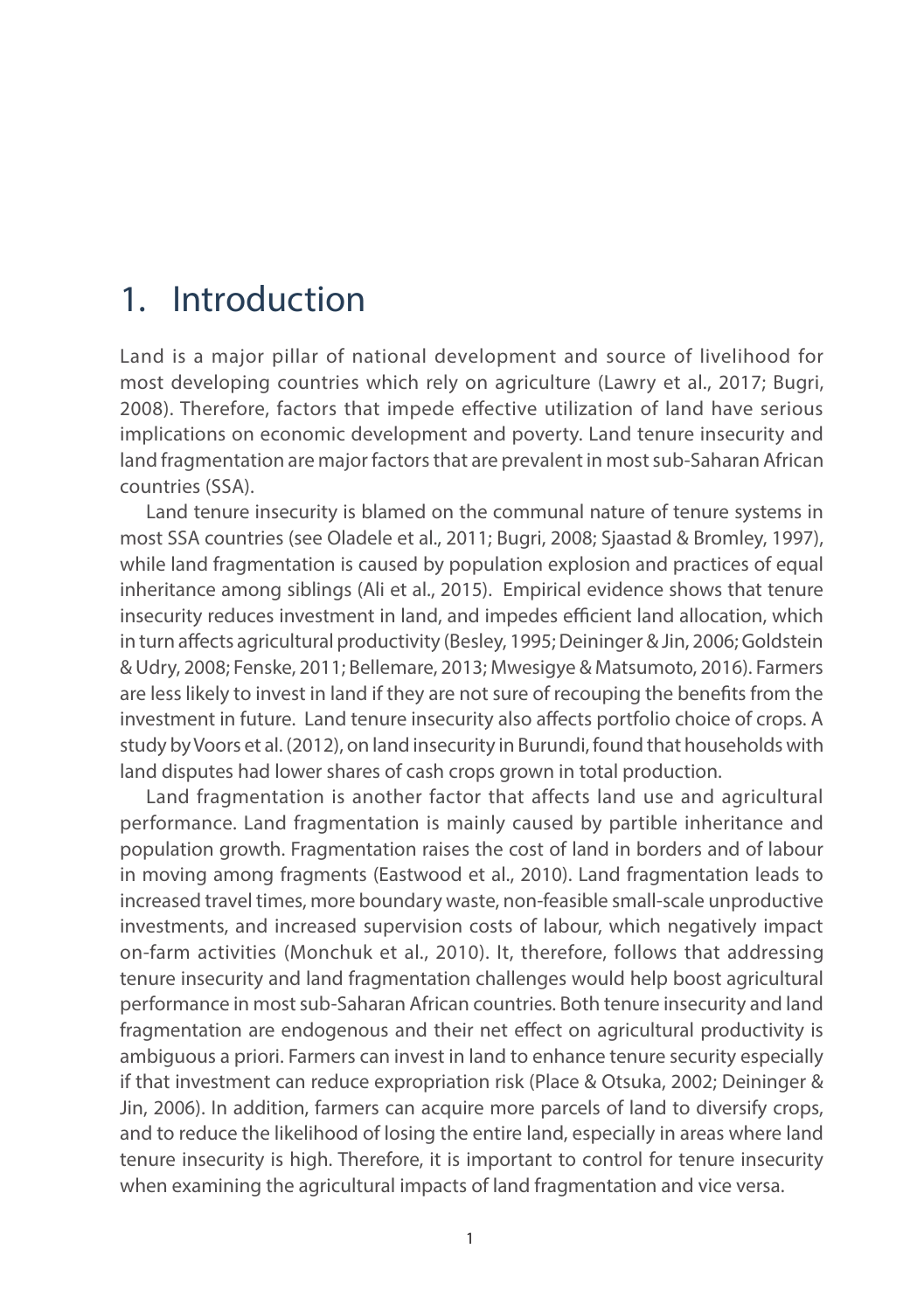Tenure security is a matter of public concern in Uganda. Land in the country is increasingly getting scarce, largely propelled by the rapid population growth rate. Indeed, the country's population growth rate is second in SSA after Niger (Uganda Bureau of Statistics [UBOS], 2016; World Bank, 2018)<sup>1</sup>. Due to land scarcity, land fragmentation has increased, mostly in regions with high population density. Fragmentation of land has attracted government attention, indicated by the president's repeated calls to farmers to consolidate family land and work as groups, rather than sub-dividing it among the children into small fragmented parcels, so as to aid agricultural commercialization. The current agricultural sector strategic plan (2015/16 to 2019/20) intends to promote commercialization of prioritized agricultural commodities, especially among smallholder farmers because most of them (about 69%) are still stuck in subsistence production (World Food Programme and National Planning Authority [WFP & NPA], 2017). The plan to promote agricultural commercialization is justifiable as it is one of the critical drivers of poverty reduction and welfare improvement. As such, it is important to understand whether and how land tenure insecurity and land fragmentation can affect commercialization of agriculture in Uganda, through crop choice.

The rest of the study is organized as follows. In the next section, we provide the context of the land tenure arrangements and the existing land policy and strategies in Uganda. In section three, we provide a survey of the related literature on land tenure. Section four presents the measurement indicators for land fragmentation, crop choice and tenure security. The data and descriptive statistics, and the estimation methodology, are provided in sections five and six, respectively. Section seven presents the results, while section eight concludes.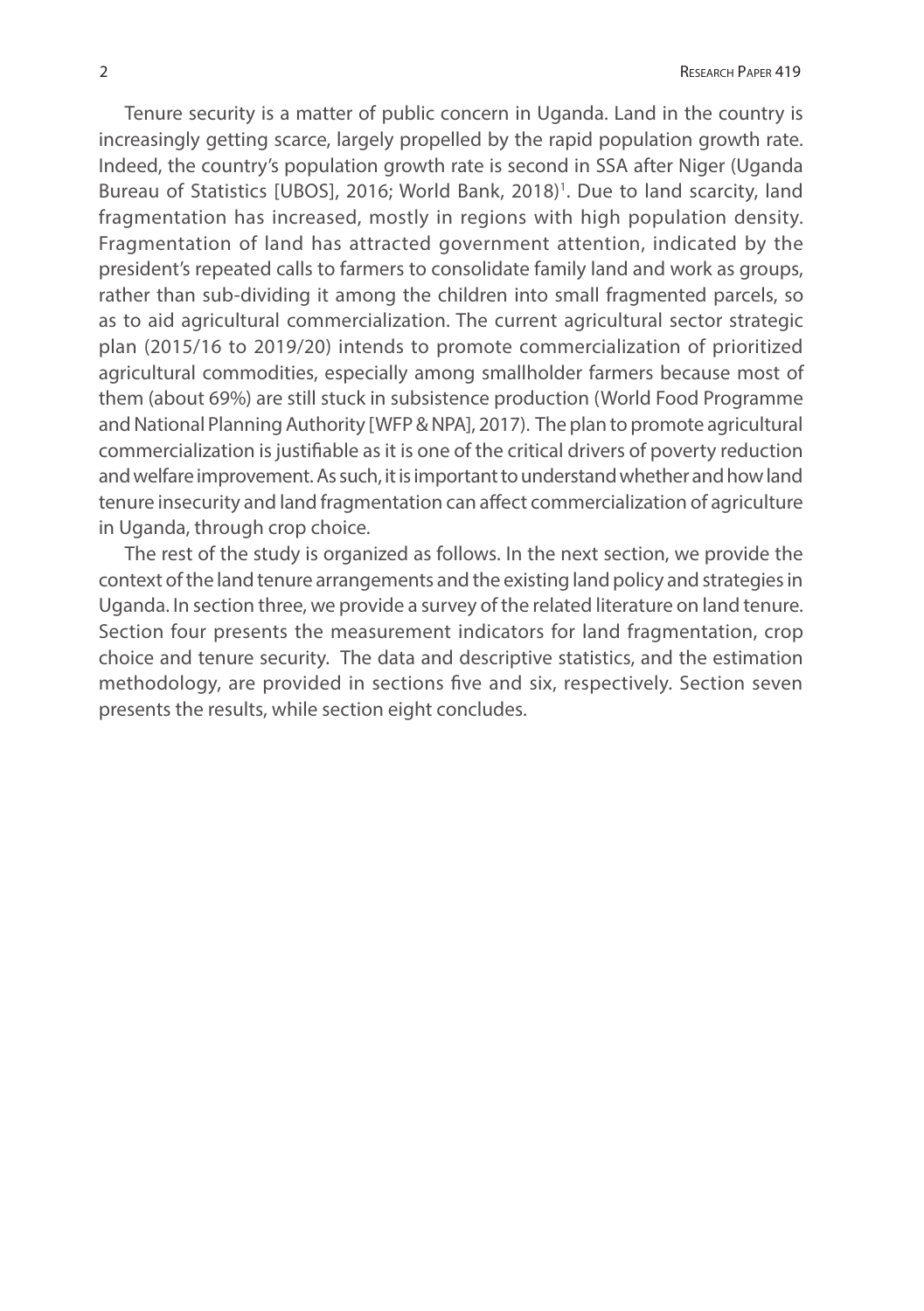## 2. Uganda's land tenure systems, fragmentation and policy frameworks

Land is the most important factor of agricultural production in Uganda and its security enhances food and nutrition security (World Food Programme and National Planning Authority [WFP & NPA], 2017). Land tenure security<sup>2</sup> is especially critical for poor people living in rural areas and depending on agriculture for their livelihood. In Uganda, over 78% of the total population live in rural areas (Uganda Bureau of Statistics [UBOS], 2016) and agriculture employs about 75% of the rural labour force.

Land is scarce, with the average holding estimated at 1.1 hectares per household, and farmers largely practise subsistence farming. Transforming the sector into commercialized agriculture would require increased land investment to enhance crop intensification, and the production of commercial crops. However, there are still low levels of technology adoption in the country. For example, in 2014, 85% of farmers reported that they did not use fertilizers and planted local seed, while about 6.5% of farmers combined fertilizers and improved seed, suggesting very low levels of intensification. Evidence indicates that tenure insecurity has affected agriculture productivity in Uganda (Deininger & Castagnini, 2006; Mwesigye & Matsumoto, 2016). Thus, it is important that farmers gain secure access to land to encourage land investment and increased productivity, because this reduces vulnerability to hunger and poverty.

There are four legally recognized land tenure regimes in Uganda (freehold, leasehold, customary and Mailo), with varying levels of tenure security and land rights (The 1995 Constitution of Uganda). Customary tenure is the dominant system, constituting about 80% of the total land in Uganda. A study by Mwesigye et al. (2017) showed that this tenure regime is evolving from communal to private land ownership due to rural-to-rural migrations and population pressure. In communities where the land rights are more privatized, individuals have full rights to sell and bequeath land without seeking approval from the extended family or clan members. In other communities where private land rights are weak, individuals are required to seek the approval of clan heads or other extended family members before transferring land; where land rights are purely communal, transfer rights are restricted. Therefore, the customary tenure regime contains private and communal elements (Busingye, 2002).

Mailo is another land tenure system in Uganda. In central Uganda (Buganda kingdom), the colonialists introduced the Mailo tenure system where land, about 19,600 square miles, was divided into mile blocks (hence Mailo) and given to chiefs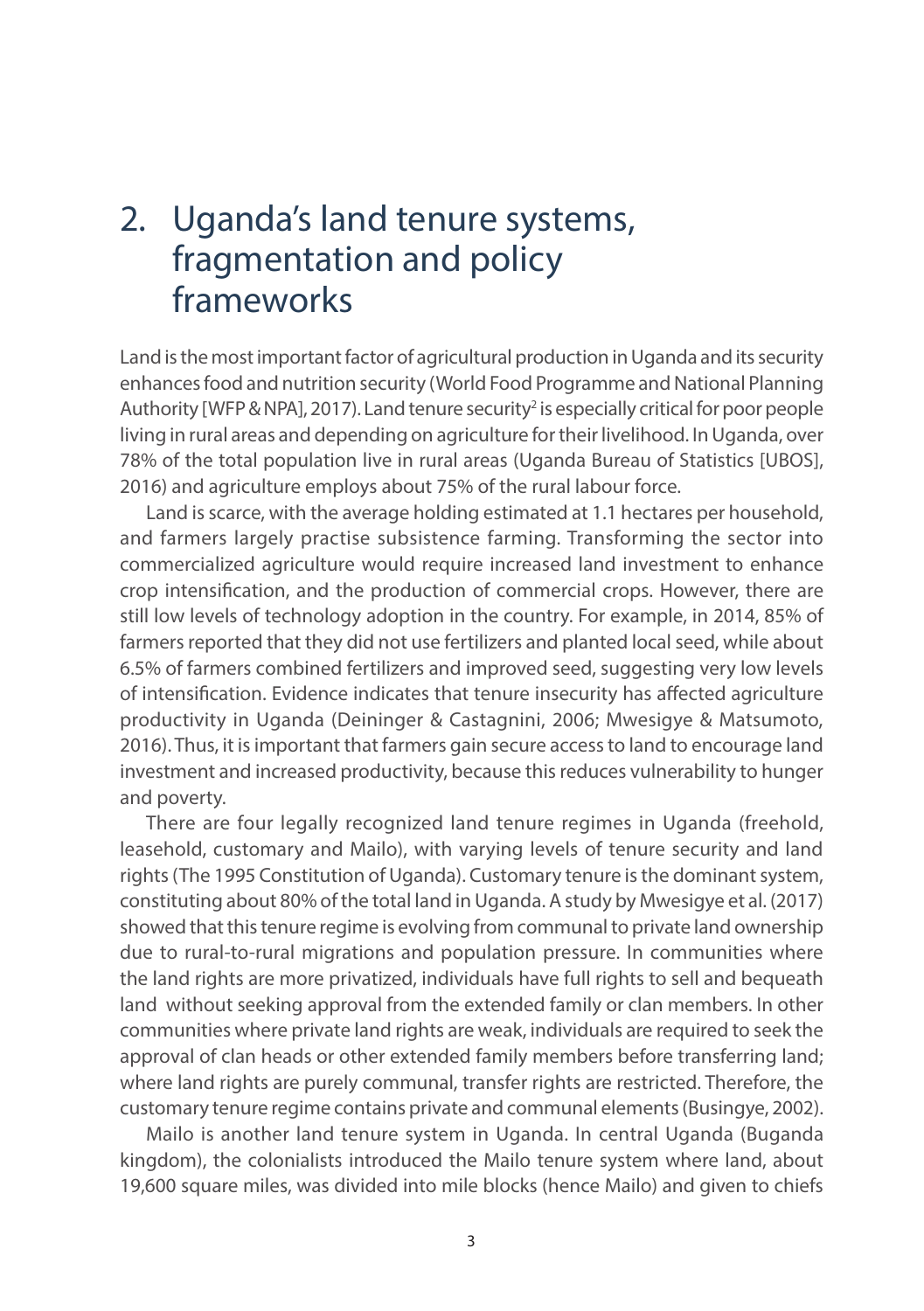and other officials with their titles in the Buganda kingdom through the Buganda Agreement of 1900 (West, 1965; Rugadya, 1999). Former peasants who were cultivating the land never got a share and instead became tenants, obliged to pay rent to title holders. Since then, a landlord-tenant relationship has been created. Landlords own titles, but tenants have usufruct rights. Since the tenants have been on the land for long, they consider it theirs, which creates overlapping rights, and has catalysed land disputes (Deininger & Castagnini, 2006). To enhance tenants land rights, the government, through the 1998 Land Act and 2010 Amended Land Act, stipulated that tenants that have been on land for 12 years cannot be evicted by their landlords without full compensation. In addition, the Acts state that if the landlords want to sell land, they should give the priority to current tenants. The laws have thus strengthened the land rights of both tenants and occupants on Mailo land (Republic of Uganda, 1998; 2010). Studies have found that the registration of land under the Mailo tenure system has not improved investment in land (Deininger & Ali, 2008). This suggests that the overlapping land rights created by the Mailo tenure system offset the security that comes with land registration. While other land tenure arrangements have revolved around customary land, the Mailo land tenure has not changed much, and is still characterized by landlords with full rights, and tenants and occupants with limited rights.

Land rights are most secure under freehold and leasehold tenure systems, which account for the smallest share of land in Uganda.<sup>3</sup> These two tenure regimes grant land titles to owners, which increase tenure security. Individual farmers enjoy full rights, such as transfer rights, rights to bequeath and to give, and the right to use land as collateral. Under freehold, land is held in perpetuity and the owner is issued with a title. In leasehold, the same full rights are exercised as in freehold up to the expiration of a lease, usually 49 ord 99 years.

In 2013, the Government of Uganda formulated a National Land Policy to address land access and tenure security issues. The policy provides a framework for articulating the role of land in national development, land ownership, distribution, utilization, alienability, management and control of land (Republic of Uganda, 2013). The policy maintains and recognizes the four tenure systems (customary, freehold, leasehold and Mailo) as enshrined in Uganda's constitution. However, as earlier noted, the most predominant system (customary) does not fully guarantee tenure security to the occupants since their rights to transfer the land are restricted. Thus, by analysing the consequences of restricted land transfer rights (a form or cause of tenure insecurity), the study findings can inform the review of the National Land Policy and strategies.

Furthermore, the National Land Policy recognizes that excessive land fragmentation is a common practice, especially in the densely populated areas such as Kigezi highlands, and is believed to negatively affect agricultural production potential. The policy identifies strategies to institute public education on the consequences of land fragmentation and sensitize the public on the value of land as a wealth producer and a factor of production. Therefore, this study strongly contributes to the attainment of this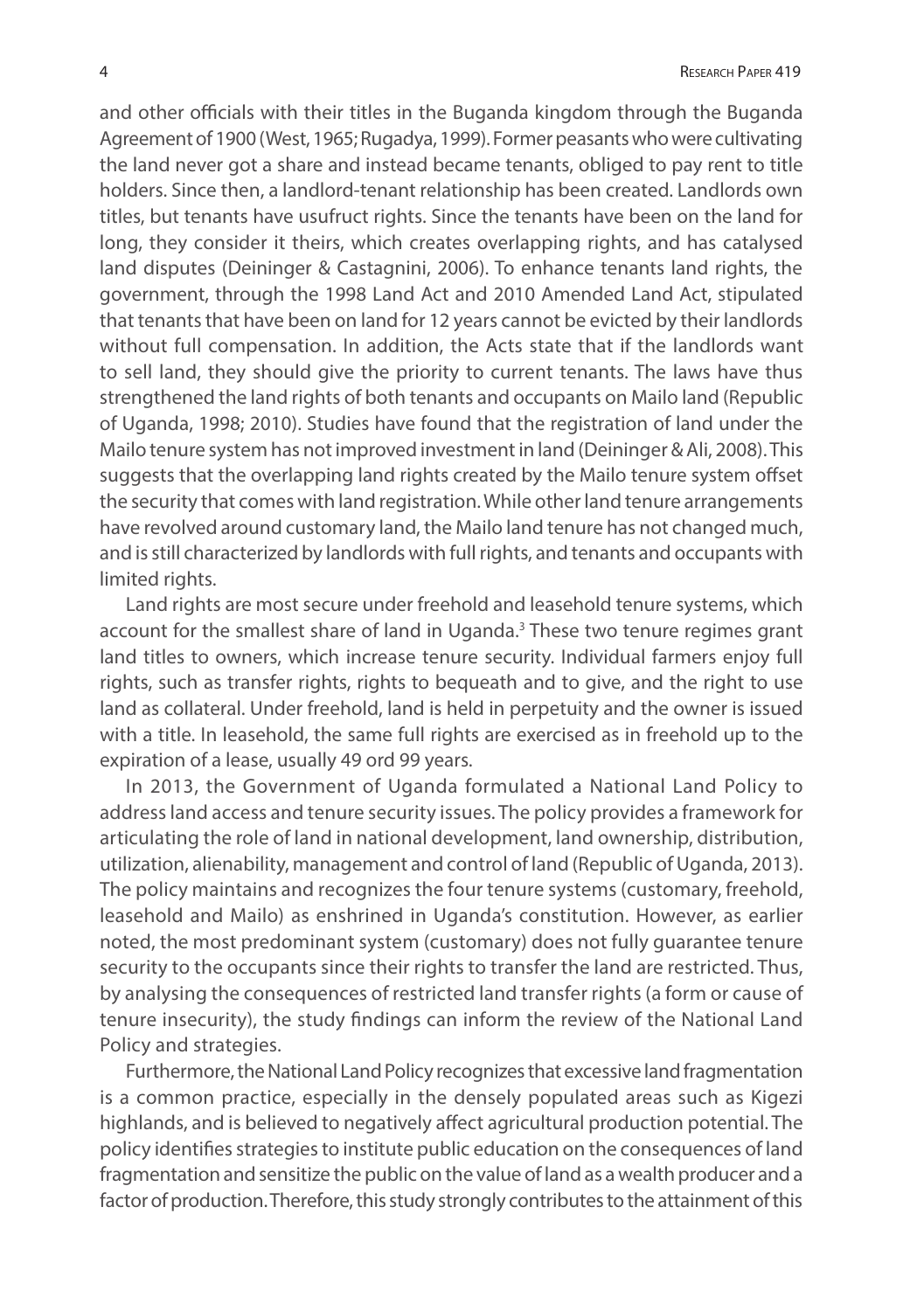strategy by generating research-based evidence on the impact of land fragmentation on investment in agriculture.

Land tenure insecurity has been identified as one of the key causes of low agricultural production and productivity in Uganda. It is said to affect investments on land, especially investments in long-term high value crops such as coffee (WFP & NPA, 2017). Land tenure insecurity exists in Uganda because institutions that have to deal with land administration and land disputes have remained weak (Mwesigye et al., 2017). Land tenure insecurity is a source of conflict within families, and between groups and communities. Land conflicts render land inaccessible for production and yet resolution in the high court takes quite a long time and is costly.

Given that land tenure security is of high relevance to the policy debate and land fragmentation is increasingly high, our study seeks to answer the following research questions, among others:

- Is crop choice (between annual and perennial commercial crops) influenced by land tenure security and land fragmentation?
- Is the production intensity of adopting commercial crops (proportion of land allocated to a specific crop category) affected by land tenure security and land fragmentation?

#### Objectives of the study

The overarching objective of this study is to examine whether land tenure security and fragmentation impact on agricultural commercialization through crop choice in Uganda.

#### Hypotheses

We use the two key indicators of land rights and tenure security to derive our hypotheses. These are de jure land rights, which are derived from the ownership of formal land titles, and de facto land rights, which are derived from communityspecific norms and practices regarding land use, land rights and tenure security. These informal arrangements shape individuals' perceptions about the form of rights they possess over the land they occupy such as land transfer rights (see Bellemare, 2013; Besley, 1995). The study empirically tests the following null hypotheses:

- Land titling has no differential effect on the choice between perennial commercial and other crop types, and on the production intensity.
- There is no differential effect of perceived land transfer rights on the choice between perennial, commercial and other crop types, and on the production intensity.
- Land fragmentation has no differential effect on the choice and production intensity between perennial, commercial and other crop types.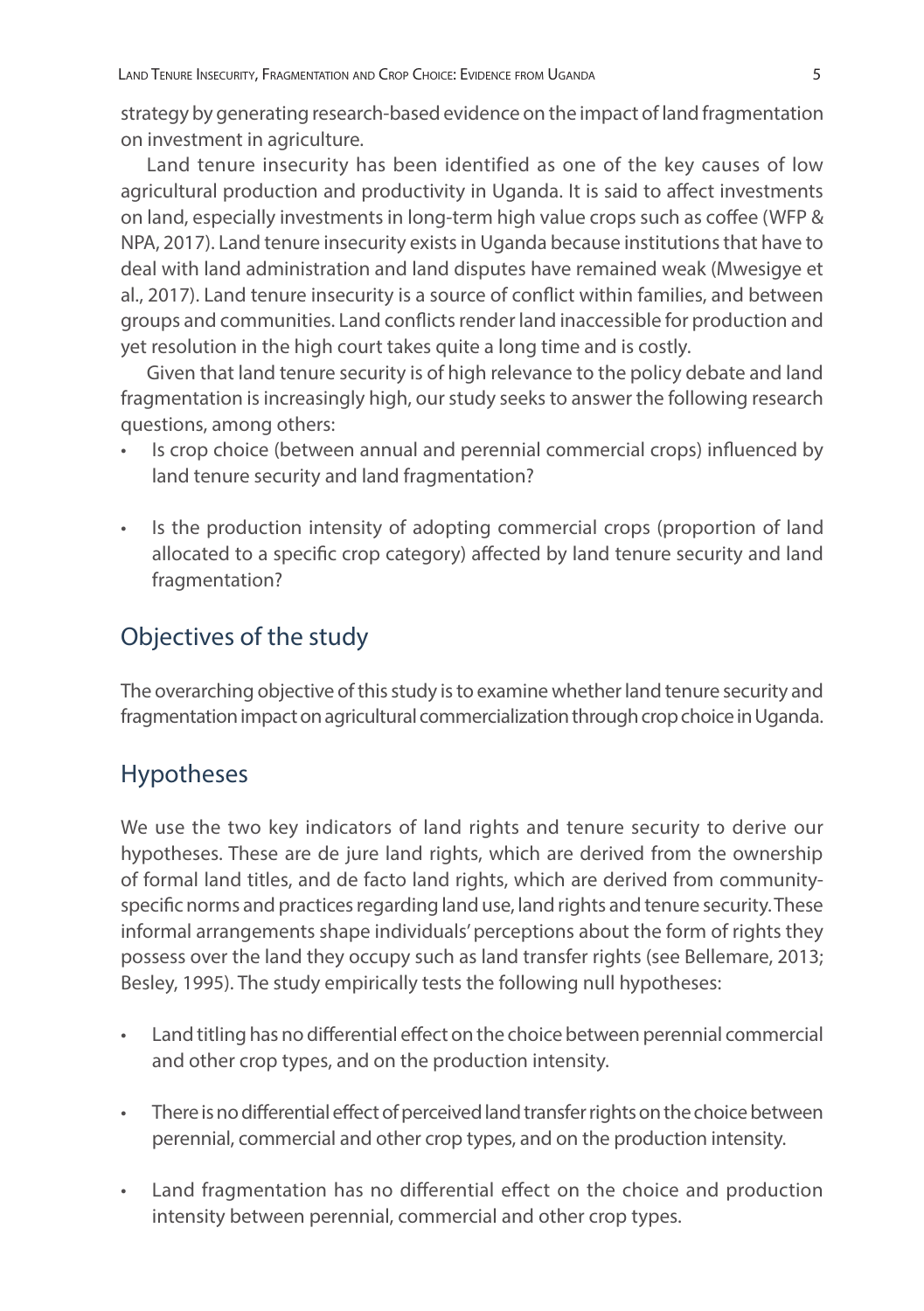## 3. Literature review

The challenge of land tenure insecurity is not unique to Uganda but occurs in several other countries. While in some countries (such as Burkina Faso, Ethiopia, India and Ghana) the impact of land tenure insecurity on agricultural commercialization and productivity has been studied, in the case of Uganda, empirical evidence on the same remains scanty.

One of the earliest attempts to examine the link between land tenure insecurity and investment incentives was by Besley (1995). The author looked at six categories of de facto land rights in Ghana—the right to sell, rent, gift, mortgage, pledge or bequeath. He found that having land rights (secure tenure) significantly matters for investment in trees; an extra right with approval from lineage raises the probability of investing in trees by 2.5%.

Banerjee et al. (2002) studied the effect of the Operation Barga (OB) programme on agricultural productivity in the Indian state of West Bengal. The OB programme offered incumbent tenants security of tenure and regulated the share of output that was paid as rent—tenants were given the right to claim a higher share of output. Following the launch of the OB programme, there was significant improvement in terms of tenants' contracts and more secure tenure. Analysis based on district-level data revealed that the Operation Barga programme had a positive and significant effect on agricultural productivity; 28% of the increase in agricultural productivity in West Bengal state was attributed to implementation of the OB programme.

In another study, Banerjee and Iyer (2005) investigated investment and agricultural productivity differences between landlord and non-landlord areas in India. Landlord areas are associated with higher tenure insecurity—landlords set terms for the tenants. The investigations revealed large significant differences in measures of agricultural investment and productivity between landlord and non-landlord areas. For example, non-landlord areas had a 24% higher proportion of irrigated area, 43% higher levels of fertilizer use and a 27% higher proportion of rice area under high-yielding varieties.

More recent literature has revealed that the impact of land tenure insecurity sometimes varies by type of land-related investment. When Deininger and Jin (2006) assessed the link between tenure security and land productivity-enhancing investments, they found that insecure tenure significantly encouraged tree planting but discouraged terracing (a soil erosion control measure). Ali et al. (2011) provide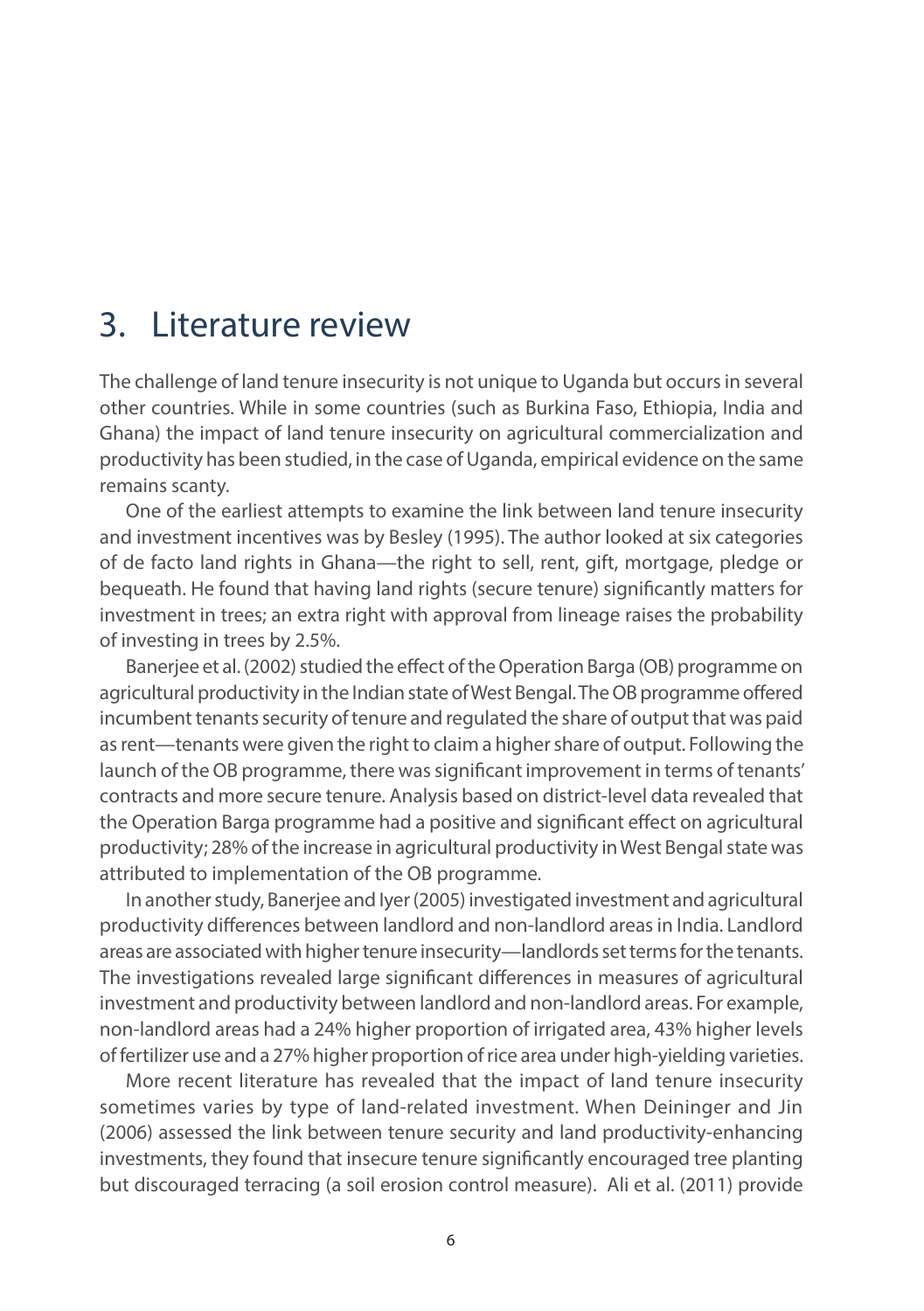strong evidence indicating that tenure insecurity negatively affects agricultural commercialization. Farmers with limited land transfer rights and perceived tenure insecurity tend to minimize the share of land allocated to the production of perennial crops such as coffee and eucalyptus. A study by Lovo (2016) analysed the impact of tenure insecurity on adoption of soil conservation measures in Malawi. The author focused on two main sources of tenure insecurity; informal short-term tenancy contracts and customary gender-biased inheritance. She found that tenure insecurity reduces the probability of investing in soil conservation measures. Linkow (2016) estimated the impact of land tenure insecurity on agricultural productivity in Burkina Faso. The author found that tenure insecurity in form of perceived risk of land conflict or expropriation reduces agricultural productivity by at least 8.9%. This means there would be substantial productivity gains if the tenure security of farming households is guaranteed (Linkow, 2016).

Land fragmentation is linked to agricultural commercialization through its effects on agricultural productivity and technical efficiency. Tan et al. (2010) used number of plots, average plot sizes and average distance of plots to the homestead to measure land fragmentation, and analysed the impact on rice producers' technical efficiency in Southeastern China. The authors found that land fragmentation strongly reduces farmers' technical efficiency. Additional evidence from Northwestern Ethiopia indicates that land fragmentation reduces farm profitability (Gashaw et al., 2017). However, other studies have found that fragmentation is productivity enhancing, stimulates crop diversification and reduces food insecurity. For example, Ali et al. (2019) found that, while fragmentation increases the time required to move between a household's parcels, this does not appear to affect overall technical efficiency on the farm in Rwanda. Fragmentation rather reduced the incidence of crop shocks and increased yields and productive efficiency. Also, a study by Ciaian et al. (2018) found that land fragmentation stimulates significantly more diversification for subsistence farm households than for market-oriented households. In addition, Knippenberg et al. (2018) analysed the effect of land fragmentation in Ethiopia and found that it reduces food insecurity through mitigating the adverse effects of low rainfall.

Overall, existing empirical studies have examined the link between tenure security and agricultural productivity and land-related investments. A few have analysed the impact of land fragmentation on agricultural productivity and profitability but the results are inconclusive. For example, while land fragmentation had a positive effect on production efficiency and productivity in Rwanda, it was found to negatively affect technical efficiency in Ethiopia and China. In this study, apart from the aforesaid linkages, we assess jointly the impact of land tenure insecurity and land fragmentation on agricultural commercialization.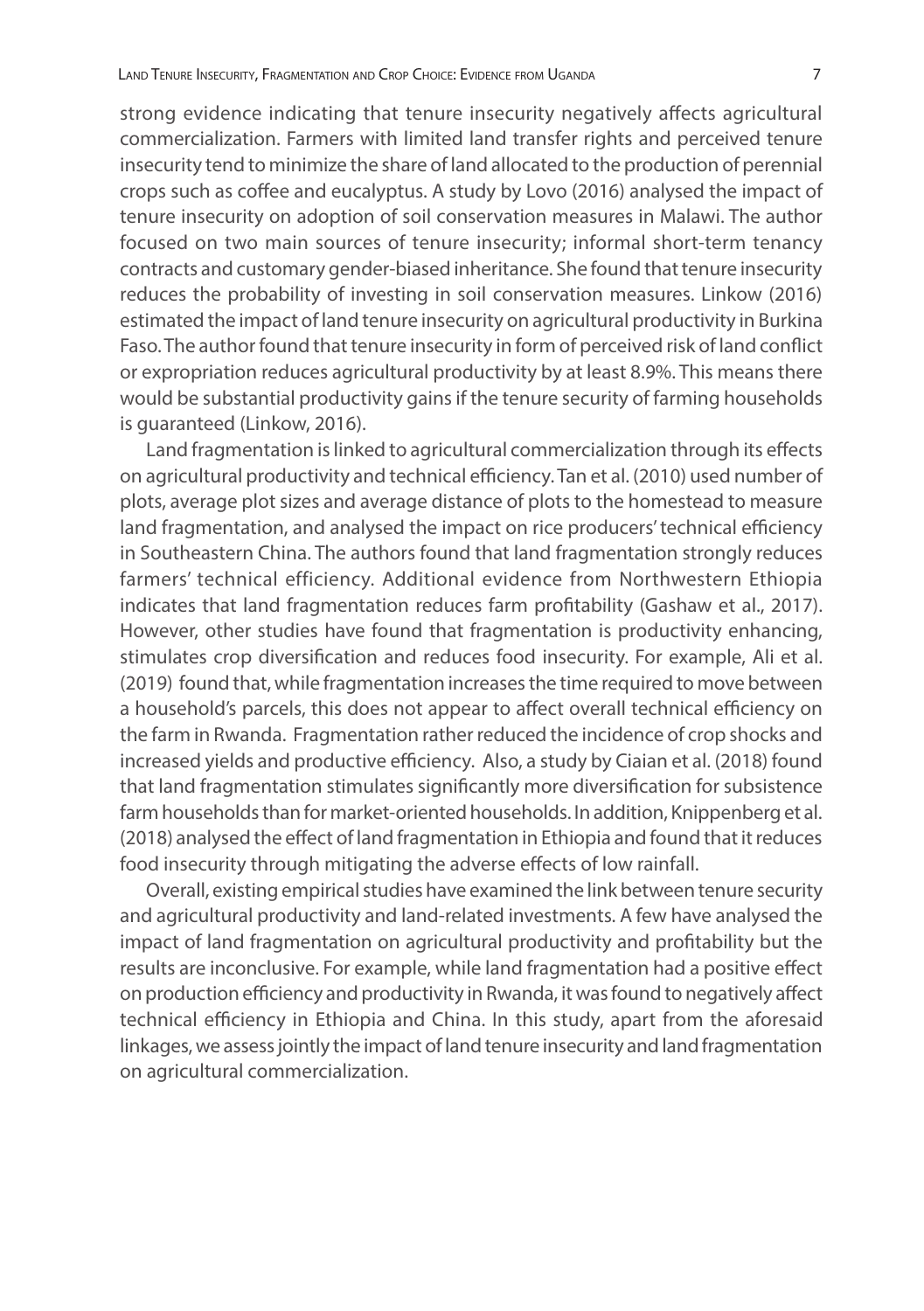## 4. Measurements and indicators

#### Tenure security measures

We use tenure security as a general term that captures the various ways in which households and individuals can have secure rights to land, including formal land titles and more informal types of tenure security. We analyse how both de jure and de facto rights to land influence farmers' choice of which crops to grow. De jure rights are mainly derived from formal land titling and registration. While titling has been the focus of land policy reforms, empirical studies have found mixed results regarding whether titling enhances tenure security and increases agriculture performance. For example, studies by Bellemare (2013) and Jacoby and Minten (2007) found no effect of formal land titles on agriculture productivity in Madagascar. In addition, a study by Atwood (1990) argues that titling may not be security enhancing especially if it conflicts with community-level land use practices. On the other hand, land formalization has been found to enhance agriculture performance in Ethiopia (Deininger et al., 2011). Due to these mixed results, Lawry et al. (2017) recommended the need for further research on interregional differences and on the role of customary tenure arrangements.

The de facto rights are derived from community-specific customary norms and practices regarding land use, land rights and tenure security. Therefore, de facto land rights capture landowners' subjective perceptions of what they can and cannot do with their plots. If farmers can transfer their land without seeking for approval, and bequeath or use land as collateral, then their right to land is more secure. Empirical studies have found a positive effect of the informal customary land rights on agriculture productivity (see Bellemare, 2013; Besley, 1995). It thus follows that whether formal or informal land rights enhance agriculture performance depends on the land owners' perceptions about whether their land rights are secure. This study uses land titling as an indicator of formal land rights, and land transfer rights as measures of de facto or informal land rights. We use the three levels of perceptions about the rights to transfer land: whether a farmer can transfer land without any approval, whether the farmer needs approval to transfer land, or whether they have no transfer rights at all.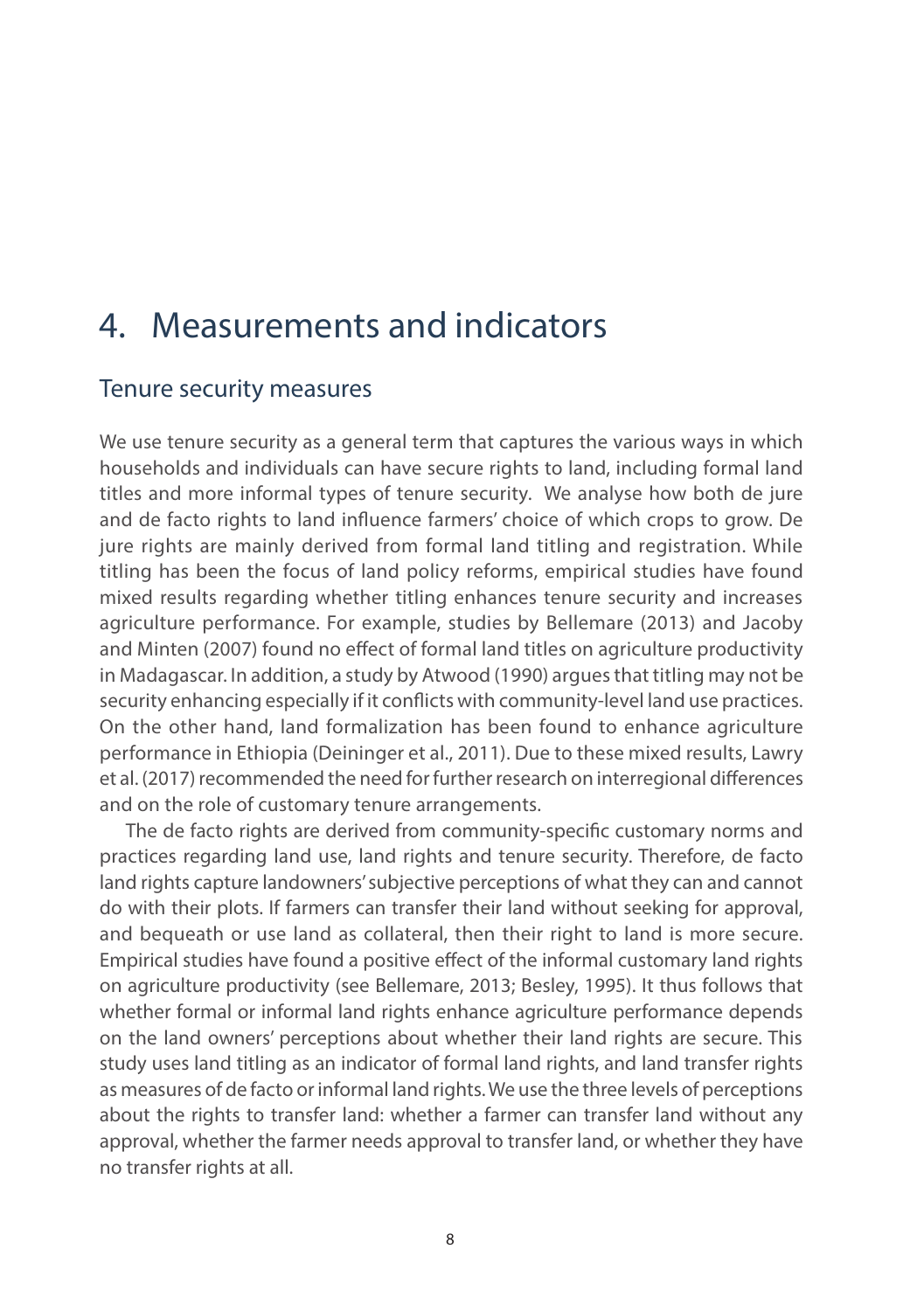#### Measure of land fragmentation

Land fragmentation is a spatial phenomenon which depends on many parameters such as holding size, number of parcels belonging to the holding, size of each parcel, shape of each parcel, the spatial distribution of parcels, and distance to parcels (Blarel et al., 1992; Kadigi et al., 2017). For this study, we use Simpson Index to measure land fragmentation because it is sensitive to both size of parcels and number of parcels. There are a number of studies which have used Simpson Index as an indicator of land fragmentation (see Ciaian et al., 2018; Knippenberg et al., 2018; Ali et al., 2015; Monchuk et al., 2010; Blarel etal., 1992). In addition to Simpson Index, we use walking time (in minutes) from the homestead to the parcel to capture the time costs of land fragmentation.

The Simpson Index takes the following form:

$$
SI = 1 - \frac{\sum_{i=1}^{n} A_i^2}{A^2} \tag{1}
$$

Where,  $SI =$  the Simpson Index; *i* refers to individual plot,  $A_i =$  the area of the  $i^{th}$  plot, and  $A = \sum_{i=1}^{n} A_i$  is the total sum of individual plot areas, while A is the total land holding in hectares. A value of zero indicates complete land consolidation (one parcel only), while a value of one is approached by holdings of numerous parcels of equal size. However, because the Simpson Index is sensitive to dispersion and the size of the parcels as well as to their number, we also use the number of parcels as an alternative fragmentation measure. A similar approach was used by Blarel et al. (1992).

#### Measures of different crops grown by the farmer

This study examines the relationship between land tenure security, land fragmentation and different kinds of crops grown, specifically the choice between annual crops and commercial perennial crops. The annual crops considered in this study include legumes and cereals such as beans, soya beans and maize. The other annual crops include rice and vegetables. The perennial commercial crops include Uganda's traditional export crops such as coffee, cotton and tea, and root tubers such as cassava. We also categorize bananas as perennial crops because of their long maturity period. While annual crops can be planted and harvested in one season, the perennials take long to mature and require a significant investment. We also capture trees as longterm perennials. Trees can be planted on a commercial scale, in which case they are affected by the land rights, and on a very small scale purposely to enhance tenure security. Studies have found that farmers plant trees to enhance their rights over land (Place & Otsuka, 2002). Therefore, the relationship between land rights and tree planting is unknown a priori.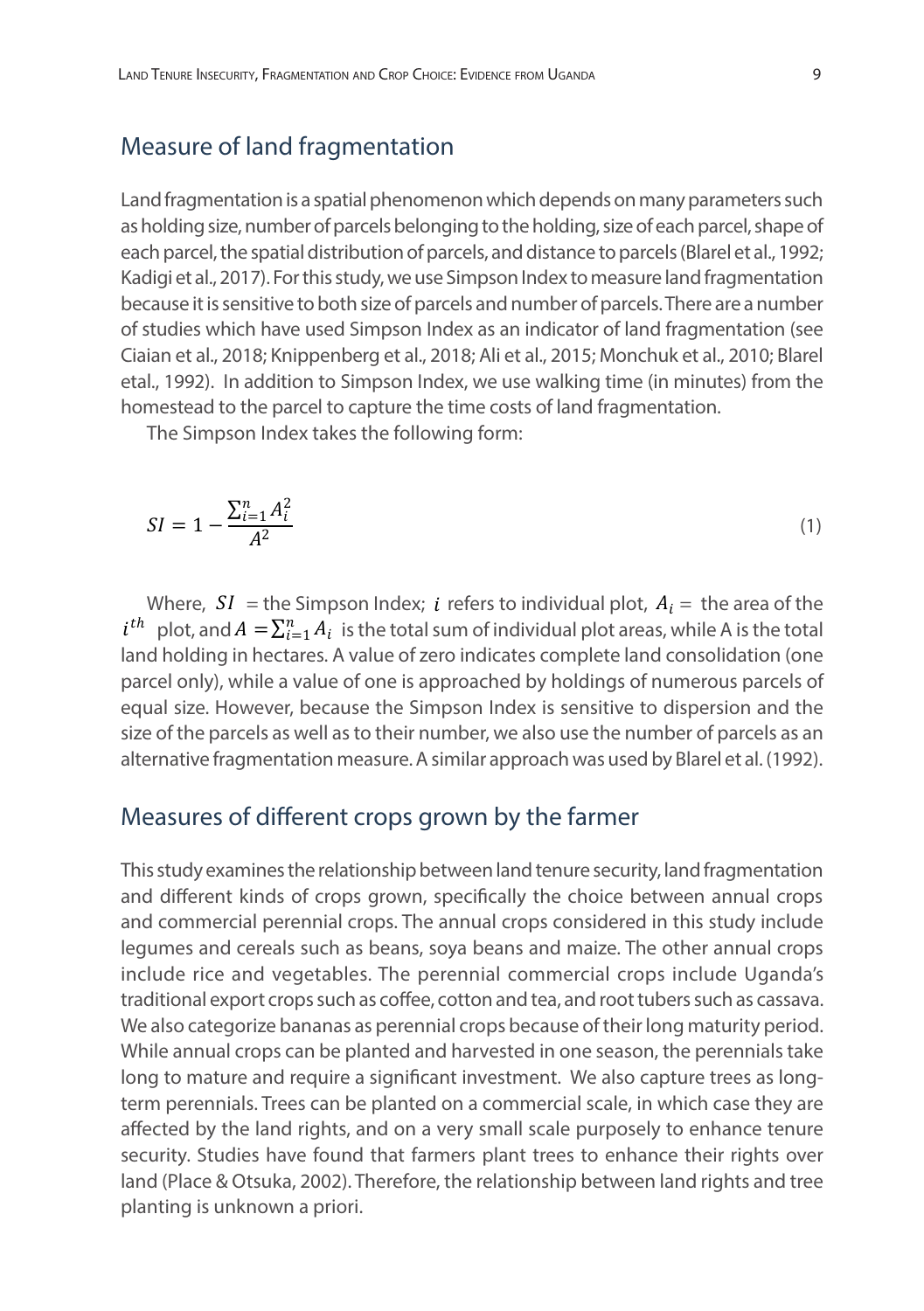## 5. Data and descriptive statistics

#### Data

This study utilizes household-, parcel- and plot-level data collected as part of the Research on Poverty, Environment and Agricultural Technology (RePEAT) surveys from rural Uganda from 2003 to 2015. The sample for the RePEAT survey builds upon a research project on policies for improved land management in Uganda, conducted by the International Food Policy Research Institute (IFPRI) and Makerere University from 1999 to 2001 (Pender et al., 2004). The latter involved a survey of 107 villages selected from two-thirds of the regions in Uganda, including the more densely populated areas and areas that were free from wars in the southwest, central, east and parts of northern Uganda and representing seven of the nine major farming systems of the country. Because of insecurity in the north and northeastern parts of the country, villages in this region were excluded from the surveyed samples. Within the study region, villages (the lowest administrative units) were selected using a stratified random sample, with the stratification based on development domains defined by the different agro-ecological and market access zones, and differences in population density.

The RePEAT survey covers 94 villages which are the smallest administrative units in Uganda.4 From each village, ten households were randomly selected to make a total of 940 sample households (Yamano et al., 2004). The RePEAT surveys were jointly conducted by Makerere University, the Foundation for Advanced Studies on International Development (FASID), and the National Graduate Institute for Policy Studies (GRIPS) in 2003, 2005 and 2009, and by Makerere University and GRIPS in 2012/2013 and 2015.

RePEAT surveys captured information on household characteristics, land tenure and tenancy arrangements, land titling and documentation, different forms of land use and land transfer rights, crops produced and land allocation to each crop. The survey was extended to Nothern and Northeastern Uganda in 2015, and therefore the latest survey phase covered all regions of Uganda.

RePEAT panel surveys have suffered from attirition over the years. The sample in 2003 was 940 households, but reduced to 936 households in 2005 and, hence, the attrition rate was 0.4%. In 2012, the panel sample size reduced to 778 households, resulting in an attrition rate of 17%. In 2015, the original panel sample reduced further to 609, and the attrition rate rose to 35%. In 2012 and 2015, the households that could not be traced were randomly replaced by their previously neighbouring households.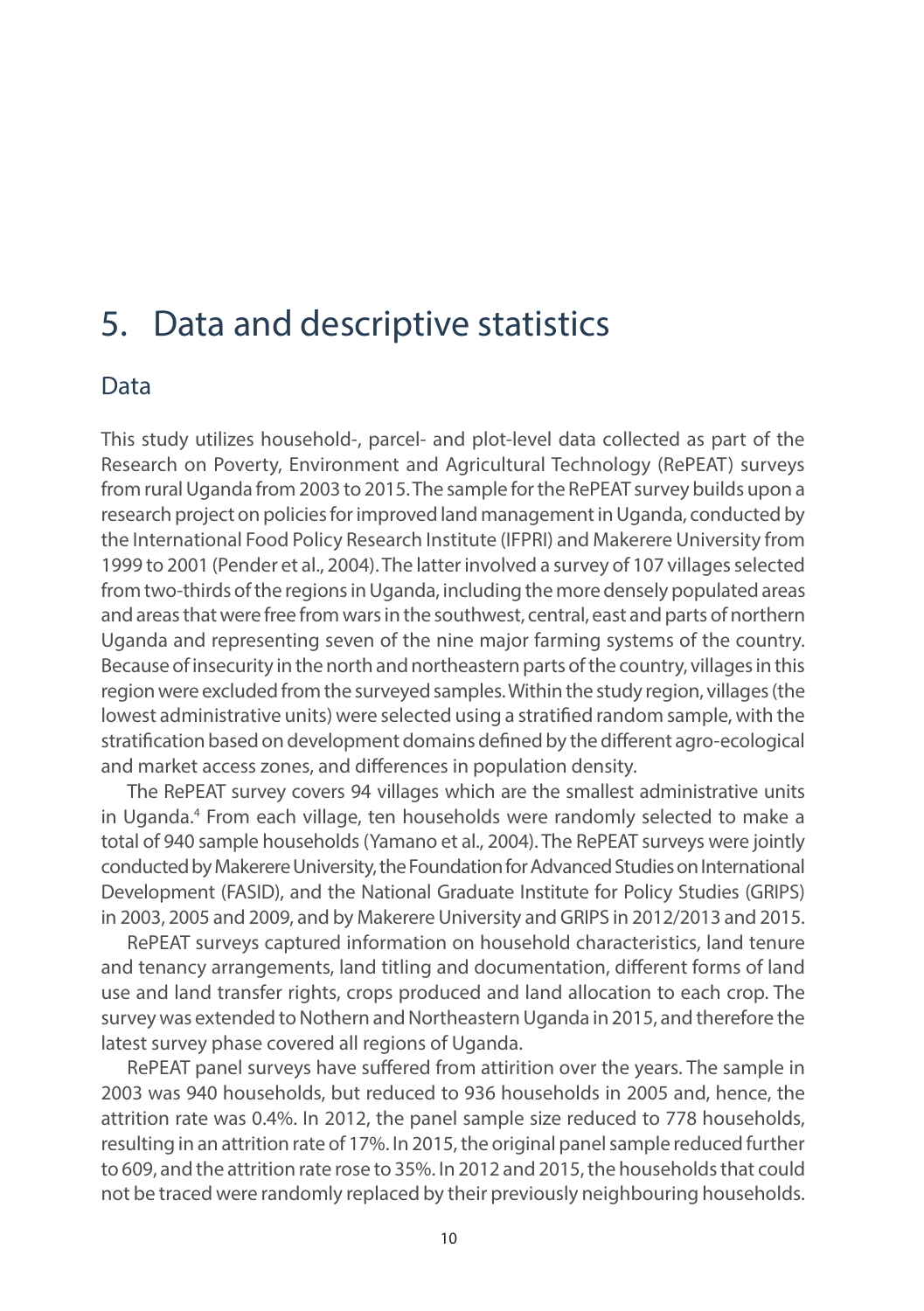In addition, the 2015 survey expanded the scope to include the northern region. This study utilizes the 2003 and 2012 data because it captured the land rights and tenure security variables which are key for our analysis. The focus of the analysis is land tenure security, land fragmentation and crop choice. Accordingly, information on land tenure systems, tenancy arrangements, titling and transfer rights form the core of this study. However, the 2005 panel round missed information on land tenure systems, and as a result, we drop this data set.

#### Descriptive statistics

Table 1 presents the trends in household characteristics from 2003 to 2012. The average land holding increased from 2.16 hectares in 2003 to 2.86 hectares in 2012. This increase might be explained by the fact that households acquired more parcels. Indeed, the number of operated parcels increased from 2.6 in 2003 to 3.2 in 2012, and the difference is statistically significant at 1%. The Simpson Index (a measure of land fragmentation) is also consistent with the statistics on the number of parcels. The index increased from 0.35 in 2003 to 0.43 in 2012, suggesting an increase in land fragmentation.

| Variable                                                 |             | 2003  |             | 2012      | ttest:            |
|----------------------------------------------------------|-------------|-------|-------------|-----------|-------------------|
|                                                          | <b>MEAN</b> | SD    | <b>MEAN</b> | <b>SD</b> | 2012-2003         |
| Total land holding (ha)                                  | 2.16        | 2.87  | 2.86        | 6.48      | $0.70(0.005)$ **  |
| Number of parcels                                        | 2.62        | 2.14  | 3.20        | 2.19      | $0.58(0.000)$ *** |
| Simpson Index                                            | 0.35        | 0.30  | 0.43        | 0.29      | $0.08(0.000)$ *** |
| Female headed household (1/0)                            | 0.004       | 0.06  | 0.002       | 0.04      | $-0.002(0.316)$   |
| Age of the household head                                | 45.52       | 14.80 | 54.40       | 14.08     | 8.89(0.000)***    |
| Household head's years of schooling                      | 5.67        | 3.84  | 5.63        | 4.12      | $-0.04(0.8953)$   |
| Family size in adult equivalent unit                     | 7.34        | 4.39  | 9.50        | 4.00      | $2.15(0.000)$ *** |
| Total assets value in USD (1 US\$=1,994 UGx)<br>in 2003) | 124         | 291   | 542         | 1014      | 419(0.000)***     |
| Per capita consumption expenditure (US\$)                | 100         | 106   | 338         | 202       | 238(0.000)***     |
| Number of households                                     | 778         |       | 778         |           |                   |

Table 1: Household characteristics

Source: Authors' computations using RePEAT panel data set. \*\*\* is significant at 1%, \*\* at 5%, and \* at 10%. P-Values are in parentheses.

Note that the value of assets is in constant prices using 2003 exchange rate as a base.

Other household characteristics that changed between 2003 and 2012 are the age of the household head, which increased from 45 to 54 years. The diffrerence matches the gap between the two surveys, confirming the balanced panel that we use in the analysis. The household heads' schooling years did not change, while the household family size reduced by almost 1 member, suggesting that some family members left the households, either to start their own families or to live independently. However, the family size in adult equivalent units increased between the two survey periods.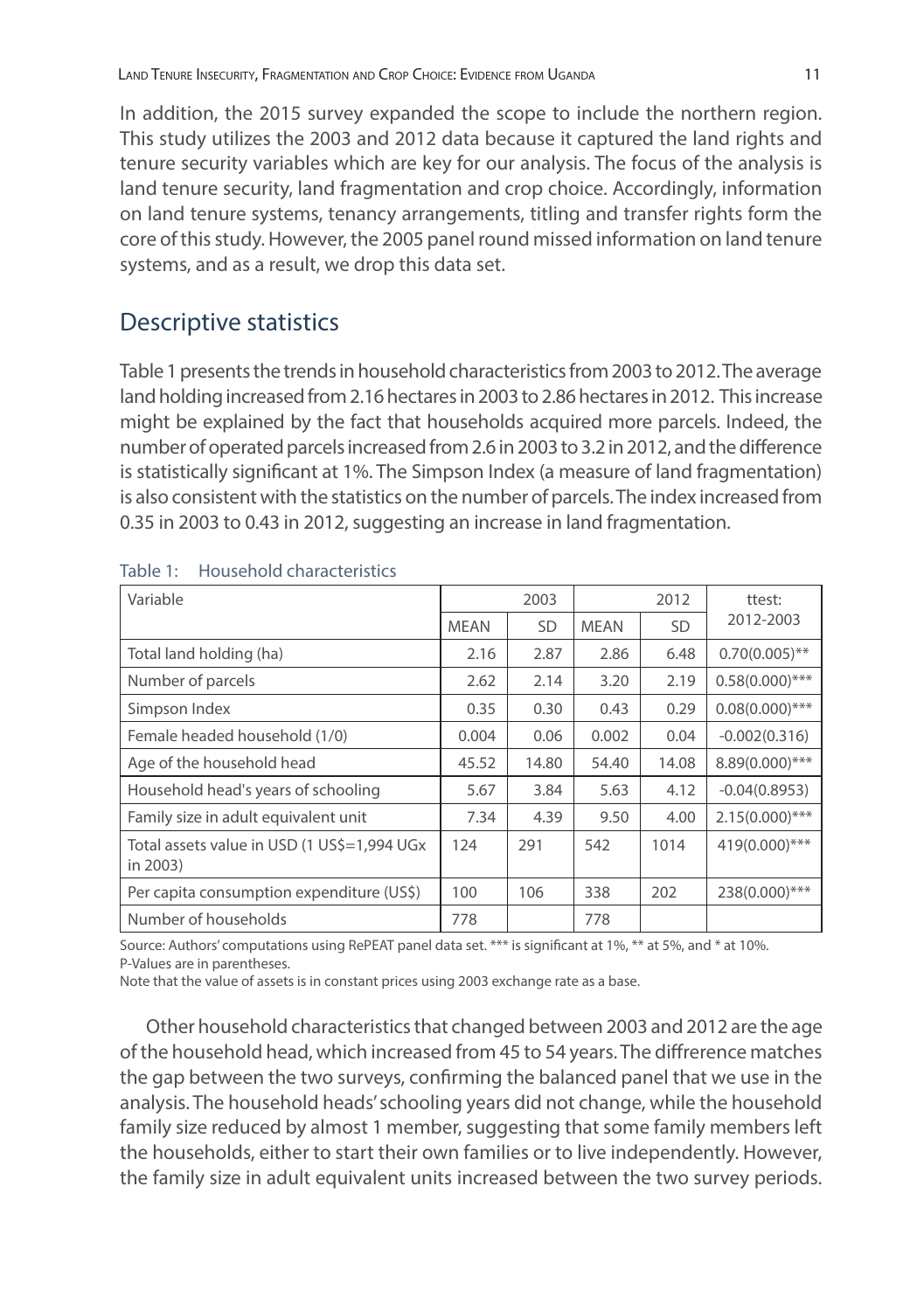This indicates that, on average, more household members were of adult age in 2012 than they were in 2003.

Over the two survey rounds, households became wealthier both in terms of asset values and per capita household consumption expenditure. The average value of assets was US\$124 in 2003 and it increased almost five-fold to US\$542 in 2012. As a result, consumption expenditure per capita (using adult equivalent) significantly increased from US\$100 per person in 2003 to US\$338 per person in 2012.

Table 2 presents parcel characteristics. While the number of parcels operated by the households and thus land fragmentation increased (see Table 1), the average distance (minutes) to parcels remained the same at 18 minutes between 2003 and 2012. With regard to land rights, the proportion of titled parcels did not significantly change over the survey period. In 2003 and 2012, 4% and 5% of parcels were titled, respectively. The statistics, however, show that informal land rights have improved over time. The proportion of parcels where farmers have full transfer rights increased during the survey periods. In 2003, farmers reported to have sale rights without consulting anyone for over 62% of the parcels they operated, and this significantly increased to 72% in 2012. Accordingly, the proportion of parcels over which farmers have no rights to sell reduced from 21% to 16% between 2003 and 2012. In addition, the percentage of parcels over which farmers need approval from the clan or extended family member to sell also decreased from 17% to 12% between 2003 and 2012. These statistics indicate that de facto land rights are improving over time, while de jure rights are still weak in Uganda.

| Variable                                                  | 2003        |           |             | 2012      | ttest:             |
|-----------------------------------------------------------|-------------|-----------|-------------|-----------|--------------------|
|                                                           | <b>MEAN</b> | <b>SD</b> | <b>MFAN</b> | <b>SD</b> | 2012-2003          |
| Distance to parcel (minutes)                              | 17.78       | 47.04     | 17.80       | 33.00     | 0.02(0.988)        |
| De jure rights: Land title (1/0)                          | 0.04        | 0.20      | 0.05        | 0.22      | 0.01(0.115)        |
| De facto land rights: Variable takes 1 if HH has:         |             |           |             |           |                    |
| Rights to sell parcel                                     | 0.62        | 0.49      | 0.72        | 0.45      | $0.10(0.000)$ ***  |
| Has no right to sell                                      | 0.21        | 0.41      | 0.16        | 0.37      | $-0.05(0.000)$ *** |
| Can sell with approval                                    | 0.17        | 0.37      | 0.12        | 0.32      | $-0.05(0.000)$ *** |
| Tenancy arrangement: Takes 1 if the HH is:                |             |           |             |           |                    |
| Owner                                                     | 0.80        | 0.40      | 0.74        | 0.44      | $-0.05(0.001)$ *** |
| Occupant                                                  | 0.13        | 0.34      | 0.08        | 0.27      | $-0.05(0.000)$ *** |
| Tenant                                                    | 0.07        | 0.26      | 0.18        | 0.38      | $0.10(0.000)$ ***  |
| Mode of land acquisition: Variable takes 1 if parcel was: |             |           |             |           |                    |
| Purchased                                                 | 0.44        | 0.50      | 0.48        | 0.50      | $0.04(0.019)$ **   |
| Inherited                                                 | 0.43        | 0.49      | 0.38        | 0.49      | $-0.04(0.004)$ **  |
| Rented-in                                                 | 0.08        | 0.27      | 0.09        | 0.29      | 0.01(0.135)        |
| Borrowed-in                                               | 0.01        | 0.11      | 0.04        | 0.20      | $0.03(0.000)$ ***  |
| Number of parcels                                         | 2,039       |           | 2,057       |           |                    |

Table 2: Parcel characteristics: Accessibility, land rights and tenancy arrangements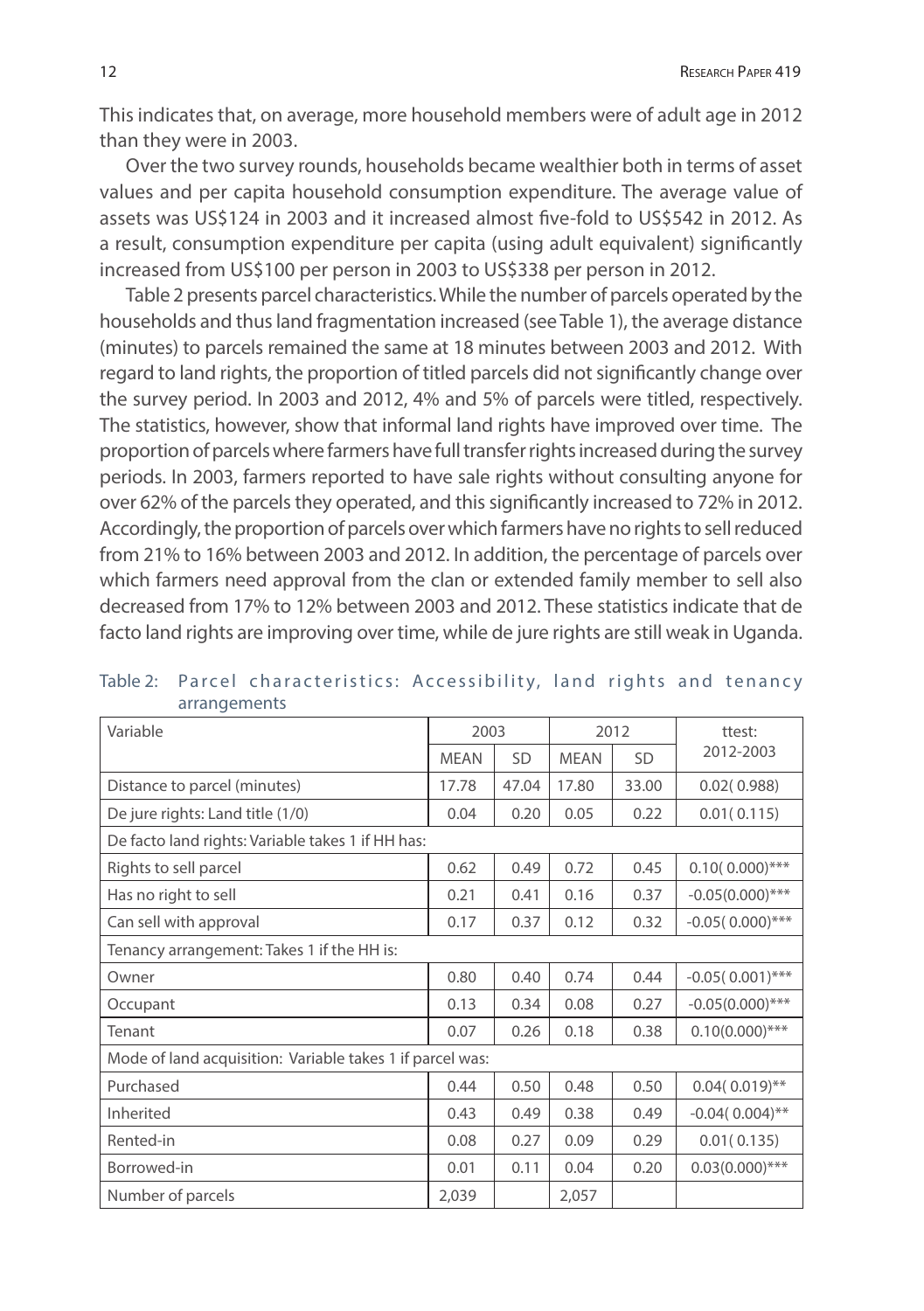Source: Authors' computations using RePEAT panel data set. \*\*\* is significant at 1%, \*\* at 5%, and \* at 10%. P-Values are in parentheses.

In terms of tenancy arrangements, the percentage of parcels that are owned by farmers reduced from 80% in 2003 to 74% in 2012, while the percentage of land over which farmers are tenants increased significantly during the same period, from 7% to 18%. This suggests that land markets are improving and farmers can access land through renting. Indeed, land purchase as a mode of land acquisition increased, while inheritance decreased over the study period.

Table 3 presents the statistics on the crops grown by the surveyed households. The crop analysis is at the plot-level. There can be many plots in one parcel and farmers can grow different crops on different plots under the same parcel. For this analysis, crops were cartegorized into short-term perennial commercial crops such as coffee, cotton, root tubers (such as cassava) and bananas; annual crops such as legumes and cerelas, vegetables and rice; and long-term perennial trees.

| Variable                                            | 2003           |              | 2012        |           | 2012-2003          |
|-----------------------------------------------------|----------------|--------------|-------------|-----------|--------------------|
|                                                     | <b>MEAN</b>    | SD           | <b>MEAN</b> | <b>SD</b> |                    |
| Perennial commercial crops                          |                |              |             |           |                    |
| 1 if traditional export crops are grown             | 0.05           | 0.22         | 0.13        | 0.34      | $0.08(0.000)$ ***  |
| 1 if root tubers are grown                          | 0.22           | 0.41         | 0.23        | 0.42      | $0.01(0.063)^{*}$  |
| 1 if bananas are grown                              | 0.19           | 0.40         | 0.09        | 0.28      | $-0.11(0.000)$ *** |
| Overall proportion of plots with perennial<br>crops | 0.46           | 0.50         | 0.45        | 0.50      | $-0.02(0.061)^{*}$ |
| Annual crops                                        |                |              |             |           |                    |
| 1 if legumes and cereals are grown on a plot        | 0.50           | 0.50         | 0.48        | 0.50      | $-0.02(0.061)$ *   |
| 1 if rice is grown                                  | 0.00           | 0.01         | 0.01        | 0.09      | $0.01(0.000)$ **   |
| 1 if vegetables are grown                           | 0.02           | 0.12         | 0.02        | 0.13      | 0.00(0.227)        |
| 1 if seasonal fruits are grown                      | 0.00           | 0.05         | 0.00        | 0.05      | 0.00(0.872)        |
| 1 if animal feed is grown                           | 0.00           | 0.08         | 0.00        | 0.04      | $0.00(0.0002)$ *** |
| 1 if sim sim is grown                               | $\overline{0}$ | $\mathbf{0}$ | 0.00        | .05       | $-0.00(0.001)$ *** |
| Overall proportion of plots with annual crops       | 0.53           | 0.50         | 0.51        | 0.50      | $-0.01(0.382)$     |
| Overall proportion of plots with trees              | 0.01           | 0.13         | 0.03        | 0.18      | $0.02(0.000)$ ***  |
| Land allocated to each crop category in hectares    |                |              |             |           |                    |
| Perennial/commercial crops (ha)                     | 0.39           | 0.86         | 0.28        | 0.60      | $-0.11(0.000)$ *** |
| Annual crops (ha)                                   | 0.30           | 0.56         | 0.29        | 0.54      | $-0.01(0.077)^*$   |
| Trees (ha)                                          | 0.02           | 0.31         | 0.01        | 0.17      | 0.00(0.284)        |
| Number of plots                                     | 5,417          |              | 7,514       |           |                    |

Table 3: Crops grown in Uganda between 2003 and 2012

Source: Authors' computations using RePEAT data set.

Notes: There can be more than one plot in one parcel and hence the number of plots can be greater or equal to the number of parcels. Traditional export crops include coffee, tea, cotton and sugarcane.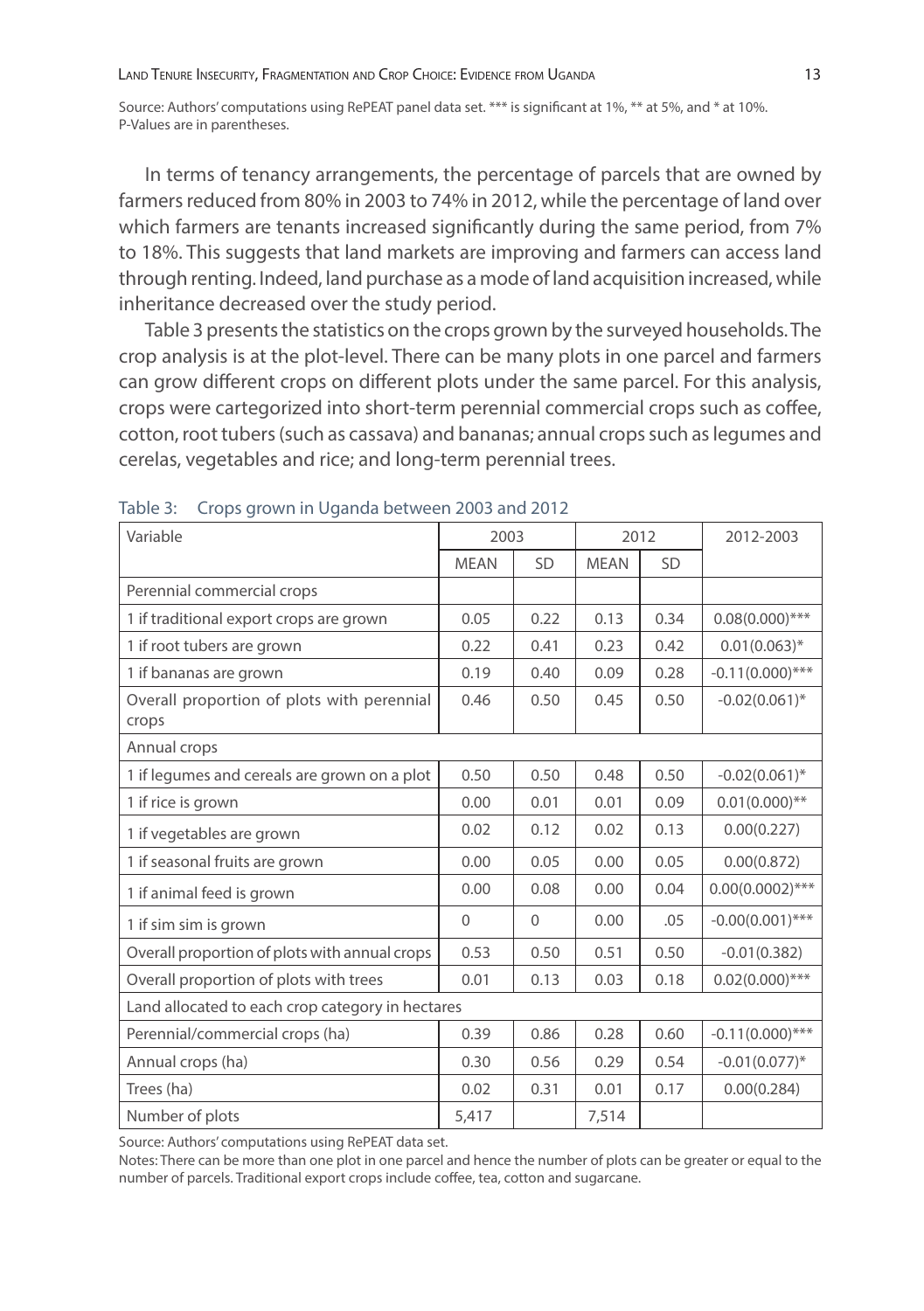For all the survey rounds, annual crops were the most grown, followed by perennial crops and trees, respectively. For example, in 2003, short-term perennial crops were grown on 46% of the plots, while annual crops were grown on 52% of the plots. Trees were only grown on 2% of the plots. Comparing the years reveals that the proportion of plots on which perennial crops are grown declined by 2 percentage points between 2003 and 2012, while those on which annual crops are grown remained the same. The trees take a very small percentage of land (about 2%) but the allocation has increased over time.

Table 3 also presents the land allocated to these crop cartegories in hectares. Consistent with the percentage of parcels allocated to perennial crops, the area (ha) reduced significantly from 0.39ha in 2003 to 0.28ha in 2012. The hectares allocated to annual crops slightly reduced from 0.3ha to 0.29ha while that allocated to trees reduced from 0.2ha to 0.1ha. The overall decline in land allocated to the three crop cartegories might be explained by population pressure and the resulting land scarcity.

Looking at specific crops as of 2012, legumes and cereals were the most grown crops (on 48% of the parcels), followed by root tubers (on 23% of land), traditional export crops (on 13% of parcels) and bananas (on 9% of land).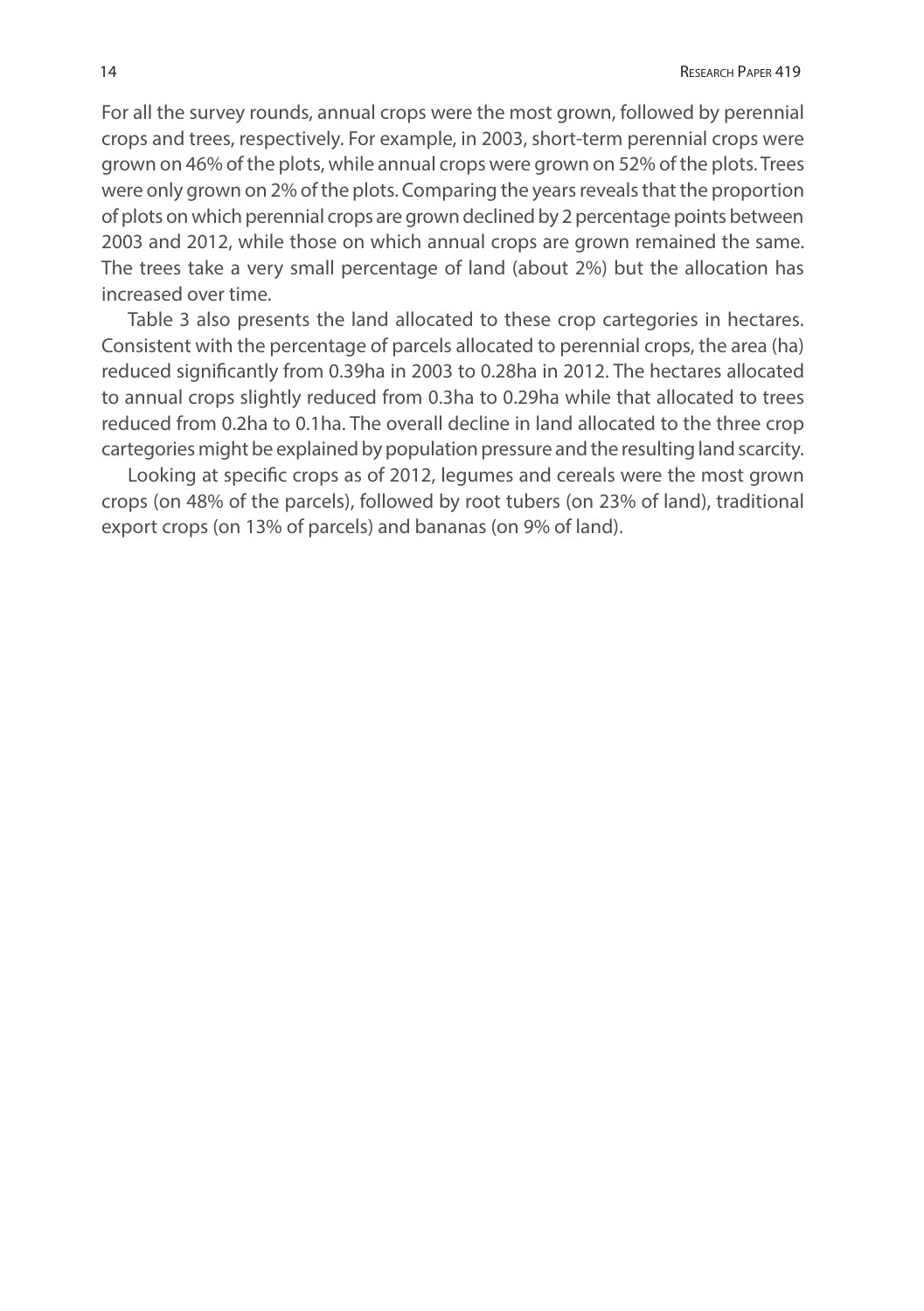## 6. Estimation methodology

#### The effects of land tenure security and fragmentation on crop choice and production intensity

We use a double-hurdle model (two-part model) to examine how land tenure security and fragmentation influence crop choice, specifically the likelihood of growing a crop type, and the intensity of production, using land allocated to a crop as an indicator. The use of double-hurdle is motivated by the fact that farmers are sequentially faced with two production choices. The first choice is what kind of crops to grow. The second choice is, conditional on the choice of crops to grow (whether perennial commercial crops, annual crops or trees), how much land should be allocated. It thus follows that the land allocated to a given crop cartegory is zero if the crop is not grown.

An econometric concern for modelling the production choice and intensity is that not all households grow a specific crop type, hence the land allocated to a given crop type for no-growers is zero. Thus, the distribution of the observations for land allocated to a given crop type exhibits a large number of cases lumped at zero, and then a distribution of cases greater than 0, exhibiting a large positive skew, which can create problems for standard ordinary least squares (OLS) regression. Thus, we use Cragg's (1971) double-hurdle model, a bi-variate generalization of the Tobit model which, unlike Tobit, allows the decisions about whether to grow sugarcane and how much area to plant it on to be determined by different processes.

In the TPM (two-part model), we observe an outcome y, which is either zero or greater than zero. Therefore, TPM is prefered when the zeros are observed, meaning that there is no missing data on those who choose not to participate. Other related specifications such as sample selection models (SSM) are used when we do not observe zeros because the non-participants are not surveyed and there is missing data, hence we only have potential zeros (Madden, 2008). For example, when we examine the effect of education on wages, we do not observe wages for those out of the work force. SSM is used in this case to model the potential wages of those that are not working. In this study, we observe the land allocated to different crop categories. When a certain crop is not grown, the land allocated to it is zero, and when it is grown, the land allocated takes a value greater than zero. Therefore, practically, TPM is the best model for our current data structure.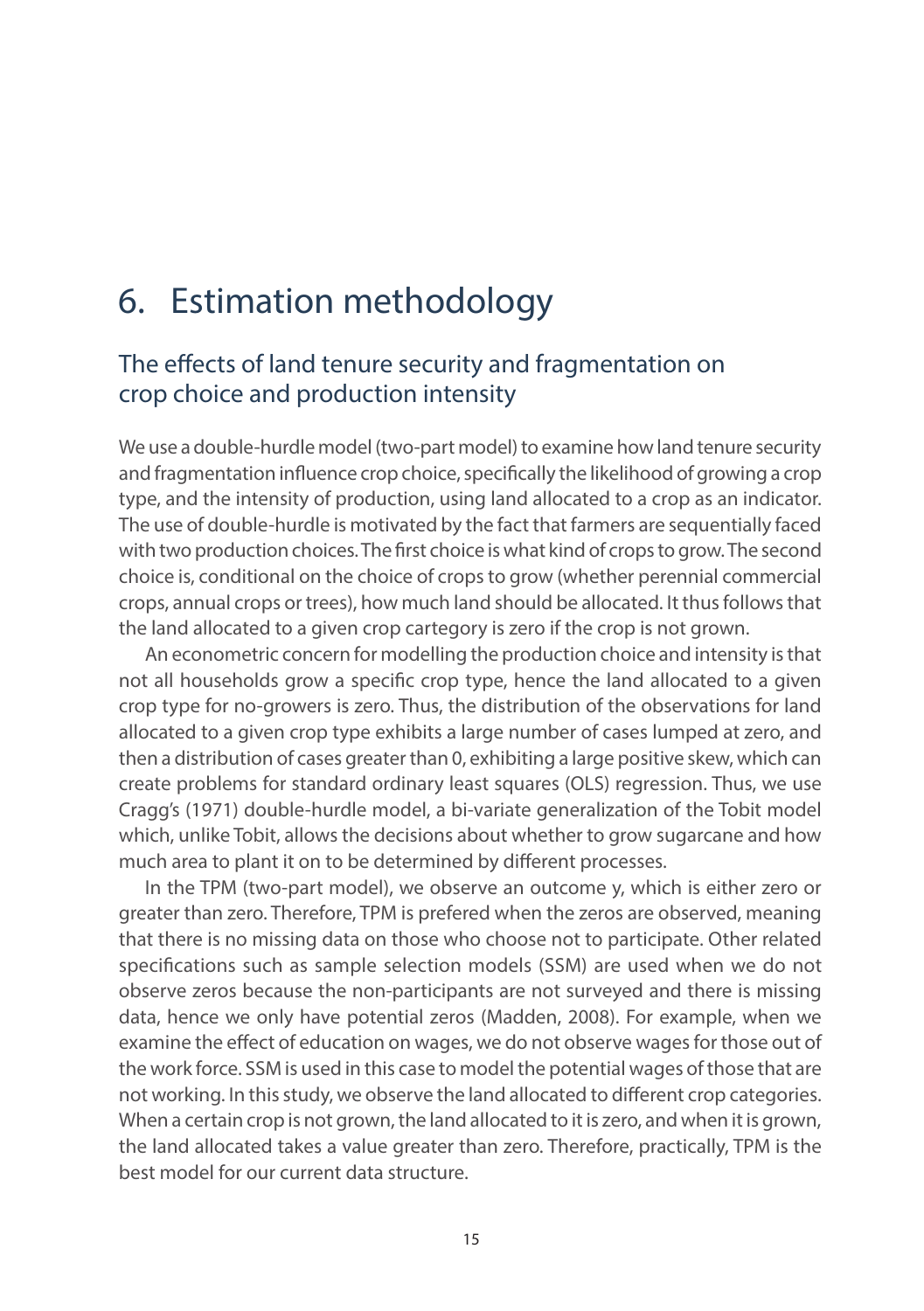In the TPM, we observe an outcome y which is either zero or greater than zero. Using the notation in Wooldridge (2010, section 17.6) and (Drukker, 2017), the observed y is given by;

$$
y = s \cdot w \tag{1}
$$

Where,

$$
s = \begin{cases} 1 & if \quad X\alpha + \mu > 0 \\ 0 & otherwise \end{cases}
$$
 (2)

Where,  $s$  is a variable that takes either zero or not zero depending on the farmers' choice to grow a crop category, and w is a variable which takes non-zero outcomes when  $s = 1$ . Therefore,  $w = X\alpha + \mu$ . Drukker (2017) showed that TPM works well even when we do not impose conditional mean independence and allow that,  $E[w|x, s] \neq E[w|x]$ .

For this analysis, y is a semi-continuous variable for the land allocated to different crop types - commercial, annual crops and trees. This outcome variable takes 0 if a given crop type is not grown, and is greater than 0 if the land is allocated to a crop type. Meaning that we observe the land allocated to commercial crops when there is a decision to grow commercial crops.

The two-part model is estimated by a Probit model for the probability of observing a positive value of y along with generalized mixed models on the sub-sample of positive observations. The two parts are a model for the binary response variable and a model for the outcome variable that is conditioned on the binary response. We estimate the following regression equation:

$$
y_{pi} = \alpha + \gamma TS_{pi} + \varphi SI_i + \vartheta M_{pi} + \partial X_i + \varepsilon_{pi}
$$
\n(3)

where  $TS_{ni}$  is a tenure security measure, and we use de jure and de facto land rights as indicators. In one specification,  $TS_{ni}$  is a dummy that takes 1 if the household i has a title over parcel p. In a different specification,  $TS_{pi}$  is a dummy that takes 1 if a household has full transfer rights over the parcel  $p$ , or has transfer rights with approval, and 0 if the household has no rights at all. We conduct a parcel-level analysis because land rights, and hence tenure security, vary across parcel owned by the same household.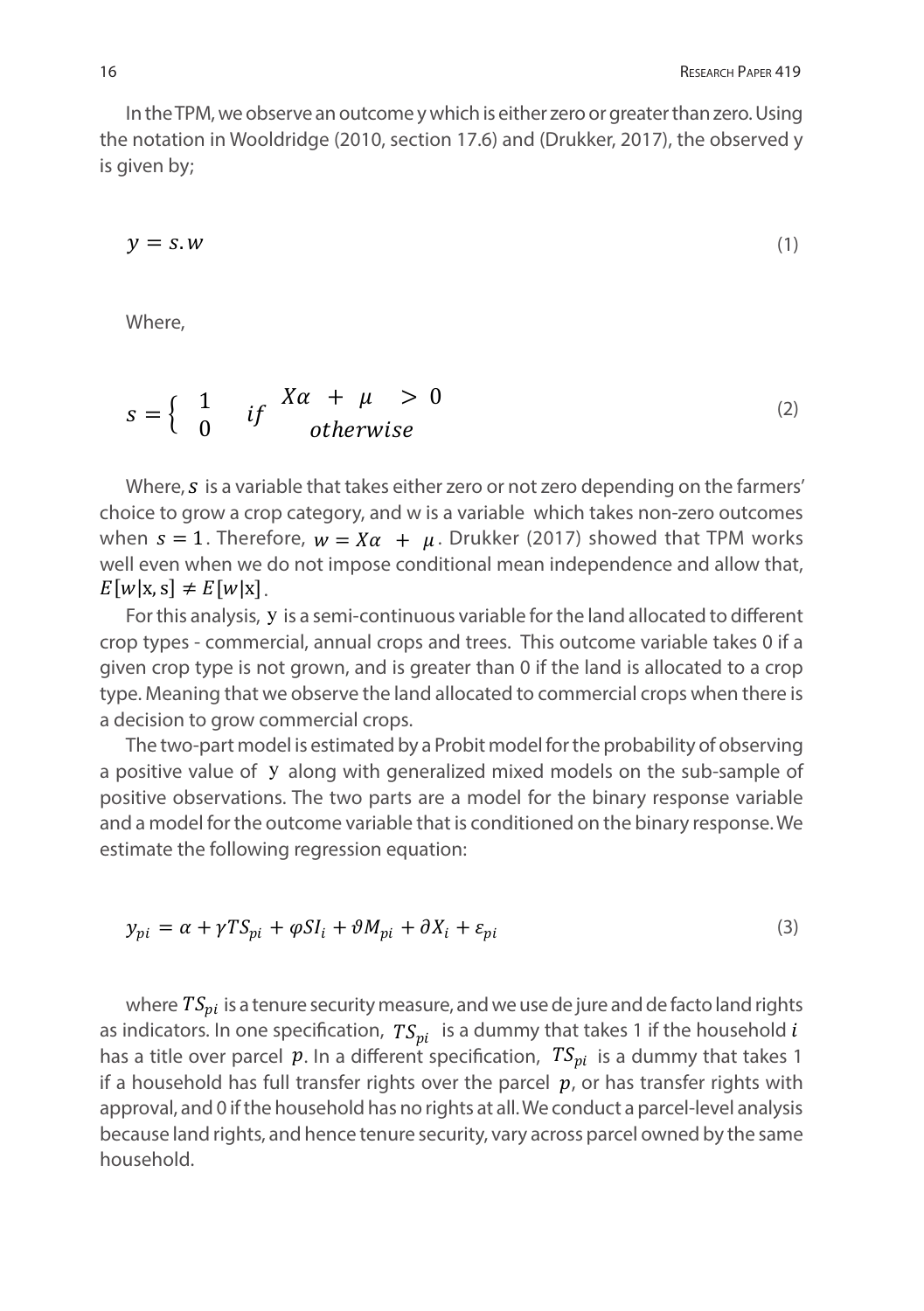$SI$  is the Simpsons Index which measures land fragmentation at a householdlevel and ranges from 0 to 1. It takes 0 if a household has one parcel and 1 if it has infinite parcels. The index captures the number of parcels and their relative sizes.  $M_{in}$  is a vector of parcel characteristics such as distance to the parcel in minutes.  $X_i$  is a vector of household characteristics, including household head's age, square of age, gender, years of schooling, family size, and value of household assets (in Uganda shillings), and  $\varepsilon_{ip}$  is the idiosyncratic error term that is assumed to be normally distributed.

#### Robustness checks

#### Heckman sample selection (HSS) model

The key assumption for using TPM is that the error terms for participation and area allocated to a crop category are independent. However, there is an alternative simplifying assumption to independence, known as first hurdle dominance, i.e., that the decision to grow a crop category dominates the area allocation decision (see Madden, 2008). This implies that the observed zero land allocated to each crop does not arise from a standard corner solution but represents a separate discrete choice.

From Equation 2, first hurdle dominance implies that  $P(y > 0 | s = 1) = 1$ and  $q(y|y > 0, s = 1) = q(y|s = 1)$ . If we allow for the possibility of dependence between the disturbance terms, we apply the Heckman sample selection model (HSS) and the likelihood function is:

$$
\prod_{0} [1 - p(\mu > -\alpha' X)] \prod_{+} p(\mu > -\alpha' X) g(y | \mu > -\alpha' X)
$$
\n(4)

For robustness checks, we estimate Equation 3 using the HSS model.

#### Estimation using fixed effects

We also apply the household fixed effects (FE) model for robustness checks. This model exploits the panel structure of the data used. The statistics show significant changes in de facto land rights, specifically the right to transfer land without and with approval. We thus use the FE model to examine the within household changes in land rights and how this affects the amount of land allocated to each crop. This model, however, does not adjust for the sequential nature of participation and land allocation decisions. In addition, as indicated in the statistics (see Table 2), the percentage of titled parcels did not change over the two periods. This suggests that the FE model may not be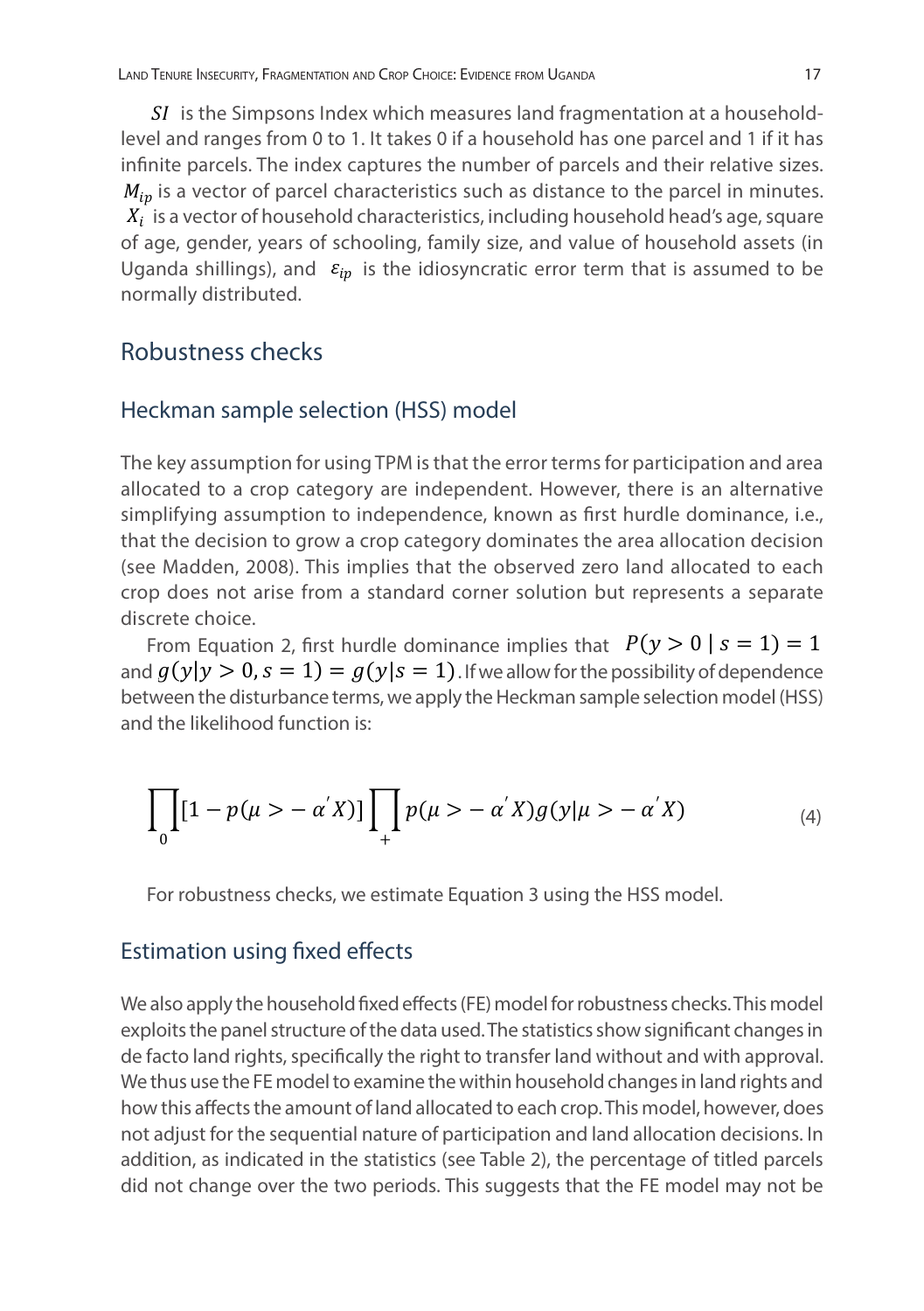applied to model the effect of change in titling on the choice of crops. Therefore, we only use FE to examine the effect of de facto land rights on land allocated to different crop categories using the following equation;

 $y_{pit} = \alpha + \gamma TS_{pit} + \varphi SI_{it} + \vartheta M_{pit} + \partial X_{it} + \varepsilon_{pit}$  (5)

where,  $t$  refers to time period and other variables are as specified in Equation 3.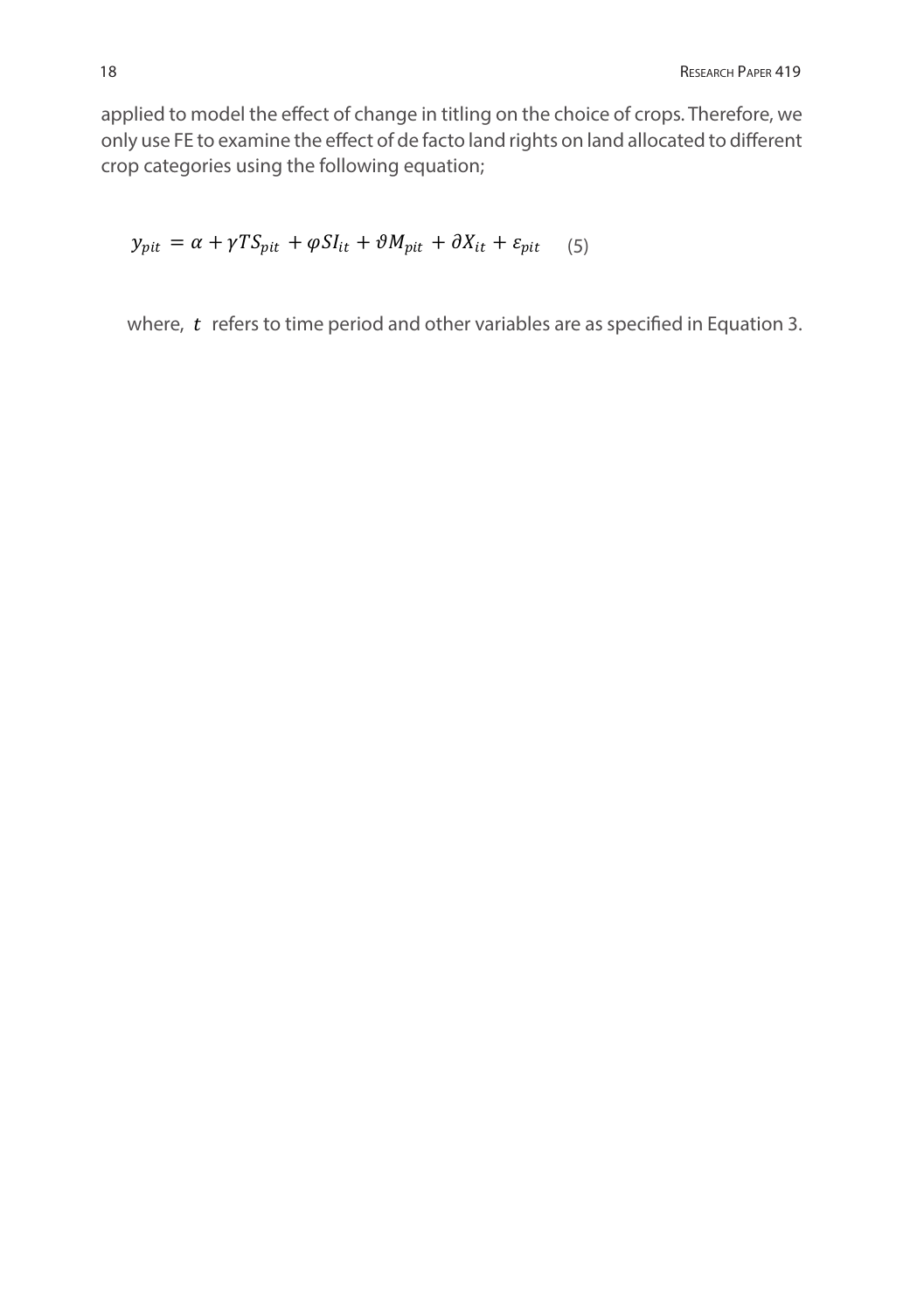## 7. Estimation results

This section presents the results generated using TPM as the main estimation methodology, and selection and fixed effects models for robustness checks. Throughout the analysis, data for 2003 and 2012 is pooled. We could have used only 2012 data but there was a 17% attrition rate, which reduced the number of sample households from 940 in 2003 to 778 in the 2012 survey.

#### Land tenure security and fragmentation effect on crop choice and production intensity

Table 4 presents TPM results on the effect of formal land titling, which grants farmers de jure land rights (proxy for tenure security), and land fragmentation on crop choice. The table presents estimation results for the determinants of whether to grow commercial perennial crops, annual crops or trees, with land titling and land fragmentation as variables of interest. In addition, the table presents the results on how land titling and fragmentation influences land allocation (in hectares) to each of the three crop categories. Specifications (1) and (2) show how land titling and fragmentation influence the choice and intensity of perennial crop growing. Specifications (3) and (4) show the same for annual crops while specifications (5) and (6) present the results on the determinants of growing trees.

The results show that there are heterogeneous effects of titling on crop choice. Titling positively affects the production of perennial crops but not annual crops and trees. There is a significantly high likelihood of growing perennial commercial crops on titled parcels compared to those that are not titled. Having a title is associated with 28% higher likelihood of growing perennial commercial crops compared to untitled parcels. In addition, the land allocated to perennial commercial crops is 0.36 hectares higher if the parcel is titled, significant at 1%, compared to untitled parcels. Regarding annual crops, the results show that there is a 25% less likelihood of growing annual crops on titled parcels compared to the untitled ones. The results also show no effect of land titling on the area allocated to annual crops. In addition, there is a 19% less likelihood of growing trees on titled parcels compared to untitled ones. However, for those that grow trees, land titling enhances the land allocated to trees.

These findings are consistent with our hypothesis that land tenure security affects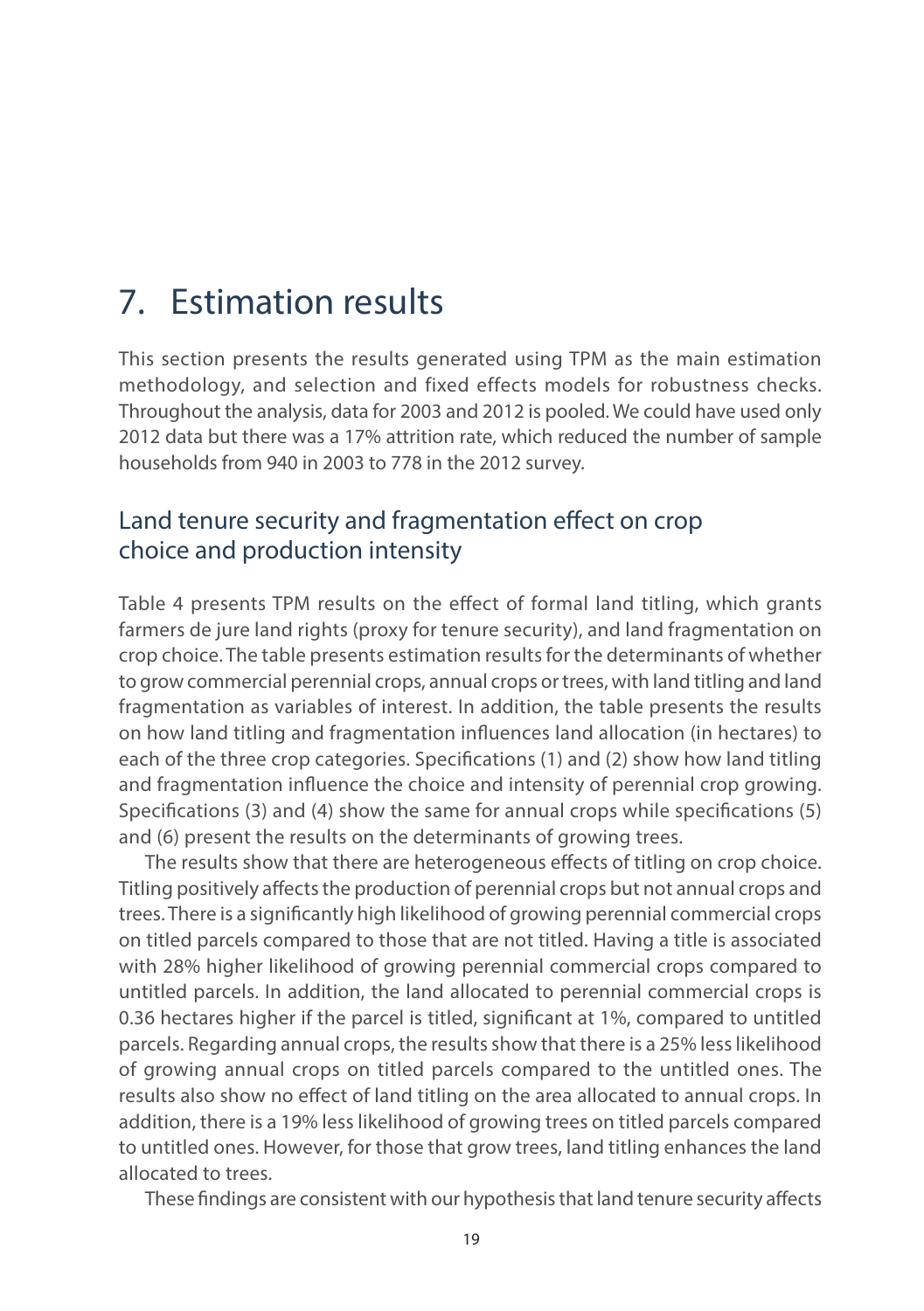more the production of perennial commercial crops than it does annual crops and trees. Perennial commercial crops require a large investment whose return comes after a long time compared to annual crops. Therefore, farmers are more likely to allocate titled and secure land to the production of perennial commercial crops and less secure land to production of annual crops, which have a short maturity period of about three months. The result on the titling effect of tree planting shows that those with titles are less likely to grow trees. This is consistent with past studies, which show that trees are planted to enhance tenure security suggesting that when the farmers' tenure is secured through titling, they do not grow trees. However, if the farmer decides to grow trees, tenure security is key in determining the intensity of tree production.

The results also show that land fragmentation hurts more the production of perennial commercial crops, than it does annual crops and trees. We find that a one percentage point change in land fragmentation measure is associated with a 23% lower likelihood of growing perennial crops, and 0.63 less hectares allocated for the same crops. On the other hand, land fragmentation increases the likelihood of growing annual crops but reduces the land allocated to the same crop. In addition, land fragmentation reduces the likelihood of growing trees but has no effect on the land allocated to trees. Land fragmentation increases monitoring costs and thus discourages the production of valuable crops. Also, land fragmentation curtails land investment by increasing the associated costs, and reducing land sizes to support mechanization. However, land fragmentation increases crop diversification, especially for annual crops like beans, which do not need significant investment. This might explain why land fragmentation increases the production of annual crops.

In addition, the results show that distance to parcel influences crop choice. A oneminute increase in the distance to parcel is associated with a 0.2% less likelihood of growing perennial commercial crops and 0.00245 less hectares of land allocated to perennial crops. However, the distance to the parcel increases both the likelihood and land allocated to annual crops. In addition, the distance only reduces the likelihood of growing trees but has no effect on the hectares allocated to trees. Distance, just like land fragmentation, increases the monitoring costs. In addition, the longer the parcel distance is from the homestead, the higher the likelihood of food theft. This thus discourages the production of valuable commercial crops.

Other factors influencing crop choice are: age of the household head and the age squared, schooling level of the household head, family size, assets and land size. The results show that young household heads are significantly more likely to grow perennial commercial crops, and fewer annual crops. However, as households age, the likelihood and intensity of growing commercial perennial crops reduce significantly as they switch to annual crops. This might be because perennial commercial crops require a lot of investment and labour, which only young households can afford. As expected, those with larger land holdings allocate more land to the production of all crops.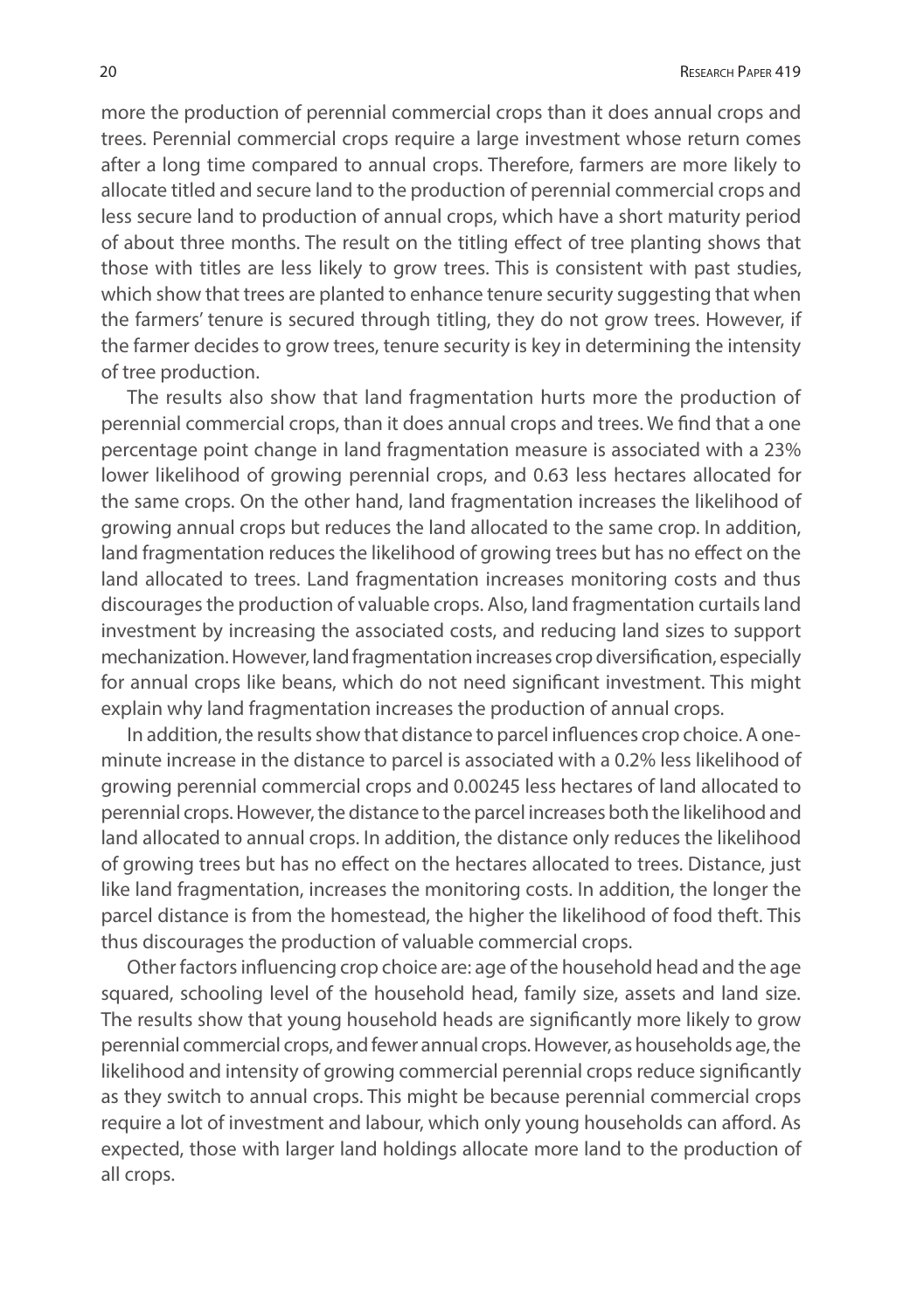| Table 4: Land titling and fragmentation effect on crop choice and production intensity      |                    |                          |                           |                        |                   |                |
|---------------------------------------------------------------------------------------------|--------------------|--------------------------|---------------------------|------------------------|-------------------|----------------|
|                                                                                             | Commercial Crops   |                          | Annual Crops              |                        | Trees (Long-Term) |                |
|                                                                                             | Choice 0/1         | Area (ha)                | Choice 0/1                | Area (ha)              | Choice 0/1        | Area (ha)      |
|                                                                                             | $\widehat{C}$      | $\widehat{(\mathbf{2})}$ | $\widehat{(\mathcal{Z})}$ | $\widehat{E}$          | $\widetilde{5}$   | $\circledcirc$ |
| Land title (1/0)                                                                            | $0.280***$         | $0.356***$               | $-0.254***$               | 0.0514                 | $-0.193*$         | $0.754**$      |
|                                                                                             | (5.583)            | (8.086)                  | $(-5.028)$                | (1.344)                | $(-1.706)$        | (2.187)        |
| Simpson Index                                                                               | $-0.227***$        | $-0.633***$              | $0.289***$                | $-0.589***$            | $-0.380***$       | (0.398)        |
|                                                                                             | $(-5.642)$         | $(-15.97)$               | (7.182)                   | $(-21.92)$             | $(-4.373)$        | 0.109          |
| Distance to parcel (minutes)                                                                | $-0.00223***$      | $-0.00242***$            | $0.00288***$              | $0.000405**$           | $-0.0118***$      | $-0.00341$     |
|                                                                                             | $(-5.128)$         | $(-5.432)$               | (6.576)                   | (2.016)                | $(-5.641)$        | $(-0.614)$     |
| Age of household head (years)                                                               | $0.0116**$         | $0.0148***$              | $-0.0136***$              | $-0.00696**$           | 0.0146            | 0.0300         |
|                                                                                             | (2.298)            | (2.891)                  | $(-2.703)$                | $(-2.117)$             | (1.263)           | (0.835)        |
| Household head's age squared                                                                | $-0.000103**$      | $-9.88e-05***$           | $0.000116***$             | 8.10e-05***            | $-9.26e - 05$     | $-0.000275$    |
|                                                                                             | $(-2.218)$         | $(-2.089)$               | (2.498)                   | (2.663)                | $(-0.896)$        | $(-0.868)$     |
| Household head years of schooling                                                           | 0.000319           | 0.00205                  | $-0.00179$                | $0.0113***$            | $0.0121*$         | $-0.00453$     |
|                                                                                             | (0.106)            | (0.690)                  | $(-0.594)$                | (5.537)                | (1.925)           | $(-0.256)$     |
| Female headed household (1/0)                                                               | (0.0858)<br>0.0284 | $(-1.058)$<br>$-0.336$   | 0.0377<br>(0.114)         | $(-1.004)$<br>$-0.218$ |                   |                |
| Family size                                                                                 | 0.00196            | $0.0207***$              | $-0.00309$                | $0.0305***$            | 0.00578           | $-0.0231$      |
|                                                                                             | (0.740)            | (8.095)                  | $(-1.172)$                | (16.90)                | (1.010)           | $(-1.186)$     |
| Total assets value in USD                                                                   | $4.84e-05***$      | $3.10e-06$               | $-4.48e-05***$            | 5.16e-06               | $-2.08e-05$       | $3.87e-05$     |
|                                                                                             | (3.517)            | (0.262)                  | $(-3.253)$                | (0.493)                | $(-0.602)$        | (0.310)        |
| Total land in hectares                                                                      | $-0.000918$        | $0.0266***$              | 0.000852                  | $0.0183***$            | $-0.00193$        | $0.0938***$    |
|                                                                                             | $(-0.382)$         | (10.87)                  | (0.355)                   | (11.72)                | $(-0.369)$        | (3.283)        |
| Constant                                                                                    | $-0.301**$         | $0.346***$               | $0.310**$                 | $0.574***$             | $-2.520***$       | (0.404)        |
|                                                                                             | $(-2.412)$         | (2.740)                  | (2.490)                   | (7.081)                | $(-8.426)$        | 0.389          |
| Year dummies                                                                                | $\geq$             | ≻                        | $\succ$                   |                        | ≻                 | ≻              |
| Observations                                                                                | 12,557             | 12,557                   | 12,557                    | 12,557                 | 12,542            | 12,542         |
| Notes: Robust z-statistics in parentheses. *** is significant at 1%, ** at 5%, and * at 10% |                    |                          |                           |                        |                   |                |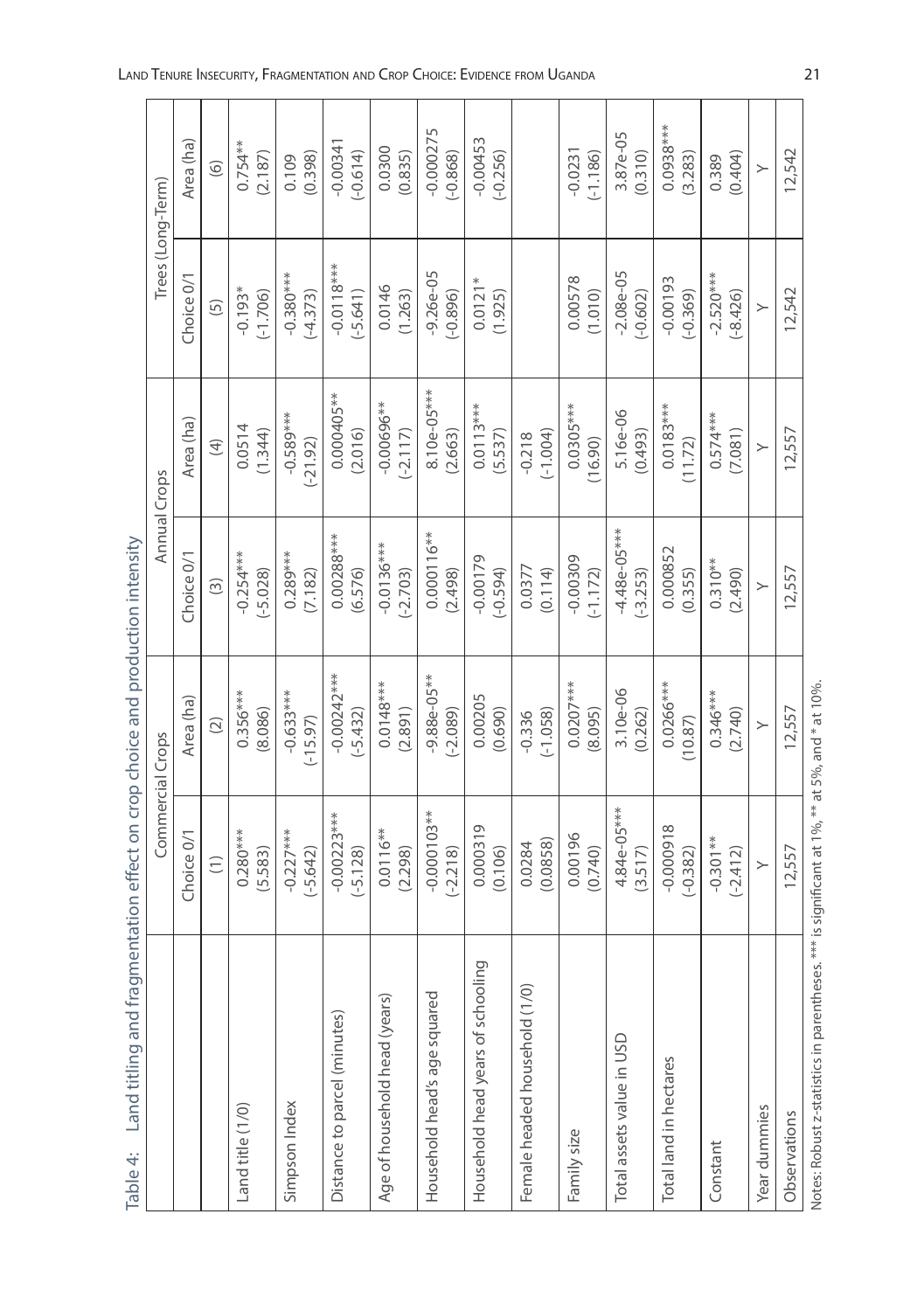One of the pathways through which land fragmentation affects agriculture is increasing travel time between parcels and hence increasing monitoring and management costs (Eastwood et al., 2010; Monchuk et al., 2010). Indeed, Table 4 indicates that while distance to the parcel reduces the production of commercial perennial crops, it increases the likelihood of planting annual crops and the intensity of allocation. Table 5 interacts titling and distance to the parcel to establish whether the effect of distance on crop choice varies by parcel titling status. The results show that distance reduces the likelihood of producing perennial crops and the intensity of production on untitled parcels, but titling attenuates the effect of distance on production of perennial crops. Indeed, the results show that the likelihood of producing commercial crops is significantly high on titled parcels even when the distance increases. We also find no significant effect of distance on the intensity of producing commercial perennial crops on titled plots.

In specifications (3) and (4) of Table 5, we show how the interaction of parcel titling and distance to parcel affect the production of annual crops. The results indicate that distance enhances the likelihood and intensity of growing annual crops on untitled parcels. However, we found that there is a significantly less likelihood of growing annual crops on titled parcels even when the distance increases. This suggests that when there is tenure security, the choice and production intensity of perennial crops remain high irrespective of distance. In addition, the choice and land allocation remain low. Also, distance has no effect on choice and intensity of growing trees. The rest of the results are similar to those in Table 4.

This study also examined whether some of the demographic characteristics interact with formal land titling to influence crop choice. Table A1 (in the appendix) reports the estimation results where land titling was interacted with education level of the household head. The results show that education level weakly affects the likelihood and intensity of any of the crop categories. However, interacting education level and land titling reveals that education reduces the likelihood of producing commercial crops when the parcel is titled, but increases the intensity of producing the same crop type. This implies that when the educated farmers have titles, they allocate land to other crops and not perennial commercial crops; but those who choose to grow perennial commercial crops allocate more land. Also, the results show that education level leads to an increase in the likelihood of growing annual and the intensity of producing the same crop when the land is titled. Therefore, while education alone may not affect farmers' choice of crops, land titling influences the most educated farmers to allocate more land to production of all crop categories.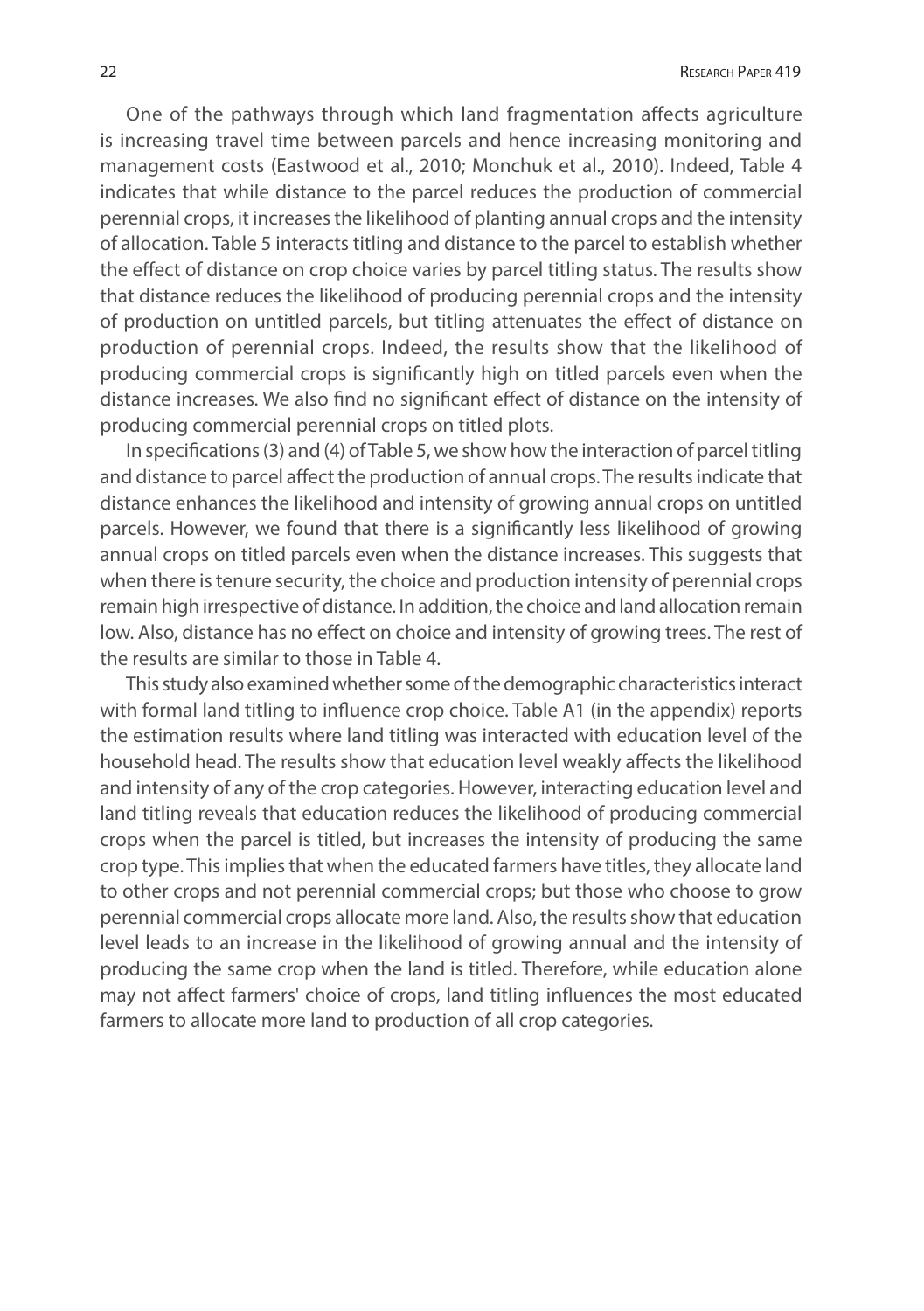|                                                                                                                     | Trees (Long-Term) | Area (ha)  | $\widehat{\circ}$        | $0.808**$<br>(2.274)    | $-0.00328$<br>$-0.590$       | $-0.0857$<br>$(-0.639)$           | $\frac{0.120}{(0.437)}$   | (6.829)                       | $-0.000274$<br>$(-0.864)$    | $-0.00492$<br>$(-0.278)$          |                               | $-0.0222$<br>$(-1.139)$  | 3.79e-05<br>(0.304)        | $0.0941***$<br>(3.289)   | (0.400)<br>0.385          | $\succ$      | 12,542       |
|---------------------------------------------------------------------------------------------------------------------|-------------------|------------|--------------------------|-------------------------|------------------------------|-----------------------------------|---------------------------|-------------------------------|------------------------------|-----------------------------------|-------------------------------|--------------------------|----------------------------|--------------------------|---------------------------|--------------|--------------|
|                                                                                                                     |                   | Choice 0/1 | 6)                       | $(-1.329)$<br>$-0.158$  | $-0.0116***$<br>$(-5.553)$   | $-0.0246$<br>$-0.776$             | $-0.376***$<br>$-4.324$   | 0.0145                        | $-9.19e-05$<br>$(-0.890)$    | $0.0120*$<br>(1.913)              |                               | 0.00592<br>(1.034)       | $-1.99e-05$<br>$(-0.582)$  | $-0.00211$<br>$(-0.400)$ | $-2.521***$<br>$(-8.431)$ | $\succ$      | 12,542       |
|                                                                                                                     |                   | Area (ha)  | $\widehat{E}$            | 0.0578<br>(1.478)       | 0.000449**<br>(2.152)        | $-0.000585$<br>$(-0.779)$         | $-0.589***$<br>$(-21.92)$ | $-0.00693**$<br>$(-2.108)$    | $8.07e-05***$<br>(2.654)     | $0.0113***$<br>(5.528)            | $-0.218$<br>$(-1.005)$        | $0.0304***$<br>(16.87)   | 5.22e-06<br>(0.499)        | $0.0184***$<br>(11.71)   | $0.573***$<br>(7.064)     | $\succ$      | 12,557       |
|                                                                                                                     | Annual Crops      | Choice 0/1 | $\widehat{\mathbb{C}}$   | $-0.225***$<br>$-4.361$ | $0.00337***$<br>(7.012)      | $-0.00291**$<br>$(-2.539)$        | $0.283***$<br>(7.047)     | $-0.0135***$<br>$(-2.679)$    | $0.000115***$<br>(2.478)     | $-0.00194$<br>$-0.645$ )          | 0.0365<br>(0.110)             | $-0.00324$<br>$(-1.227)$ | $-4.50e-05***$<br>(-3.270) | 0.00171<br>(0.705)       | $0.303**$<br>(2.432)      | $\succ$      | 12,557       |
|                                                                                                                     |                   | Area (ha)  | $\widehat{(\mathbf{2})}$ | $0.371***$<br>(8.214)   | $-0.00209***$<br>$-4.214$    | $-0.00162$<br>$(-1.479)$          | $-0.636***$<br>$(-16.02)$ | $0.0148***$<br>(2.900)        | $-9.90e-05***$<br>$(-2.094)$ | (6.645)                           | $(-1.054)$<br>$-0.335$        | $0.0207***$<br>(8.079)   | 2.86e-06<br>(0.242)        | $0.0272***$<br>(10.97)   | $0.342***$<br>(2.706)     | $\succ$      | 12,557       |
|                                                                                                                     | Commercial Crops  | Choice 0/1 | $\widehat{E}$            | $0.257***$<br>(4.997)   | $-0.00263***$<br>$(-5.513)$  | $0.00241**$<br>(2.106)            | $-0.222***$<br>$(-5.530)$ | $0.0115**$<br>(2.277)         | $-0.000103***$<br>$(-2.201)$ | 0.000443<br>(0.147)               | (0.0888)<br>0.0295            | $0.00208$<br>$(0.786)$   | 4.86e-05***<br>(3.533)     | $-0.00164$<br>$(-0.676)$ | $-0.295**$<br>$(-2.363)$  | $\succ$      | 12,557       |
| Table 5: Land rights effects on crop choice and production intensity: Interacting land title and distance to parcel |                   | Variables  |                          | Land title (1/0)        | Distance to parcel (minutes) | Tile*Distance to parcel (minutes) | Simpson Index             | Age of household head (years) | Household head's age squared | Household head years of schooling | Female headed household (1/0) | Family size              | Total assets value in USD  | Total land in hectares   | Constant                  | Year dummies | Observations |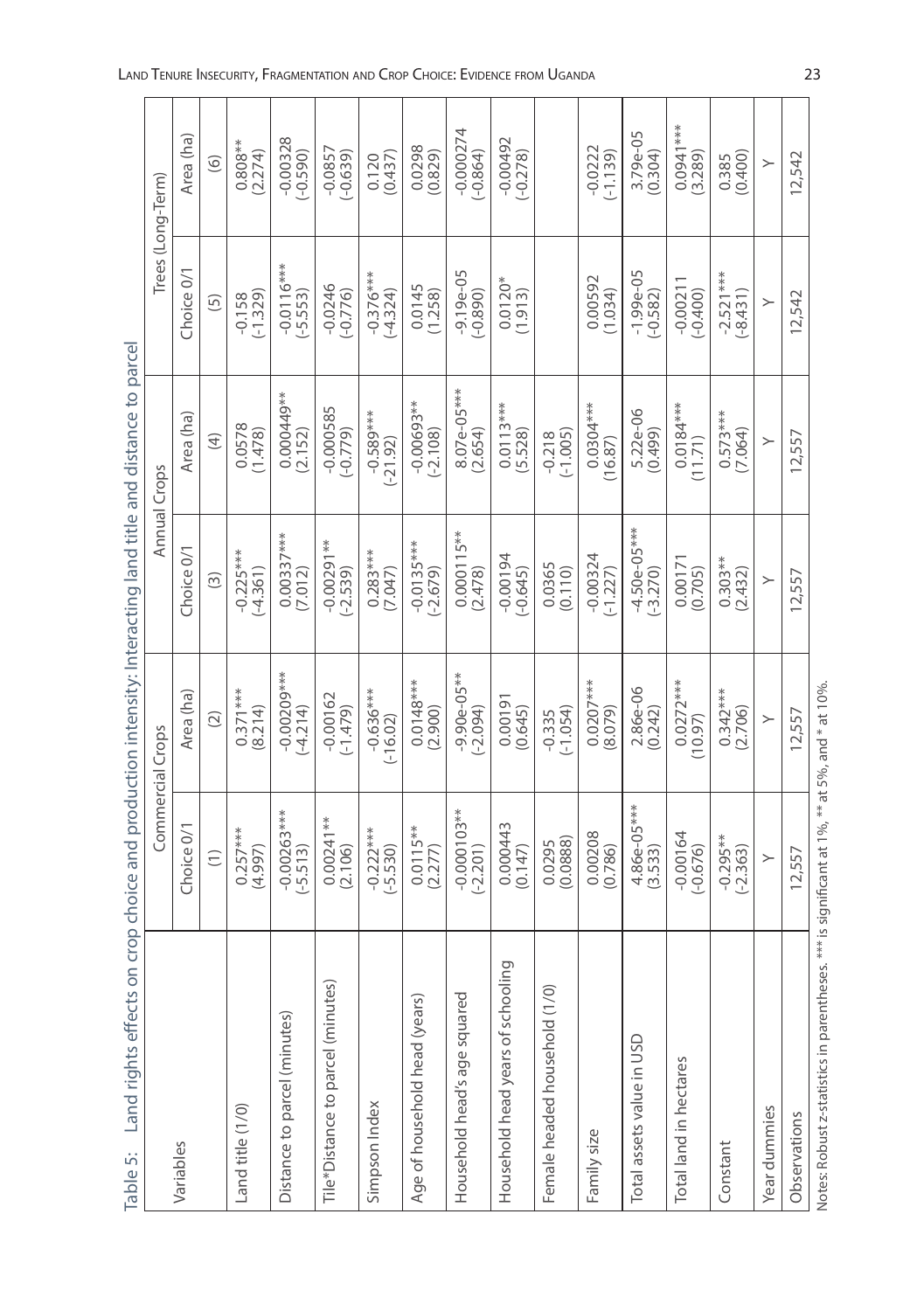Table 6 reports the effect of de facto land rights, measured by perceived rights to transfer land either with or without approval, on crop choice and production intensity. In the analysis, having no rights to sell is the reference category. The results are consistent with those of the effect of formal titling on crop choice and production intensity. There is a significantly higher likelihood (14%) of growing perennial commercial crops on parcels over which the owners have full transfer rights compared to those over which there are no sale rights at all. In addition, there is more land (0.23ha) allocated to perennial crops if a farmer has full sale rights over the parcel. The results, however, show that having full rights to sell a parcel do not affect the size of land allocated to both annual crops and trees, but only affects the likelihood. There is a 17% lower likelihood of planting annual crops if the farmer has full sale rights over the parcel compared to those parcels where there are no such rights.

The second level of de facto land rights is relatively weak, having a right to sell but with approval from the extended family or clan. The results show that these relatively weak rights positively affect the likelihood of growing perennial commercial crops, compared to having no rights at all but the size of the coefficient is smaller than that of having full rights. There is a 7% higher likelihood of planting perennial crops and 0.20 more hectares allocated to the same crops if the farmer can sell the parcel with approval compared to no sale rights at all. Like with full rights, there is a lower likelihood of growing annual crops if the farmer can sell the parcel with approval compared to no rights at all. These findings suggest that farmers choose to grow annual crops on the parcels over which they have no full rights and whose tenure security is weak. The results also show that there is a high likelihood of growing trees on parcels over which farmers have sale rights with approval compared to those where they have no sale rights at all, but we find no effect on the land allocated to trees. These results confirm our hypothesis that, like de jure land rights emanating from land titling, de facto land rights enhance the production of perennial commercial crops, than it does for annual crops and trees.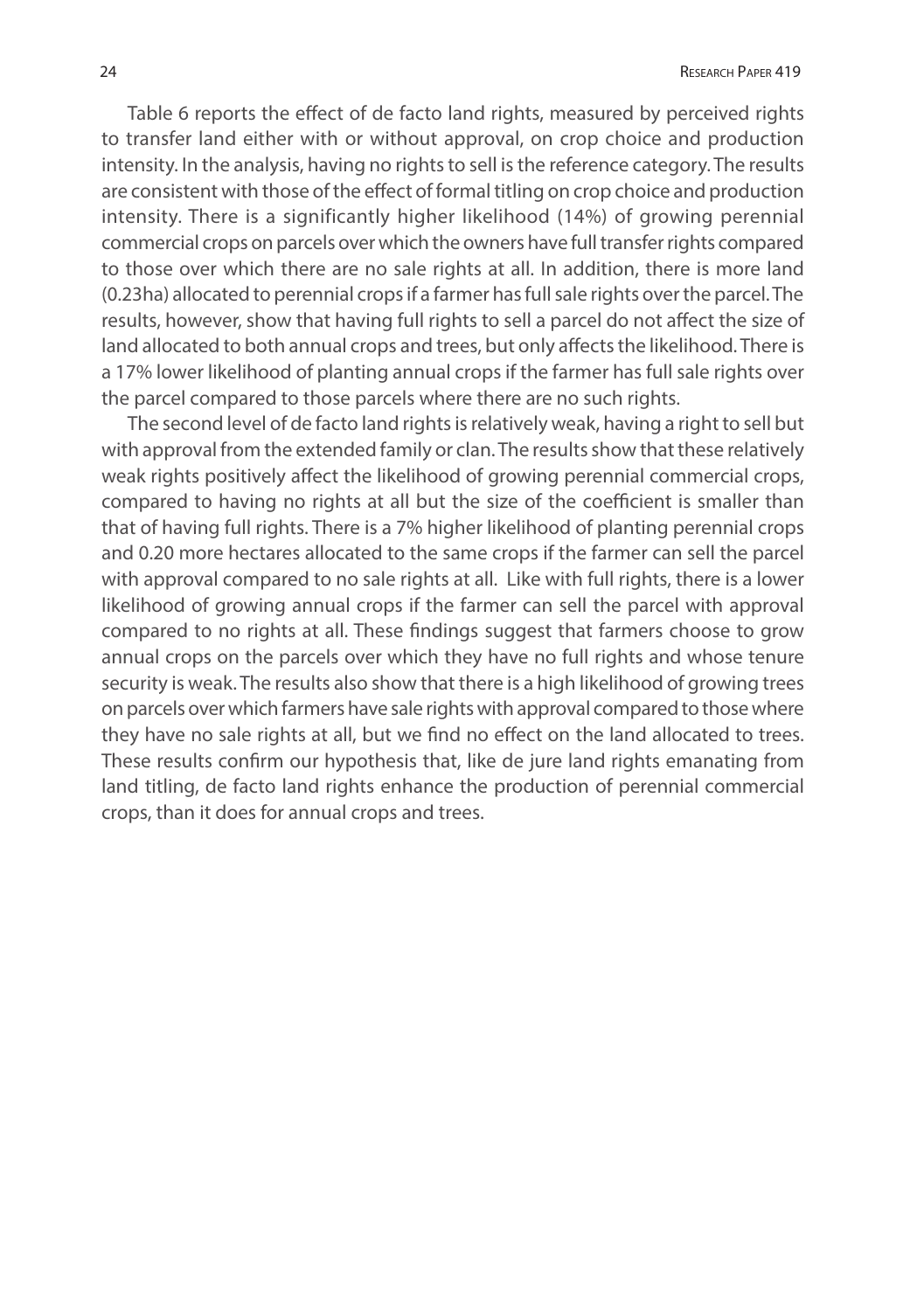| De facto land rights effect<br>Table 6:    | on crop choice and production intensity        |                  |                   |                         |                |                   |
|--------------------------------------------|------------------------------------------------|------------------|-------------------|-------------------------|----------------|-------------------|
|                                            |                                                | Commercial Crops |                   | Annual Crops            |                | Trees (Long-Term) |
| Variables                                  | Choice 0/1                                     | Area (ha)        | Choice 0/1        | Area (ha)               | Choice 0/1     | Area (ha)         |
|                                            | $\left( \begin{matrix} 1 \end{matrix} \right)$ | $\odot$          | $\widehat{\odot}$ | $\widehat{\mathcal{F}}$ | $\overline{5}$ | $\odot$           |
| aDe facto land rights                      |                                                |                  |                   |                         |                |                   |
| 1 if a farmer has a right to sell the      | $0.136***$                                     | $0.225***$       | $-0.172***$       | $-0.00420$              | $0.306***$     | 0.0828            |
| parcel without approval                    | (4.350)                                        | (7.087)          | $(-5.484)$        | $(-0.207)$              | (3.527)        | (0.286)           |
| 1 if a farmer has a right to sell a parcel | $0.0747*$                                      | $0.200***$       | $-0.122***$       | $0.0776***$             | $0.404***$     | $-0.100$          |
| with approval                              | (1.860)                                        | (4.936)          | $(-3.034)$        | (2.951)                 | (4.064)        | $(-0.314)$        |
| Simpson Index                              | $-0.267***$                                    | $-0.689***$      | $0.330***$        | $-0.588***$             | $-0.389***$    | 0.0525            |
|                                            | $(-6.664)$                                     | $(-17.35)$       | (8.221)           | $(-22.02)$              | $(-4.457)$     | (0.188)           |
| Distance to parcel (minutes)               | $-0.00208***$                                  | $-0.00230**$     | $0.00267***$      | $0.000420**$            | $-0.0108***$   | $-0.00391$        |
|                                            | $(-4.753)$                                     | $(-5.151)$       | (6.074)           | (2.079)                 | $(-5.234)$     | $(-0.697)$        |
| Age of household head                      | $0.00960*$                                     | $0.0127**$       | $-0.0113**$       | $-0.00625$ *            | 0.0131         | 0.0329            |
|                                            | (1.893)                                        | (2.478)          | $(-2.236)$        | $(-1.891)$              | (1.130)        | (0.910)           |
| Household head's age squared               | $-8.99e-05*$                                   | $-8.55e-05*$     | $0.000101**$      | $7.62e-05***$           | $-8.24e-05$    | $-0.000304$       |
|                                            | $(-1.922)$                                     | $(-1.804)$       | (2.154)           | (2.500)                 | $(-0.796)$     | $(-0.953)$        |
| Household head years of schooling          | 0.00226                                        | $0.00524*$       | $-0.00364$        | $0.0116***$             | $0.0116*$      | $-0.00140$        |
|                                            | (0.754)                                        | (1.769)          | $(-1.217)$        | (5.753)                 | (1.857)        | $(-0.0784)$       |
| Female headed household (1/0)              | 0.0723                                         | $-0.222$         | $-0.0260$         | $-0.211$                |                |                   |
|                                            | (0.218)                                        | $(-0.697)$       | $(-0.0783)$       | $(-0.973)$              |                |                   |
| Family size                                | 0.000881                                       | $0.0190***$      | $-0.00188$        | $0.0303***$             | 0.00489        | $-0.0211$         |
|                                            | (0.333)                                        | (7.426)          | $(-0.714)$        | (16.79)                 | (0.853)        | $(-1.069)$        |

continued next page continued next page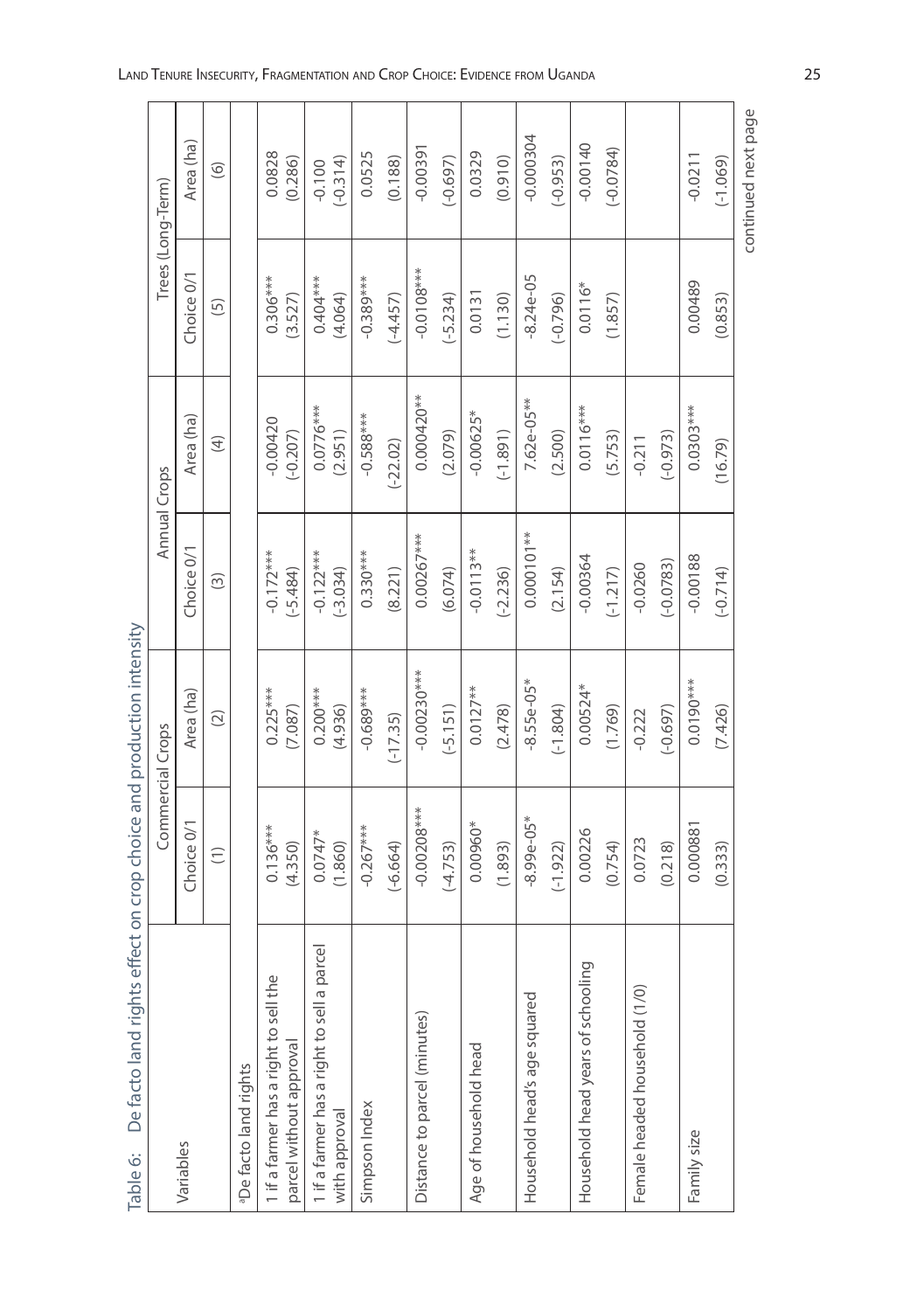| ļ            |  |
|--------------|--|
|              |  |
| п.<br>Ć<br>ī |  |

|                                                                                                             | Commercial Crops                                  |               | Annual Crops            |                | Trees (Long-Term) |            |
|-------------------------------------------------------------------------------------------------------------|---------------------------------------------------|---------------|-------------------------|----------------|-------------------|------------|
| Variables                                                                                                   | Choice 0/1                                        | Area (ha)     | Choice 0/1              | Area (ha)      | Choice 0/1        | Area (ha)  |
|                                                                                                             | $\widehat{E}$                                     | $\widehat{c}$ | $\widehat{\mathcal{C}}$ | $\overline{4}$ | $\widetilde{5}$   | $\odot$    |
| aDe facto land rights                                                                                       |                                                   |               |                         |                |                   |            |
| Total assets value in USD                                                                                   | 4.95e-05***                                       | $6.00e - 06$  | $-4.66e-05***$          | 7.40e-06       | $-1.61e-05$       | $1.76e-05$ |
|                                                                                                             | (3.592)                                           | (0.505)       | $(-3.374)$              | (0.707)        | $(-0.473)$        | (0.137)    |
| Total land in hectares                                                                                      | 0.000418                                          | $0.0289***$   | $-0.000219$             | $0.0186***$    | $-0.00339$        | $0.103***$ |
|                                                                                                             | (0.176)                                           | (11.90)       | $(-0.0925)$             | (12.03)        | $(-0.610)$        | (3.606)    |
| Constant                                                                                                    | $-0.313**$                                        | $0.269**$     | $0.342***$              | $0.542***$     | $-2.751***$       | 0.242      |
|                                                                                                             | $(-2.486)$                                        | (2.107)       | (2.724)                 | (6.636)        | $(-9.008)$        | (0.243)    |
| Year dummies                                                                                                | $\geq$                                            | ≻             | $\geq$                  | ≻              |                   | ≻          |
| Observations                                                                                                | 12,557                                            | 12,557        | 12,557                  | 12,557         | 12,542            | 12,542     |
| a The reference category is farmer has no right to sell.<br>Notes: Robust z-statistics in parentheses. **** | is significant at 1%, $**$ at 5%, and $*$ at 10%. |               |                         |                |                   |            |

Research Paper 419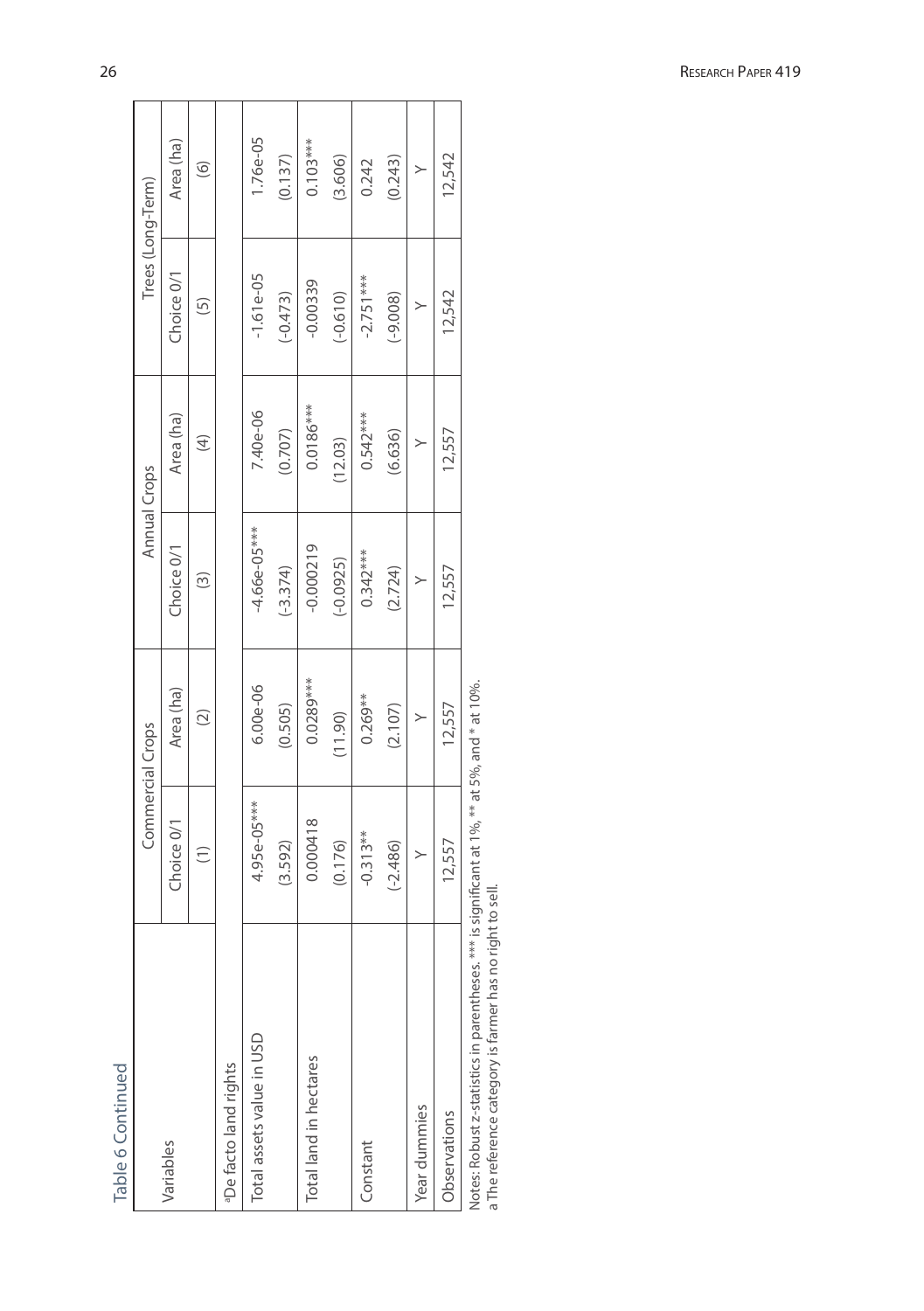#### Robustness checks

The foregoing section presents the results from two-part model (TPM). In this subsection, we check for the robustness of our results by applying the Heckman sample selection (HSS) and fixed effects methods. As discussed in the foregoing, SSM addresses endogeneity concerns but is suitable in cases where we do not observe the true zero. TPM, on the other hand, is recommended when the true zero is observed for non-adopters (in this case, zero land allocation is observed for farmers who did not grow a given crop type). In addition, studies have shown that TPM also addresses endogeneity concerns. Nonetheless, in this subsection we present the results of HSS and check whether they are related to those of TPM. Studies have shown that TPM and SSM results are largely similar in terms of signs and significance, but with variations in magnitudes (Madden, 2008).

 The results from the Heckman sample selection analysis (see tables A2 and A3 in the appendix) are similar to those of TPM. For example, Table A2 shows that having a title over a parcel is associated with a 27% higher likelihood of planting perennial commercial crops. Also, Table A2 results show that there is a 26% and 20% less likelihood of growing annual crops and trees, respectively, on titled parcels compared to untitled ones. The results on land fragmentation are consistent with those of TPM which show that land fragmentation affects more the choice of, and land allocation to, perennial crops than it does for other crops. An increase in the Simpson Index by one percentage point is associated with a 22% lower likelihood of growing perennial crops.

Table A3 presents the HSS results on the crop choice effects of de facto land rights. The results show that there is a high likelihood of growing perennial crops on parcels over which farmers have full sale rights, or sale rights with approval than the parcels over which farmers have no such rights at all. In addition, there is a significantly less likelihood of producing annual crops on parcels to which farmers have transfer rights whether with or without approval, compared to those over which they have no transfer rights at all.

In Table A4 (in the appendix), we test for robustness using fixed effects modelling framework on the determinants of intensity of adoption. Consistent with other estimation methods, the results show that transfer rights significantly increase the size of land allocated to commercial crops and trees, but significantly reduces the size of land allocated to annual crops. The results on land titling are weak because there are fewer titled plots, which lead to power size issues when we run fixed effect models.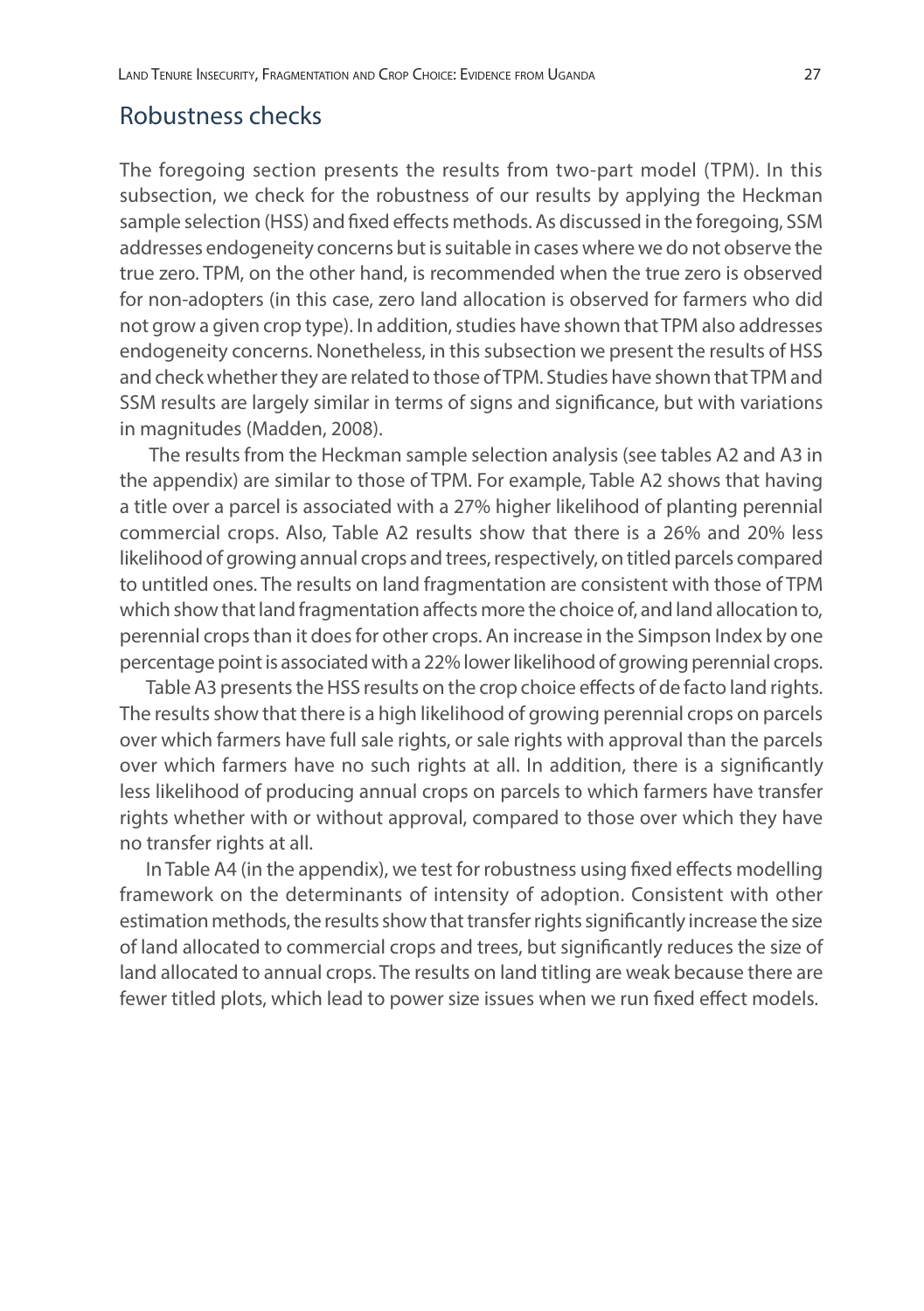## 8. Conclusion and policy recommendations

This study examines the effect of land tenure security and land fragmentation on crop choice and production intensity in Uganda using household-, parcel- and plot-level data for 2003 and 2012. We use formal land titling as a proxy for de jure land rights, and land transfer rights as an indicator of informal or de facto land rights. These two measures indicate land tenure security. The two-part model estimates show that having a title significantly increases the likelihood of growing perennial commercial crops, and the land allocated to their production. However, the findings show that there is a lower likelihood of growing annual crops on the titled parcels, suggesting that when farmers have land rights, they substitute annual crops with perennial commercial crops. The results show no effect of land titling on the land allocated to annual crops and trees. When land titling is interacted with the distance to parcel, the results show that farmers grow more commercial crops and fewer annual crops on the titled parcels even when the distance increases. In addition, the results show no effect of distance on the size of land allocated to commercial and annual crops when parcels are titled.

Consistent with the results on de jure land rights, the results also show that transfer rights (both with and without approval) increase the likelihood of growing perennial commercial crops and the size of land allocated to these crops. The transfer rights weakly affect the production of annual crops and trees, as they have no effect on the land allocated to these crops.

Regarding land fragmentation, the results reveal that the Simpson Index is negatively and significantly associated with a low likelihood of growing commercial crops and a reduction in the land allocated to perennial commercial crops. The Simpson Index, however, is positively associated with the likelihood of growing annual crops but negatively associated with the land allocated to annual crops. We do not find any impact of the Simpson Index on the land allocated for trees. These results suggest that land fragmentation affects more the production of perennial commercial crops than it does other crops.

The results have key policy implications. First, they suggest that land tenure security affects more the production of commercial crops, which need significant investment compared to annual crops and trees. Therefore, to promote the production of commercial crops, there is a need for policies and strategies that enhance tenure security through titling and registration, and other interventions to privatise land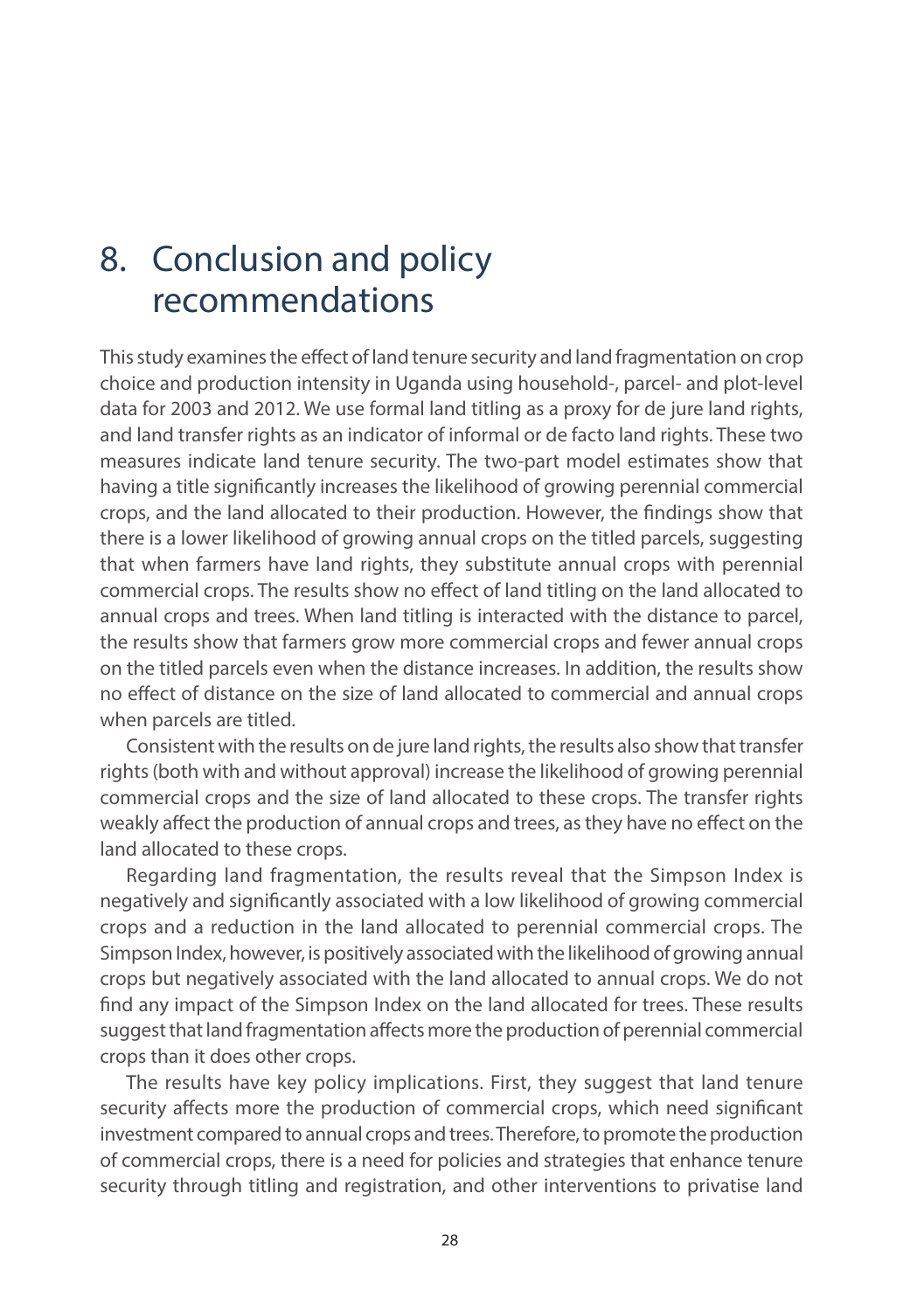rights. Secondly, the results show that both formal (tilting) and informal (de facto) land rights enhance the choice of, and land allocated to, perennial commercial crops. This means that simple and less costly interventions that improve farmers' land rights and security perceptions would go a long way in promoting the production of commercial crops. The Government of Uganda has implemented similar interventions through the 1998 Land Act that prohibits displacement of tenants and bona fide occupants on Mailo land without compensation. Similar interventions can be implemented on customary land to enhance transfer rights.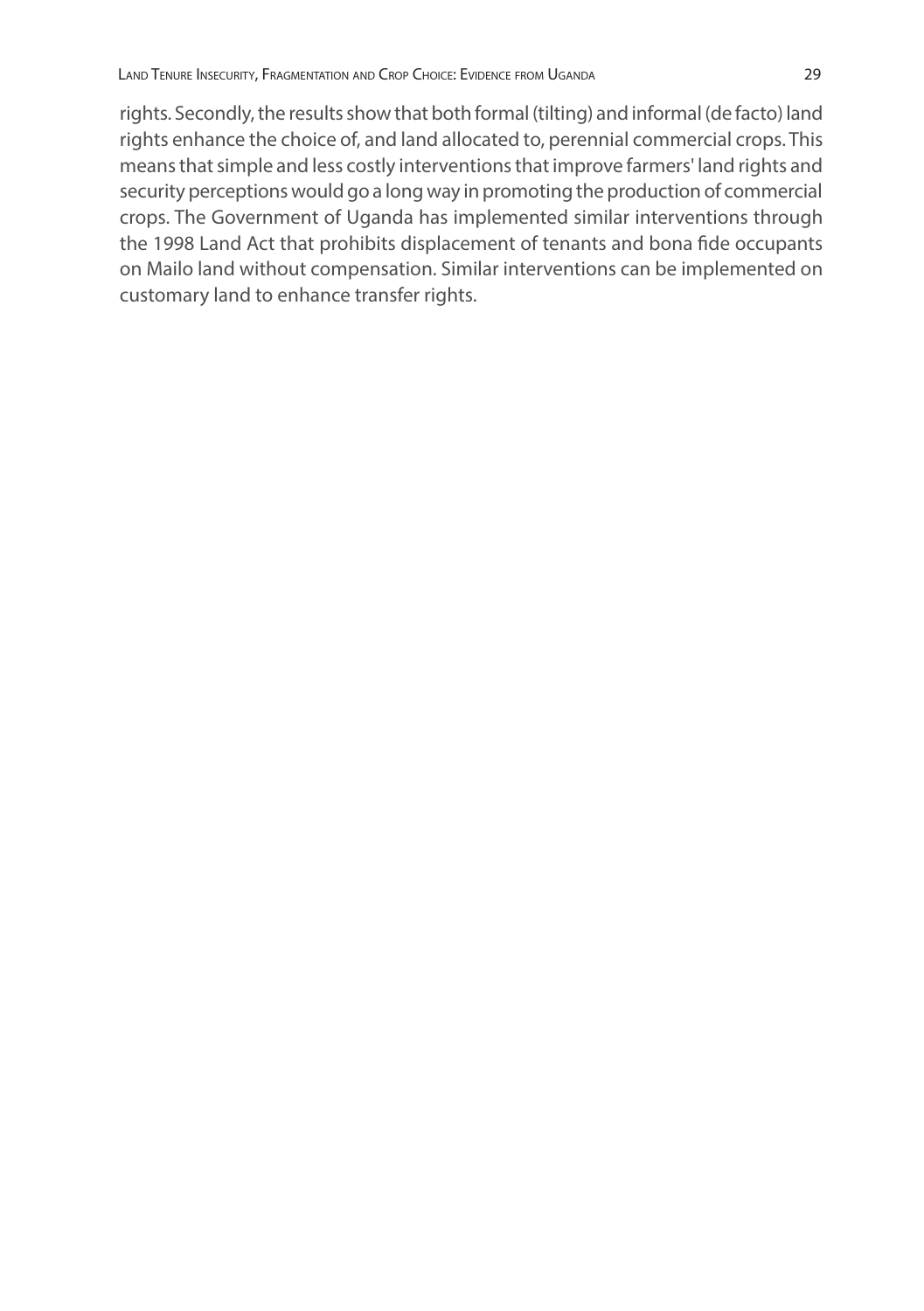## **Notes**

- 1. According to World Bank data (2018), Uganda's population growth rate is 3.7% and second in sub-Saharan Africa, after Niger, whose population grew at 3.8% per annum in 2018. Other countries with a growth rate above 3% in SSA include Equatorial Guinea (3.7%), Angola (3.3%), Burundi (3.2%), Democratic Republic of Congo (3.2%), Chad (3.0%) and Tanzania (3.0%) (World Bank, 2018).
- 2. Liversage & Mangiafico (2015) define land tenure security as people's ability to control and manage land, use it, dispose of its produce and engage in transactions, including transfers.
- 3. A parcel is considered to be in freehold if the owner has a title. Titling and leasing are still rare in Uganda because of the high costs of surveying and demarcation that are involved in obtaining a land title.
- 4. We use village to mean Local Council 1, the lowest administrative unit in Uganda.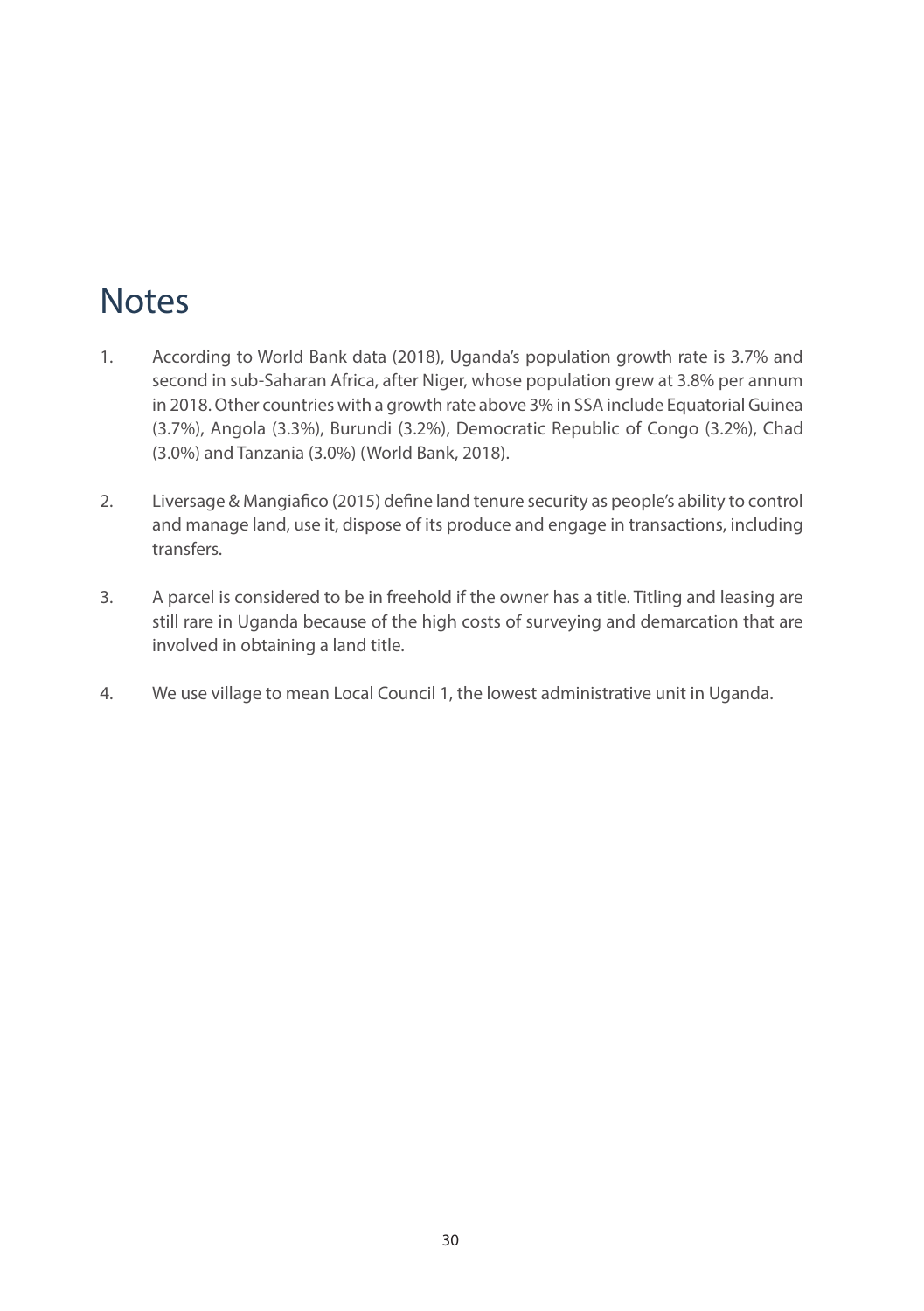## References

- Ali, D. A., Deininger, K. & Ronchi, L .2019. "Costs and Benefits of Land Fragmentation: Evidence from Rwanda". The World Bank Economic Review, 33(3), 750−771.
- Ali, D.A., S. Dercon and M. Gautam. 2011. "Property rights in a very poor country: Tenure insecurity and investment in Ethiopia". Agricultural Economics, 42(1): 75−86. doi:10.1111/ j.1574-0862.2010.00482.x
- Atwood, D. 1990. "Land Registration in Africa: The Impact on Agriculture Production". World Development, 18(5), 659−671.
- Banerjee, A. and L. Iyer. 2005. "History, institutions, and economic performance: The legacy of colonial land tenure systems in India". The American Economic Review, 95(4 ): 1190−1213.
- Banerjee, A., P. Gertler and M. Ghatak. 2002. "Empowerment and efficiency: Tenancy reform in West Bengal". The Journal of Political Economy, 110(2): 239−80.
- Bellemare, M.F. 2013. "The productivity impacts of formal and informal land rights: Evidence from Madagascar". Land Economics, 89: 272−90.
- Besley, T. 1995. "Property rights and investment incentives: Theory and evidence from Ghana". Journal of Political Economy, 103(5): 903−37.
- Blarel, B., P. Hazell, F. Place and J. Quiggin. 1992. "The economics of farm fragmentation: Evidence from Ghana and Rwanda". The World Bank Economic Review, 6(2): 233−54.
- Bugri, J.T. 2008. "The dynamics of tenure security, agricultural production and environmental degradation in Africa: Evidence from stakeholders in north-east Ghana". Land Use Policy, 25: 271−85.
- Busingye, H. 2002. Customary Land Tenure Reform in Uganda: Lessons for South Africa. International Symposium on Communal Tenure Reform. Programme for Land and Agrarian Studies (PLAAS), Johannesburg.
- Ciaian, P., F. Guri, M. Rajcaniova, D. Drabik and S.G. Paloma. 2018. "Land fragmentation and production diversification: A case study from rural Albania". Land Use Policy, 76: 589−99.
- Deininger, K. and D.A. Ali. 2008. "Do overlapping land rights reduce agricultural investment? Evidence from Uganda". American Journal of Agricultural Economics, 90(4): 869−82.
- Deininger, K. and R. Castagnini. 2006. "Incidence and impact of land conflict in Uganda". Journal of Economic Behavior & Organization, 60(3): 321−45.
- Deininger, K. and S. Jin. 2006. "Tenure security and land-related investment: Evidence from Ethiopia". European Economic Review, 50: 1245–77.
- Deininger, K., D. Ali, and T. Alemu. 2011. "Impacts of Land Certification on Tenure Security, Investment, and Land Market Participation: Evidence from Ethiopia". Land Economics, 87(2), 312−334.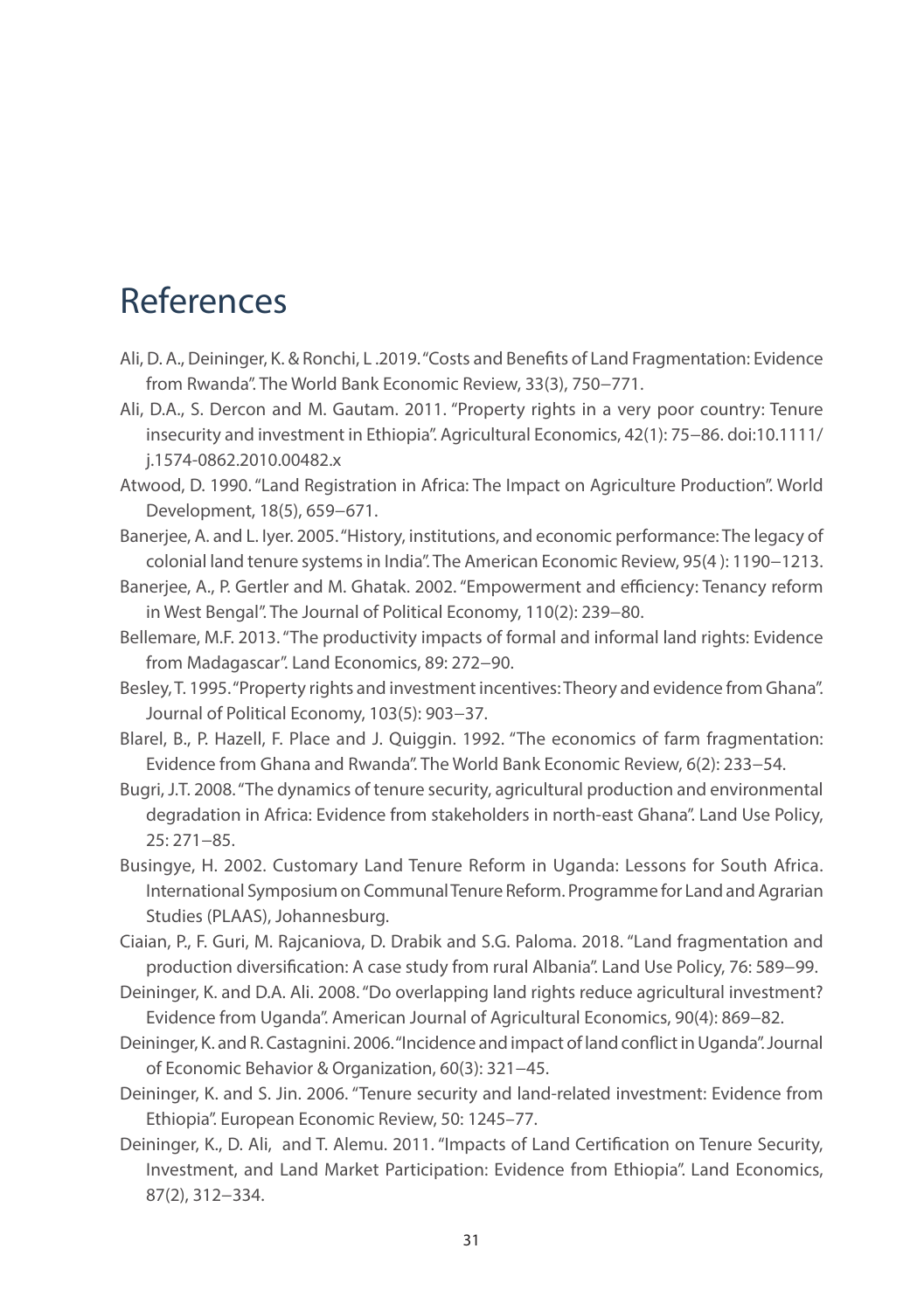- Drukker, D.M. 2017. "Two-part models are robust to endogenous selection". Economics Letters, 152: 71–72.
- Eastwood, R., M. Lipton and A. Newell. 2010. "Farm size". In P.L. Pingali and R.E. Evenson, Handbook of Agricultural Economics, Vol. 4, pp. 3323−97. Burlington: Academic Press.
- Fenske, J. 2011. "Land tenure and investment incentives: Evidence from West Africa". Journal of Development Economics, 95: 137−56.
- Gashaw, T.A., B.A. Zewdu and A.B. Assefa. 2017. "Effects of land fragmentation on productivity in Northwestern Ethiopia". Advances in Agriculture, 1−9. Retrieved from https/doi. org/10.1155/2017/4509605
- Goldstein, M. and C. Udry. 2008. "The profits of power: Land rights and agricultural investment in Ghana". Journal of Political Economy, 116(6): 981−1022.
- Cragg, J. 1971. "Some statistical models for limited dependent variables with application to the demand for durable goods". Econometrica, 39(5): 829−44.
- Jacoby, H.G. and B. Minten. 2007. "Is land titling in sub-Saharan Africa cost-effective? Evidence from Madagascar". The World Bank Economic Review, 21(3): 461–85.
- Kadigi, R.M., J.J. Kashaigili, A. Sirima, F. Kamau, A. Sikira and W. Mbungu. 2017. "Land fragmentation, agricultural productivity and implications for agricultural investments in the Southern Agricultural Growth Corridor of Tanzania (SAGCOT) region, Tanzania". Journal of Development and Agricultural Economics, 9(2): 26−36.
- Knippenberg, E., D. Jollif and J. Hoddinott. 2018. "Land fragmentation and food insecurity in Ethiopia". World Bank Group Policy Research Working Paper No. 8559. The World Bank, Washington, D.C.
- Lawry, S., C. Samii, R. Hall, A. Leopold, D. Hornby, and F. Mtero. 2017. "The impact of land property rights interventions on investment and agricultural productivity in developing countries: a systematic review". Journal of Development Effectiveness, 9(1), 61−81.
- Linkow, B. 2016. "Causes and consequences of perceived land tenure insecurity: Survey evidence from Burkina Faso". Land Economics, 92(2): 308−27.
- Liversage, H., and M. Mangiafico. 2015. "Scaling up results in land tenure security". Rome, Italy: International Fund for Agricultural Development (IFAD).
- Lovo, S. 2016. "Tenure insecurity and investment in soil conservation: Evidence from Malawi". World Development, 78: 219−29. doi:10.106/j.worlddev.2015.10.023
- Madden, D. 2008. "Sample selection versus two-part models revisited: The case of female smoking and drinking". Journal of Health Economics, 27(2): 300–307.
- Monchuk, D. C., K. Deininger and H. K. Nagarajan, July 25-27, 2010 . "Does Land Fragmentation Reduce Efficiency: Micro Evidence from India". 2010 AAEA,CAES, & WAEA Joint Annual Meeting . Denver, Colorado: Agricultural and Applied Economics Association.
- Mwesigye, F. and T. Matsumoto.(2016). "The Effect of Population Pressure and Internal Migration on Land Conflicts: Implications for Agricultural Productivity in Uganda". World Development, 79, 25−39.
- Mwesigye, F., T. Matsumoto and K. Otsuka. 2017. "Population pressure, rural-to-rural migration and evolution of land tenure institutions: The case of Uganda". Land Use Policy, 65: 1−14.
- Oladele, O.I., A. Kolawole and T. Wakatsuki. 2011. "Land tenure, investment and adoption of Sawah rice production technology in Nigeria and Ghana: A qualitative approach". African Journal of Agricultural Research, 6(6): 1519−24.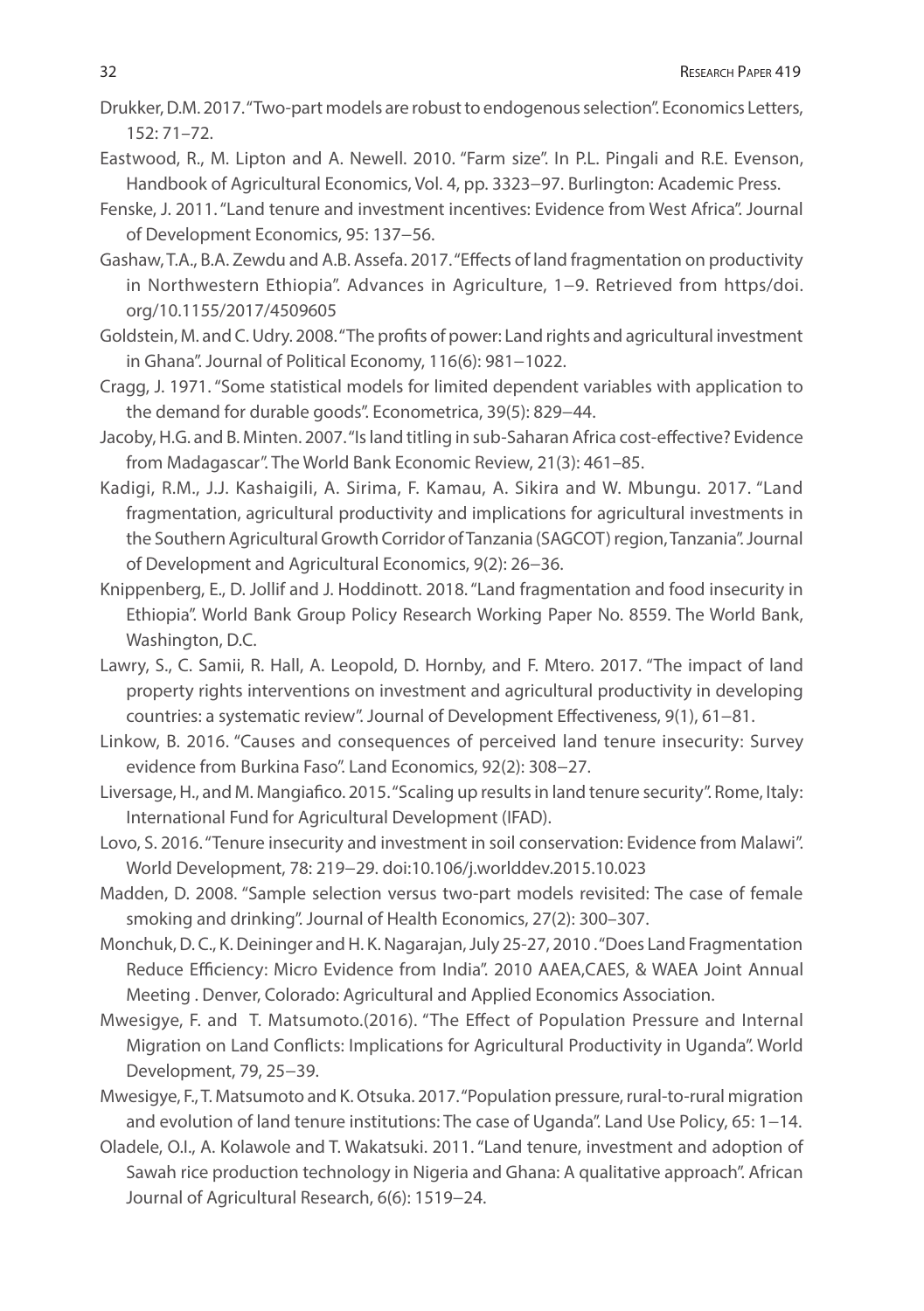- Pender, J., F. Nkonya, P. Jagger, D. Serunkuuma and S. Ssali. 2004. "Strategies to increase agricultural productivity and reduce land degradation: Evidence from Uganda". Agricultural Economics, 31, 181−195.
- Place, F. and K. Otsuka. 2002. "Land tenure systems and their impacts on agricultural investments and productivity in Uganda". The Journal of Development Studies, 38(6): 105−28.
- Republic of Uganda. 1998. The Land Act, 1998. Entebbe: Uganda Government Printing and Publishing Corporation.
- Republic of Uganda. 2010. The Land (Amendment) Act, 2010. Act Supplement No.1. Entebbe: Uganda Government Printing and Publishing Corporation.
- Republic of Uganda. 2013. The Uganda National Land Policy. Kampala: Ministry of Lands, Housing and Urban Development.
- Rugadya, M. 20-21 September,1999. "Land reform: The Ugandan experience". Land Use and Villagisation Workshop. Hotel de Mille Collines. Kigali
- Sjaastad, E. and D.W. Bromley. 1997. "Indigenous land rights in sub-Saharan Africa: Appropriation, security and investment demand". World Development, 25(4): 549−62.
- Tan, S., N. Heerink, A. Kuyvenhoven and F. Qu. 2010. "Impact of land fragmentation on rice producers' technical efficiency in South-East China". Wageningen Journal of Life Sciences, 57: 117−23.
- Uganda Bureau of Statistics (UBOS). 2016. Statistcal Abstract. Kampala: Uganda Bureau of Statistics.
- Voors, M.J., E.E. Nillesen, P. Verwimp, E.H. Bulte, R. Lensink and D.P. Soest. 2012. "Violent conflict and behavior: A field experiment in Burundi". American Economic Review, 102(2): 941−64.
- West, H. 1965. The Mailo System in Buganda. Entebbe: The Government Printer, Uganda.
- World Bank. 2018. World Development Indicators. The World Bank Group. https://data. worldbank.org/indicator/SP.POP.GROW.
- World Food Programme and National Planning Authority (WFP & NPA). 2017. Towards Zero Hunger. A Strategic Review of Sustainable Development Goal 2 in Uganda. Kampala: National Planning Authority.
- Wooldridge, J.M. 2010. Econometric Analysis of Cross Section and Panel Data, second ed. Cambridge, Massachusetts: MIT Press.
- Yamano, T., D. Sserunkuuma, K. Otsuka, G. Omiat, H. Ainembabazi and Y. Shimamura. 2004. "The 2003 REPEAT Survey in Uganda: Results". FASID Development Database, National Graduate Institute for Policy Studies.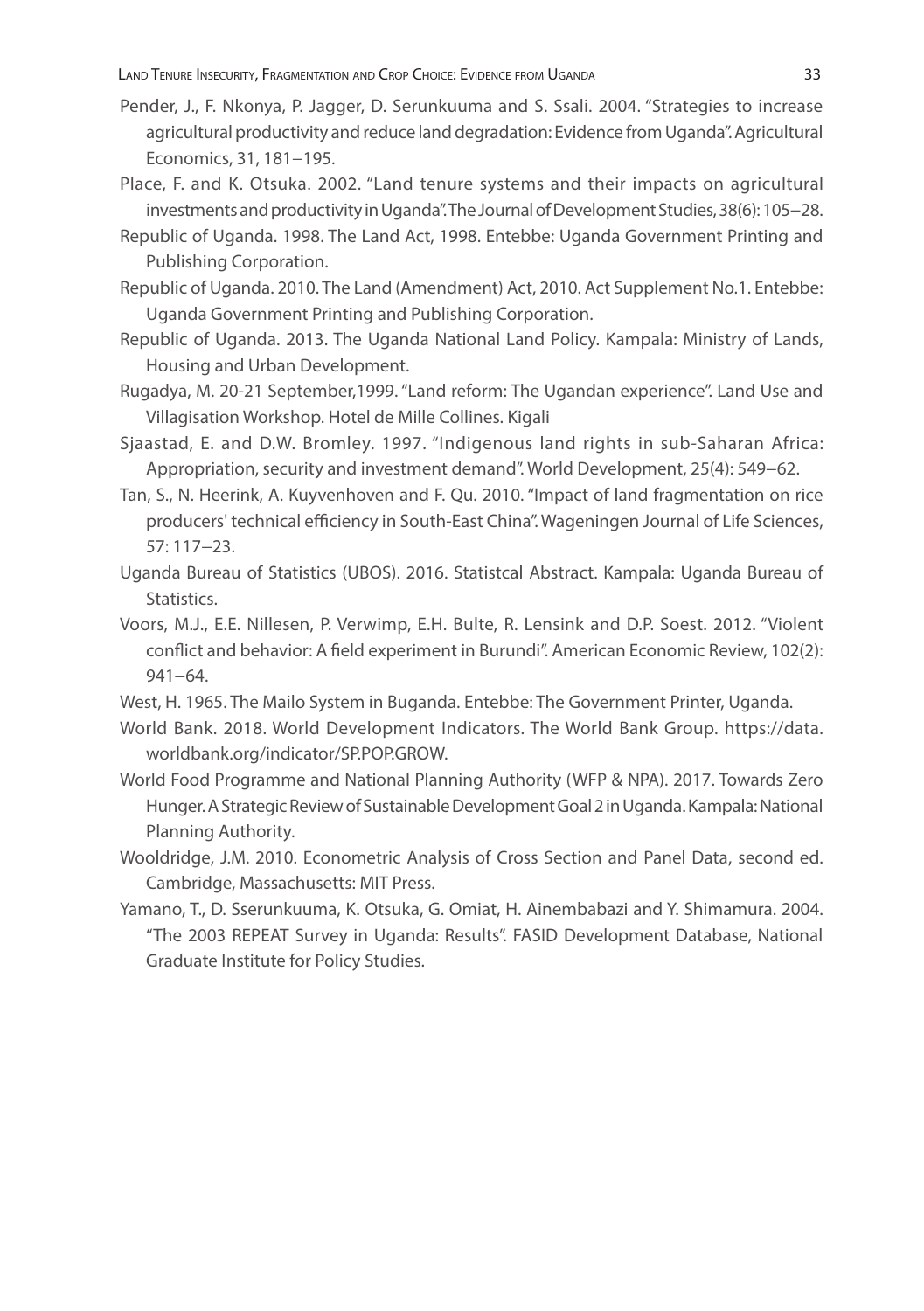# Appendix

Table A1: Land rights effects on crop choice and production intensity: Interaction of title and household head years of schooling Table A1: Land rights effects on crop choice and production intensity: Interaction of title and household head years of schooling<br>using TPM

|                                   | Commercial Crops                                |               | Annual Crops            |               | Trees (Long-Term) |             |
|-----------------------------------|-------------------------------------------------|---------------|-------------------------|---------------|-------------------|-------------|
| Variables                         | Choice 0/1                                      | Area (ha)     | Choice 0/1              | Area (ha)     | Choice 0/1        | Area (ha)   |
|                                   | $\left( \begin{array}{c} 1 \end{array} \right)$ | $\widehat{C}$ | $\widehat{\mathcal{C}}$ | $\widehat{E}$ | $\overline{5}$    | $\odot$     |
| Land title (1/0)                  | $0.500***$                                      | $0.211**$     | $-0.485***$             | $-0.112$      | $-0.165$          | $-0.623$    |
|                                   | (4.812)                                         | (2.382)       | $(-4.624)$              | $(-1.374)$    | $(-0.714)$        | $(-0.990)$  |
| Simpson Index                     | $-0.228***$                                     | $-0.632***$   | $0.290***$              | $-0.589***$   | $-0.380***$       | 0.000631    |
|                                   | $(-5.663)$                                      | $(-15.95)$    | (7.207)                 | $(-21.93)$    | $(-4.372)$        | (0.00230)   |
| Distance to parcel (minutes)      | $-0.00225***$                                   | $-0.00239***$ | $0.00290***$            | $0.000405**$  | $-0.0118***$      | $-0.00245$  |
|                                   | $(-5.176)$                                      | $(-5.369)$    | (6.628)                 | (2.020)       | $(-5.642)$        | $(-0.443)$  |
| Age of household head             | $0.0114**$                                      | $0.0150***$   | $-0.0135***$            | $-0.00684**$  | 0.0146            | 0.0322      |
|                                   | (2.265)                                         | (2.923)       | $(-2.670)$              | $(-2.080)$    | (1.262)           | (0.905)     |
| Household head age squared        | $-0.000102***$                                  | $-0.000101**$ | $0.000114**$            | 7.97e-05***   | $-9.25e-05$       | $-0.000306$ |
|                                   | $(-2.177)$                                      | $(-2.129)$    | (2.457)                 | (2.621)       | $(-0.895)$        | $(-0.976)$  |
| Household head years of schooling | 0.00226                                         | 0.000364      | $-0.00379$              | $0.0102***$   | $0.0123*$         | $-0.0171$   |
|                                   | (0.726)                                         | (0.118)       | $(-1.220)$              | (4.899)       | (1.901)           | $(-0.939)$  |
| Title*Head years of schooling     | $-0.0267**$                                     | $0.0204**$    | $0.0266***$             | $0.0307***$   | 0.00867           | $0.156**$   |
|                                   | $(-2.309)$                                      | (2.006)       | (2.285)                 | (3.483)       | (0.344)           | (2.435)     |
| Female headed household (1/0)     | 0.0323                                          | $-0.339$      | 0.0337                  | $-0.220$      |                   |             |
|                                   | (0.0973)                                        | $(-1.067)$    | (0.101)                 | $(-1.015)$    |                   |             |
|                                   |                                                 |               |                         |               |                   |             |

continued next page continued next page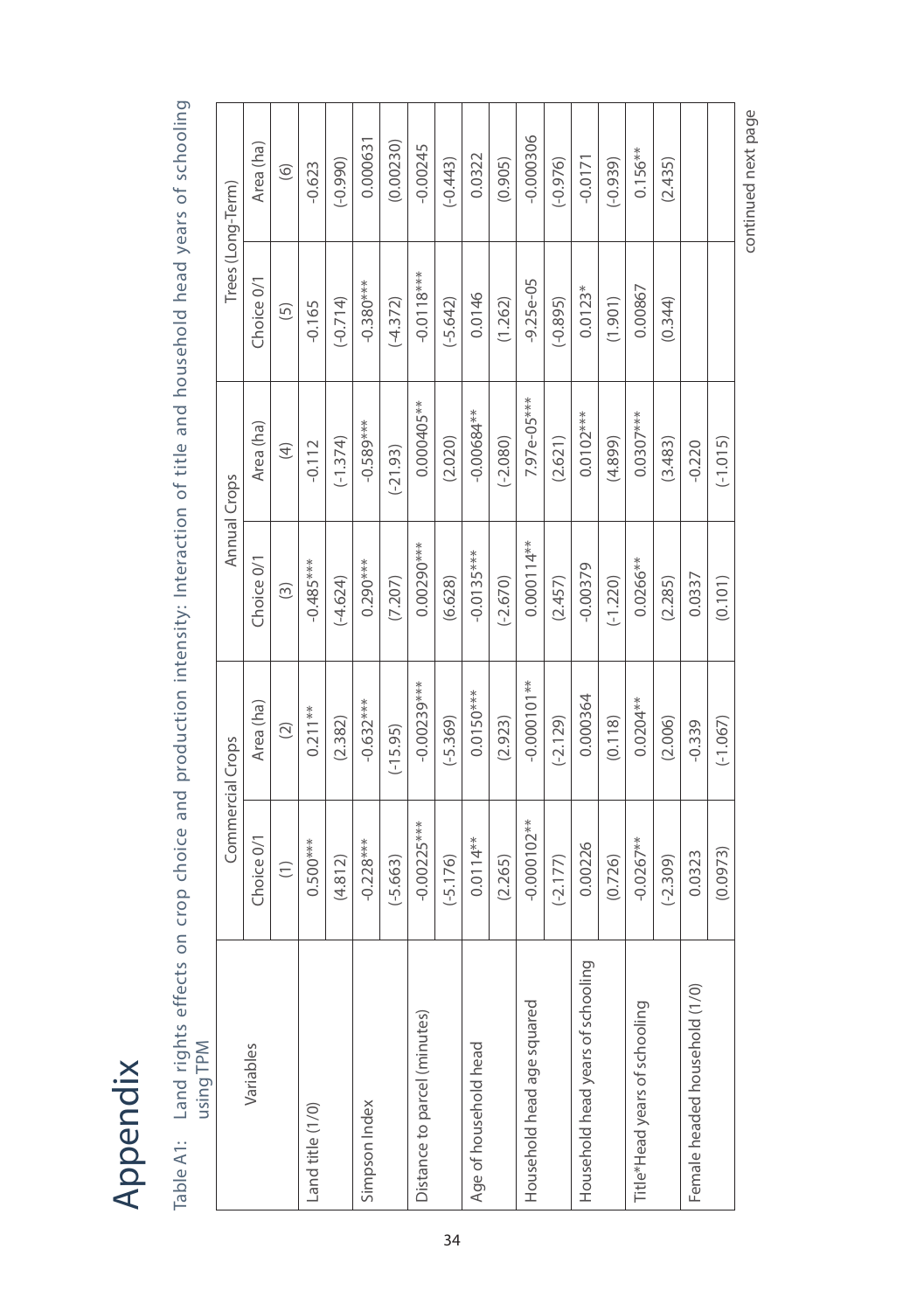| Table A1 Continued        |                  |                           |                |                   |                      |            |
|---------------------------|------------------|---------------------------|----------------|-------------------|----------------------|------------|
|                           | Commercial Crops |                           | Annual Crops   |                   | Trees (Long-Term)    |            |
| Variables                 | Choice 0/1       | Area (ha)                 | Choice 0/1     | Area (ha)         | Choice 0/1           | Area (ha)  |
|                           | $\widehat{E}$    | $\widehat{(\mathcal{Z})}$ | $\odot$        | $\left( 4\right)$ | $\widetilde{\Theta}$ | $\odot$    |
| Family size               | 0.00180          | $0.0208***$               | $-0.00294$     | $0.0306***$       | 0.00575              | $-0.0187$  |
|                           | (0.683)          | (8.147)                   | $(-1.114)$     | (16.95)           | (1.004)              | $(-0.968)$ |
| Total assets value in USD | $4.20e-05***$    | $2.93e-06$                | $-3.69e-05***$ | $-4.59e - 06$     | $-2.17e-05$          | 3.47e-05   |
|                           | (3.055)          | (0.248)                   | $(-2.684)$     | $(-0.424)$        | $(-0.629)$           | (0.282)    |
| Total land in hectares    | $-0.00122$       | $0.0269***$               | 0.00116        | $0.0185***$       | $-0.00195$           | $0.101***$ |
|                           | $(-0.507)$       | (10.95)                   | (0.483)        | (11.83)           | $(-0.373)$           | (3.551)    |
| Constant                  | $-0.307**$       | $0.351***$                | $0.316**$      | $0.576***$        | $-2.521***$          | 0.402      |
|                           | $(-2.457)$       | (2.777)                   | (2.537)        | (7.110)           | $(-8.427)$           | (0.421)    |
| Year dummies              | >                | >                         | ≻              | >                 | >                    | ≻          |
| Observations              | 12,556           | 12,556                    | 12,556         | 12,556            | 12,541               | 12,541     |
|                           |                  |                           |                |                   |                      |            |

Notes: Robust z-statistics in parentheses. \*\*\* is significant at 1%, \*\* at 5%, and \* at 10%. Notes: Robust z-statistics in parentheses. \*\*\* is significant at 1%, \*\* at 5%, and \* at 10%.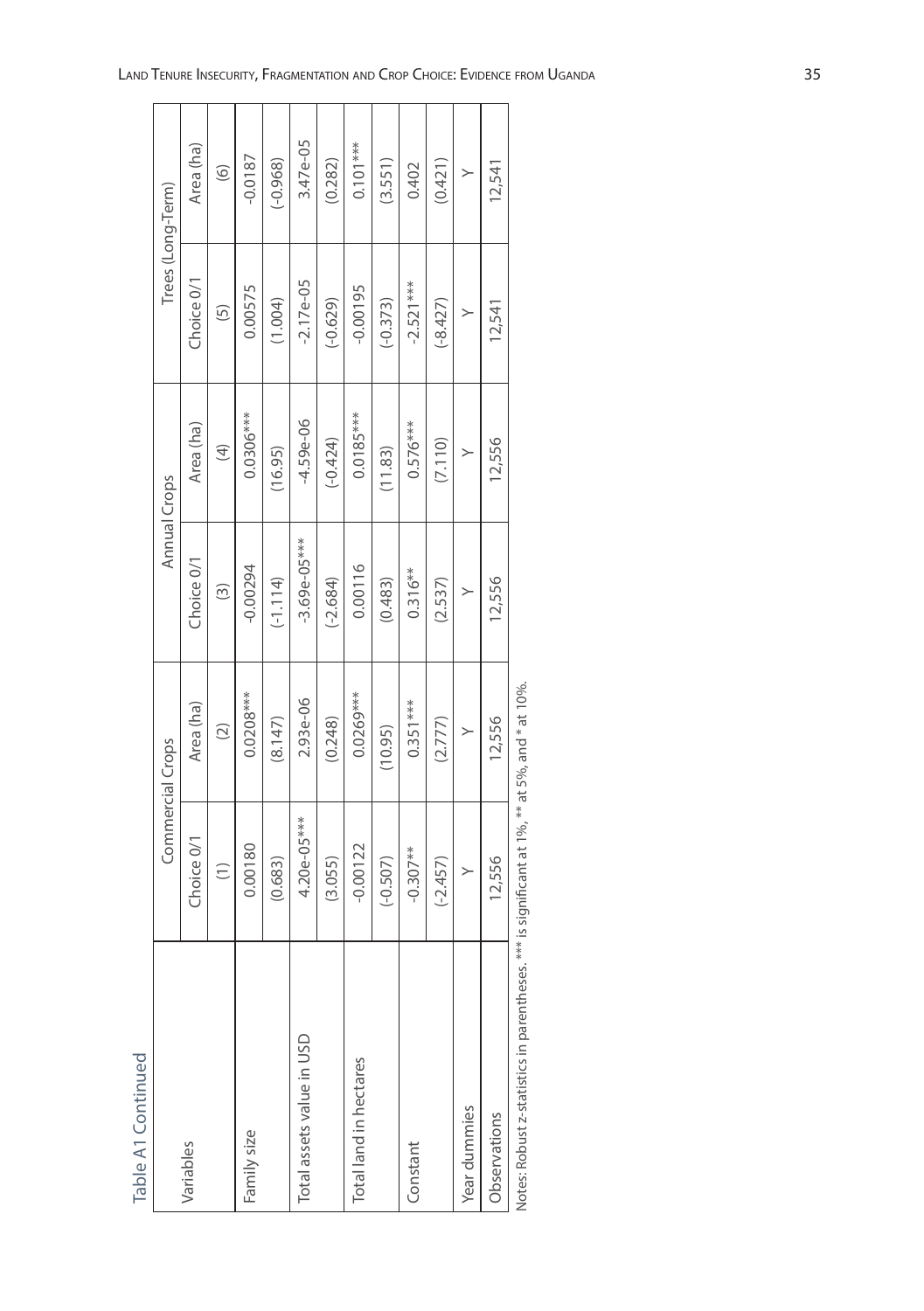| Land rights effects on cr<br>Table A2: | op choice and production intensity: Estimation using Heckman sample selection (HSS) |                       |                        |                       |                   |                       |
|----------------------------------------|-------------------------------------------------------------------------------------|-----------------------|------------------------|-----------------------|-------------------|-----------------------|
|                                        | Commercial Crops                                                                    |                       | Annual Crops           |                       | Trees (Long-Term) |                       |
| Variables                              | Area allocated                                                                      | Selection<br>equation | Area allocated         | Selection<br>equation | Area allocated    | Selection<br>equation |
|                                        | $\left( \begin{matrix} 1 \end{matrix} \right)$                                      | $\odot$               | $\widehat{\mathbf{C}}$ | $\left( 4\right)$     | $\widetilde{5}$   | $\odot$               |
| Land title (1/0)                       | 1.916                                                                               | $0.273***$            | $0.157*$               | $-0.258***$           | 2.179             | $-0.195*$             |
|                                        | (0.430)                                                                             | (5.452)               | (1.892)                | $(-5.112)$            | (0.239)           | $(-1.721)$            |
| Simpson Index                          | $-1.958$                                                                            | $-0.223***$           | $-0.712***$            | $0.294***$            | 2.868             | $-0.377***$           |
|                                        | $(-0.517)$                                                                          | $(-5.542)$            | $(-8.120)$             | (7.325)               | (0.163)           | $(-4.342)$            |
| Distance to parcel (minutes)           | $-0.0165$                                                                           | $-0.00222***$         | $-0.000287$            | $0.00289***$          | 0.0853            | $-0.0118***$          |
|                                        | $(-0.409)$                                                                          | $(-5.107)$            | $(-0.526)$             | (6.595)               | (0.151)           | $(-5.638)$            |
| Age of household head                  | 0.0832                                                                              | $0.0114**$            | $-0.00169$             | $-0.0139***$          | $-0.0771$         | 0.0143                |
|                                        | (0.416)                                                                             | (2.247)               | $(-0.323)$             | $(-2.750)$            | $(-0.111)$        | (1.243)               |
| Household head age squared             | $-0.000710$                                                                         | $-0.000101**$         | 3.62e-05               | $0.000118***$         | 0.000409          | $-9.08e - 05$         |
|                                        | $(-0.397)$                                                                          | $(-2.174)$            | (0.780)                | (2.535)               | (0.0910)          | $(-0.879)$            |
| Household head years of schooling      | 0.00550                                                                             | 0.000493              | $0.0119***$            | $-0.00158$            | $-0.0942$         | $0.0123*$             |
|                                        | (0.196)                                                                             | (0.164)               | (5.009)                | $(-0.525)$            | $(-0.164)$        | (1.954)               |
| Female headed household (1/0)          | $-0.145$                                                                            | 0.0320                | $-0.238$               | 0.0426                |                   | $-4.280$              |
|                                        | $(-0.0500)$                                                                         | (0.0964)              | $(-0.945)$             | (0.128)               |                   |                       |
| Family size                            | 0.0336                                                                              | 0.00209               | $0.0316***$            | $-0.00287$            | $-0.0662$         | 0.00591               |
|                                        | (0.776)                                                                             | (0.791)               | (14.37)                | $(-1.089)$            | $(-0.235)$        | (1.034)               |
| Total assets value in USD              | 0.150                                                                               | $0.0244***$           | 0.0108                 | $-0.0223***$          | 0.0599            | $-0.00570$            |
|                                        | (0.374)                                                                             | (3.530)               | (1.308)                | $(-3.226)$            | (0.187)           | $(-0.331)$            |
|                                        |                                                                                     |                       |                        |                       |                   | continued next page   |

Ŧ T T T

T т T ℸ

Ť

36

Ï

т T ٦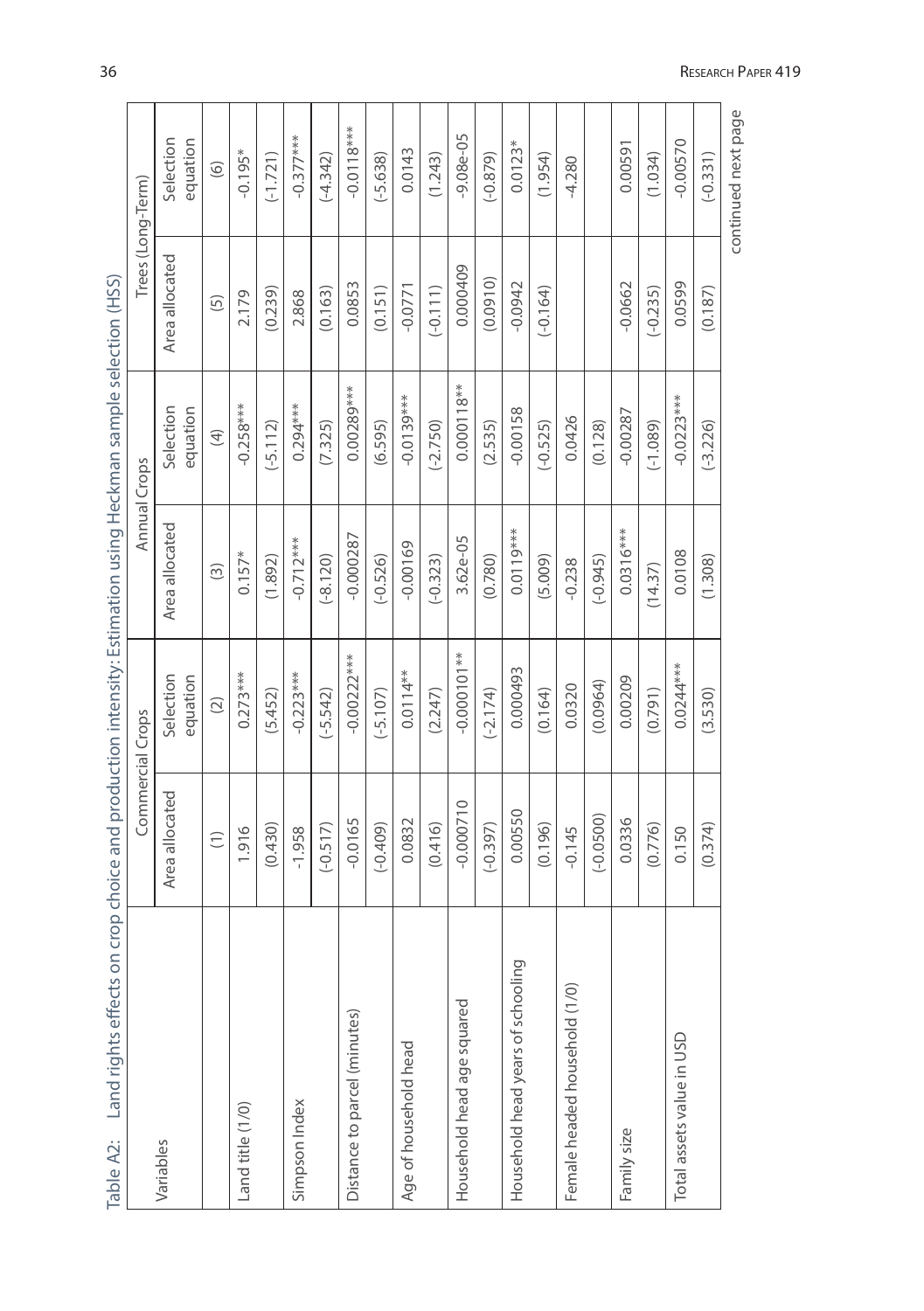Table A2 Continued Table A2 Continued

|                                                   | Commercial Crops                             |                             |                         | Annual Crops          | Trees (Long-Term) |                       |
|---------------------------------------------------|----------------------------------------------|-----------------------------|-------------------------|-----------------------|-------------------|-----------------------|
| Variables                                         | Area allocated                               | Selection<br>equation       | Area allocated          | Selection<br>equation | Area allocated    | Selection<br>equation |
|                                                   | $\widehat{=}$                                | $\widetilde{(\mathcal{Z})}$ | $\widehat{\mathcal{C}}$ | $\overline{4}$        | $\overline{5}$    | $\odot$               |
| Total land in hectares                            | 0.0217                                       | $-0.000840$                 | $0.0179***$             | 0.000856              | 0.108             | $-0.00192$            |
|                                                   | (0.847)                                      | $(-0.350)$                  | (9.784)                 | (0.357)               | (0.895)           | $(-0.366)$            |
| Constant                                          | $-8.759$                                     | $-0.298**$                  | $0.949***$              | $0.311**$             | 24.14             | $-2.516***$           |
|                                                   | $(-0.338)$                                   | $(-2.387)$                  | (3.527)                 | (2.499)               | (0.160)           | $(-8.415)$            |
| Lambda (Mills)                                    |                                              | 9.158                       |                         | $-0.619$              |                   | $-8.386$              |
|                                                   |                                              | (0.352)                     |                         | $(-1.487)$            |                   | $(-0.158)$            |
| Year dummies                                      |                                              |                             |                         |                       |                   | >                     |
| Censored Observations                             | 6,843                                        | 6,843                       | 6,098                   | 6,098                 | 12,247            | 12,247                |
| Notes: Robust z-statistics in parentheses. *** is | s significant at 1%, ** at 5%, and * at 10%. |                             |                         |                       |                   |                       |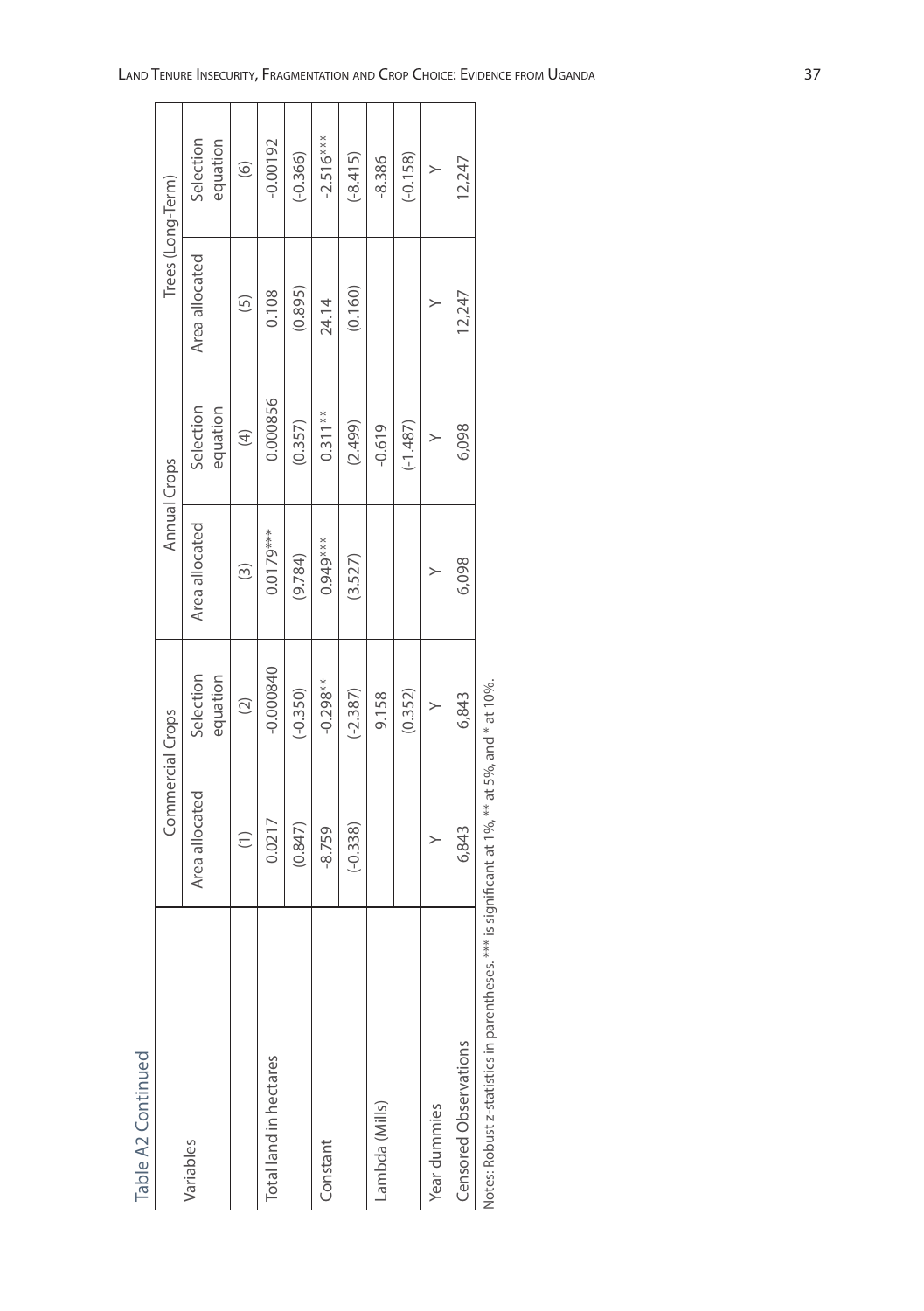| De facto land rights and fragmentation effect on crop choice and production intensity: Estimation using HSS<br>Table A <sub>3</sub> : |                                                |                            |                   |                       |                   |                       |
|---------------------------------------------------------------------------------------------------------------------------------------|------------------------------------------------|----------------------------|-------------------|-----------------------|-------------------|-----------------------|
|                                                                                                                                       | Commercial Crops                               |                            |                   | Annual Crops          | Trees (Long-Term) |                       |
| Variables                                                                                                                             | Area allocated                                 | Selection<br>equation      | Area allocated    | Selection<br>equation | Area allocated    | Selection<br>equation |
|                                                                                                                                       | $\left( \begin{matrix} 1 \end{matrix} \right)$ | $\widetilde{(\mathbf{2})}$ | $\widehat{\odot}$ | $\bigoplus$           | $\overline{5}$    | $\widehat{\circ}$     |
| <b>Pe facto land rights</b>                                                                                                           |                                                |                            |                   |                       |                   |                       |
| 1 if a farmer has a right to sell the                                                                                                 | 0.691                                          | $0.136***$                 | 0.0630            | $-0.172***$           | $-1.004$          | $0.306***$            |
| parcel without approval                                                                                                               | (0.481)                                        | (4.344)                    | (1.175)           | $(-5.501)$            | $(-0.137)$        | (3.526)               |
| 1 if a farmer has a right to sell a                                                                                                   | 0.442                                          | $0.0710*$                  | $0.128***$        | $-0.128***$           | $-1.519$          | $0.400***$            |
| parcel with approval                                                                                                                  | (0.575)                                        | (1.768)                    | (2.718)           | $(-3.188)$            | $(-0.158)$        | (4.027)               |
| Simpson Index                                                                                                                         | $-1.575$                                       | $-0.263***$                | $-0.727***$       | $0.336***$            | 1.409             | $-0.385***$           |
|                                                                                                                                       | $(-0.579)$                                     | $(-6.560)$                 | $(-7.002)$        | (8.374)               | (0.154)           | $(-4.419)$            |
| Distance to parcel (minutes)                                                                                                          | $-0.00973$                                     | $-0.00207***$              | $-0.000204$       | $0.00268***$          | 0.0354            | $-0.0108***$          |
|                                                                                                                                       | $(-0.424)$                                     | $(-4.735)$                 | $(-0.385)$        | (6.090)               | (0.133)           | $(-5.231)$            |
| Age of household head                                                                                                                 | 0.0446                                         | $0.00934*$                 | $-0.00189$        | $-0.0116**$           | $-0.0134$         | 0.0127                |
|                                                                                                                                       | (0.442)                                        | (1.842)                    | $(-0.381)$        | $(-2.290)$            | $(-0.0420)$       | (1.103)               |
| Household head age squared                                                                                                            | $-0.000385$                                    | $-8.79e - 05*$             | $3.77e-05$        | $0.000103**$          | $-9.99e - 06$     | $-8.01e-05$           |
|                                                                                                                                       | $(-0.406)$                                     | $(-1.879)$                 | (0.839)           | (2.198)               | $(-0.00484)$      | $(-0.774)$            |
| Household head years of schooling                                                                                                     | 0.0136                                         | 0.00238                    | $0.0130***$       | $-0.00346$            | $-0.0429$         | $0.0118*$             |
|                                                                                                                                       | (0.460)                                        | (0.796)                    | (5.158)           | $(-1.159)$            | $(-0.152)$        | (1.889)               |
| Female headed household (1/0)                                                                                                         | 0.0371                                         | 0.0755                     | $-0.205$          | $-0.0219$             |                   | $-4.072$              |

38

continued next page continued next page

 $(0.0206)$  (0.228)  $(0.228)$  (-0.819)

 $(0.228)$ 

 $(0.0206)$ 

 $(-0.819)$ 

 $(-0.0661)$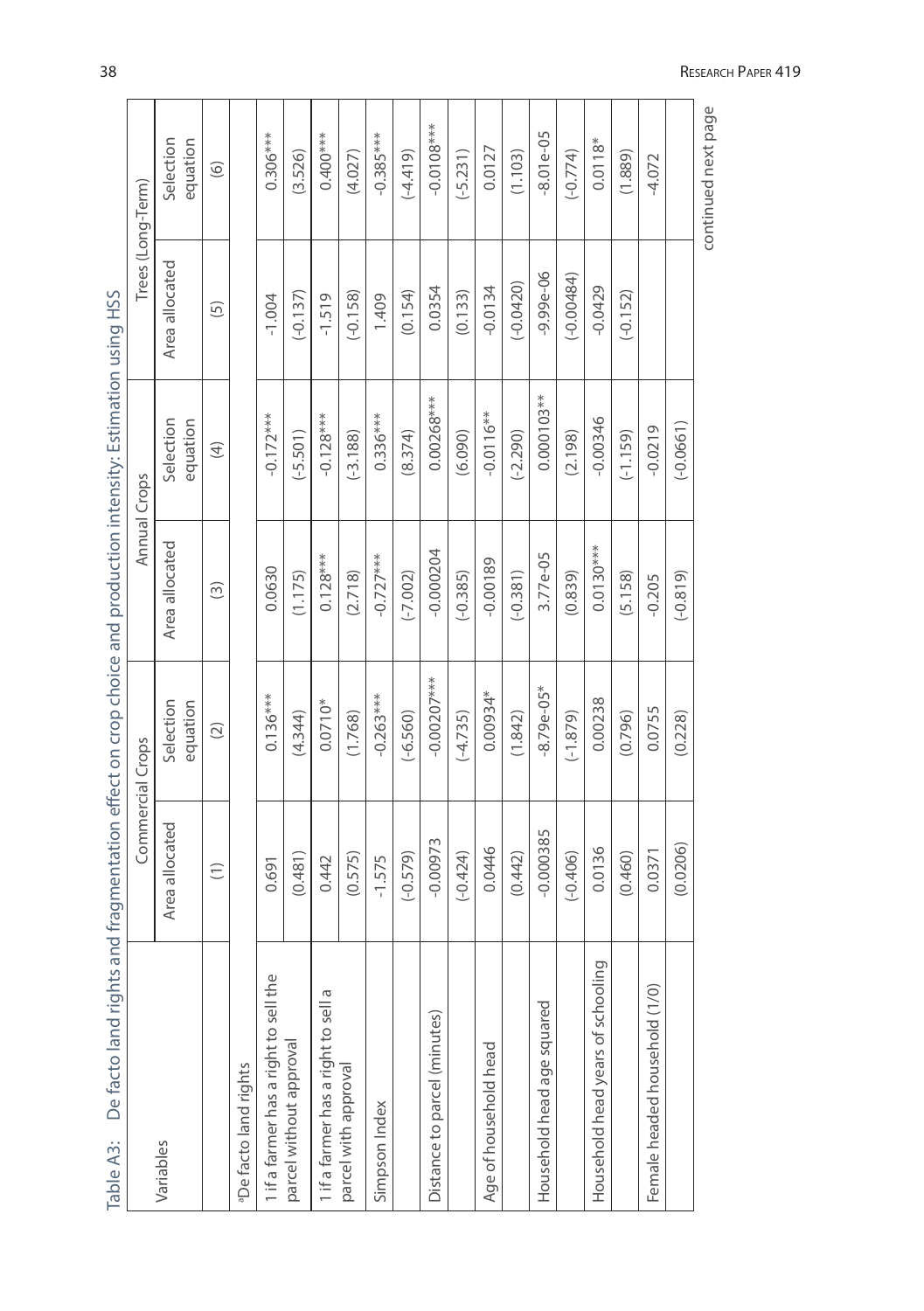| c |  |
|---|--|
|   |  |
| c |  |
|   |  |
|   |  |
|   |  |

|                                                                                                                                                         | Commercial Crops                               |                       | Annual Crops   |                       | Trees (Long-Term) |                       |
|---------------------------------------------------------------------------------------------------------------------------------------------------------|------------------------------------------------|-----------------------|----------------|-----------------------|-------------------|-----------------------|
| Variables                                                                                                                                               | Area allocated                                 | Selection<br>equation | Area allocated | Selection<br>equation | Area allocated    | Selection<br>equation |
|                                                                                                                                                         | $\left( \begin{matrix} 1 \end{matrix} \right)$ | $\widehat{c}$         | $\boxed{3}$    | $\bigoplus$           | $\overline{5}$    | $\odot$               |
| aDe facto land rights                                                                                                                                   |                                                |                       |                |                       |                   |                       |
| Family size                                                                                                                                             | 0.0228                                         | 0.00104               | $0.0309***$    | $-0.00166$            | $-0.0388$         | 0.00505               |
|                                                                                                                                                         | (1.319)                                        | (0.392)               | (14.62)        | $(-0.629)$            | $(-0.314)$        | (0.881)               |
| Total assets value in USD                                                                                                                               | 0.0937                                         | $0.0248***$           | 0.0123         | $-0.0232***$          | 0.0194            | $-0.00359$            |
|                                                                                                                                                         | (0.377)                                        | (3.590)               | (1.406)        | $(-3.354)$            | (0.159)           | $(-0.211)$            |
| Total land in hectares                                                                                                                                  | $0.0301**$                                     | 0.000433              | $0.0187***$    | $-0.000237$           | 0.115             | $-0.00339$            |
|                                                                                                                                                         | (2.397)                                        | (0.183)               | (10.41)        | $(-0.100)$            | (1.267)           | $(-0.610)$            |
| Constant                                                                                                                                                | $-4.927$                                       | $-0.309**$            | $0.902***$     | $0.346***$            | 12.52             | $-2.744***$           |
|                                                                                                                                                         | $(-0.310)$                                     | $(-2.455)$            | (3.264)        | (2.752)               | (0.151)           | $(-8.991)$            |
| Lambda (Mills)                                                                                                                                          |                                                | 5.186                 |                | $-0.615$              |                   | $-4.048$              |
|                                                                                                                                                         |                                                | (0.327)               |                | $(-1.387)$            |                   | $(-0.148)$            |
| Year dummies                                                                                                                                            | ≻                                              | $\geq$                | >              | ≻                     | >                 | $\geq$                |
| Observations                                                                                                                                            | 6,843                                          | 6,843                 | 6,098          | 6,098                 | 12,247            | 12,247                |
| Notes: Robust z-statistics in parentheses. *** is significant at 1%, ** at 5%, and * at 10%.<br>a The reference category is farmer has no right to sell |                                                |                       |                |                       |                   |                       |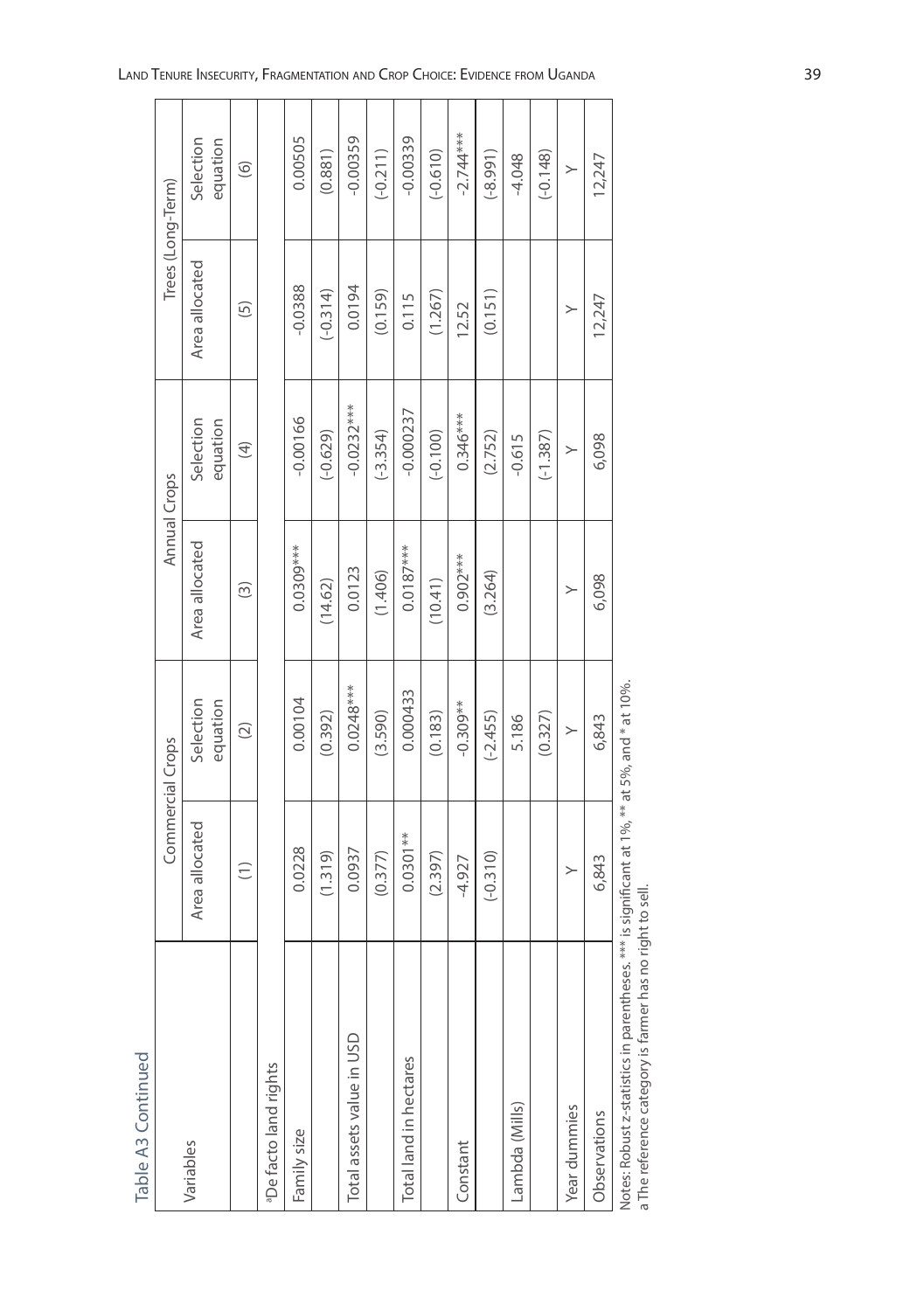| De facto land rights effect on production intensity: Estimation using fixed effects mode<br>Table A4: |                                                                                      |                            |                |                                                                                                           |                |                |
|-------------------------------------------------------------------------------------------------------|--------------------------------------------------------------------------------------|----------------------------|----------------|-----------------------------------------------------------------------------------------------------------|----------------|----------------|
|                                                                                                       |                                                                                      |                            |                | allocated to the production of the following crop categories<br>Dependent variable is the area (hectares) |                |                |
|                                                                                                       | Commercial                                                                           | Annual crops               | Trees          | Commercial                                                                                                | Annual crops   | Trees          |
|                                                                                                       | crops                                                                                |                            |                | crops                                                                                                     |                |                |
|                                                                                                       | $\left( \begin{array}{c} \rule{0pt}{2.5ex} \\ \rule{0pt}{2.5ex} \end{array} \right)$ | $\widetilde{(\mathbf{2})}$ | $\boxed{3}$    | $\left( 4\right)$                                                                                         | $\overline{5}$ | $\odot$        |
| Land title (1/0)                                                                                      | $-0.0496$                                                                            | 0.0606*                    | $0.0225*$      |                                                                                                           |                |                |
|                                                                                                       | $(-0.859)$                                                                           | (1.783)                    | (1.729)        |                                                                                                           |                |                |
| <sup>a</sup> De facto land rights                                                                     |                                                                                      |                            |                |                                                                                                           |                |                |
| without approvals<br>1 if a farmer has a right to sell the parcel                                     |                                                                                      |                            |                | $0.0971***$                                                                                               | $-0.0488***$   | $0.0148***$    |
|                                                                                                       |                                                                                      |                            |                | (6.061)                                                                                                   | $(-3.425)$     | (2.809)        |
| ith approval<br>1 if a farmer has a right to sell a parcel w                                          |                                                                                      |                            |                | $0.104***$                                                                                                | $-0.0346*$     | $0.0156***$    |
|                                                                                                       |                                                                                      |                            |                | (4.732)                                                                                                   | $(-1.796)$     | (2.960)        |
| Distance to parcel (minutes)                                                                          | $-0.000897***$                                                                       | $0.000818***$              | $-9.53e-05***$ | $-0.000770***$                                                                                            | $0.000757***$  | $-7.81e-05***$ |
|                                                                                                       | $(-4.742)$                                                                           | (4.498)                    | $(-3.093)$     | $(-4.348)$                                                                                                | (4.256)        | $(-2.834)$     |
| Constant                                                                                              | $0.391***$                                                                           | $0.302***$                 | $0.0168***$    | $0.310***$                                                                                                | $0.342***$     | 0.00590        |
|                                                                                                       | (37.20)                                                                              | (38.22)                    | (4.164)        | (22.97)                                                                                                   | (25.48)        | (1.152)        |
| HH and year FE                                                                                        | $\succ$                                                                              | ≻                          | $\geq$         | $\succ$                                                                                                   | $\succ$        | $\succ$        |
| Observations                                                                                          | 12,745                                                                               | 12,745                     | 12,745         | 12,745                                                                                                    | 12,745         | 12,745         |
| R-squared                                                                                             | 0.297                                                                                | 0.267                      | 0.094          | 0.298                                                                                                     | 0.268          | 0.094          |
| $-7.7$<br>**** :<br>and all and are the<br>مستنبط والمستنبط المناقب                                   |                                                                                      |                            |                |                                                                                                           |                |                |

40

Notes: Robust t-statistics in parentheses. \*\*\*\* is significant at 1%, \*\* at 5%, and \* at 10%.<br>" The reference category is farmer has no right to sell. Notes: Robust t-statistics in parentheses. \*\*\* is significant at 1%, \*\* at 5%, and \* at 10%.

a The reference category is farmer has no right to sell.